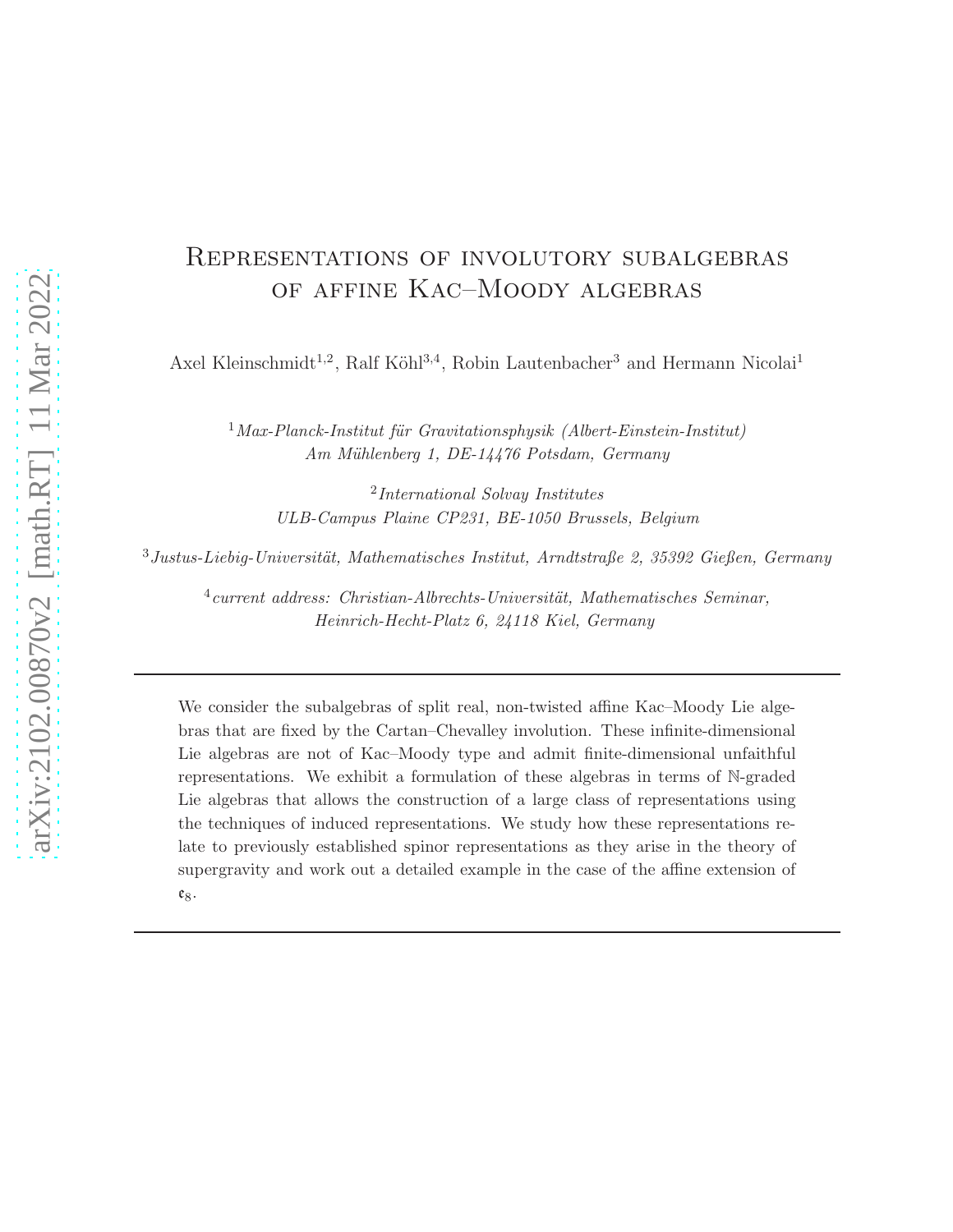## Contents

| 1 Introduction                                                           | $\mathbf 1$      |
|--------------------------------------------------------------------------|------------------|
| 2 Affine Kac–Moody algebras and Cartan–Chevalley involution              | $\overline{4}$   |
| 3 Reformulation in terms of parabolic algebras                           | $\boldsymbol{6}$ |
| 4 Representations from quotients of induced representations              | 15               |
| 5 A detailed example: $\ell(\mathfrak{e}_9)$                             | 19               |
| A $\mathfrak{k}(e_9)$ (C) as the quotient of a GIM-algebra               | 29               |
| B The Hilbert space completion $\hat{\mathfrak{k}}$ is not a Lie algebra | 33               |
| C $\mathfrak{so}(16)$ representations                                    | 34               |

## <span id="page-1-0"></span>1 Introduction

Every (split real) Kac–Moody algebra  $g = g(A)$  for an indecomposable generalised Cartan matrix A has a Cartan–Chevalley involution  $\omega$  that defines an involutory ('maximal compact') Lie subalgebra  $\mathfrak{k} = \mathfrak{k}(\mathfrak{g}) < \mathfrak{g}$  as its subalgebra of fixed points [\[K\]](#page-35-0). If  $\mathfrak{g}$  is of finite type, then  $\mathfrak{k}$ is compact, whence reductive; its structure and representation theory play a key role in studies of symmetric spaces and automorphic representations. For Kac–Moody algebras g, generators and relations for  $\mathfrak k$  were given in the early work  $|B|$ , but, curiously, very little is known about the representation theory of  $\mathfrak k$  in the infinite-dimensional case. One reason for this is that these algebras do not fit into more standard frameworks, as they do not exhibit a graded, but rather a filtered structure; in particular, they are not Kac–Moody algebras [\[KN1\]](#page-36-0), unlike the algebras from which they descend. This means also that the customary tools of representation theory (lowest and highest weight representations, character formulas, etc.) are not applicable. This being said, we point out (see appendix [A\)](#page-29-0) that the complexification of  $\mathfrak k$  is a quotient of a GIM algebra as defined by Slodowy [\[S\]](#page-36-1); therefore, the representation theory of the latter, once developed, should help with understanding the (real and complex) representations of  $\mathfrak{k}$ .

A remarkable property of  $\mathfrak k$  is that it inherits an invariant bilinear form from  $\mathfrak g$ . For split real g the bilinear form on g is indefinite but its restriction to  $\mathfrak k$  is (negative) definite and for this reason  $\mathfrak k$  is sometimes referred to as maximal compact. One may thus consider the Hilbert space completion  $\hat{\mathfrak{k}}$  of  $\mathfrak{k}$  with respect to the norm defined by the invariant bilinear form. One of the results of our paper is that, for untwisted affine  $\mathfrak{g}$ , the Lie bracket does not close on  $\mathfrak{k}$ , so that  $\ell$  is not a Hilbert Lie algebra with respect to the standard invariant bilinear form; in fact, it is not even a Lie algebra (see appendix [B\)](#page-33-0).

The Lie algebra  $\mathfrak k$  and their associated groups are potentially important in physics applications, namely as infinite-dimensional generalisations of the R symmetries which govern the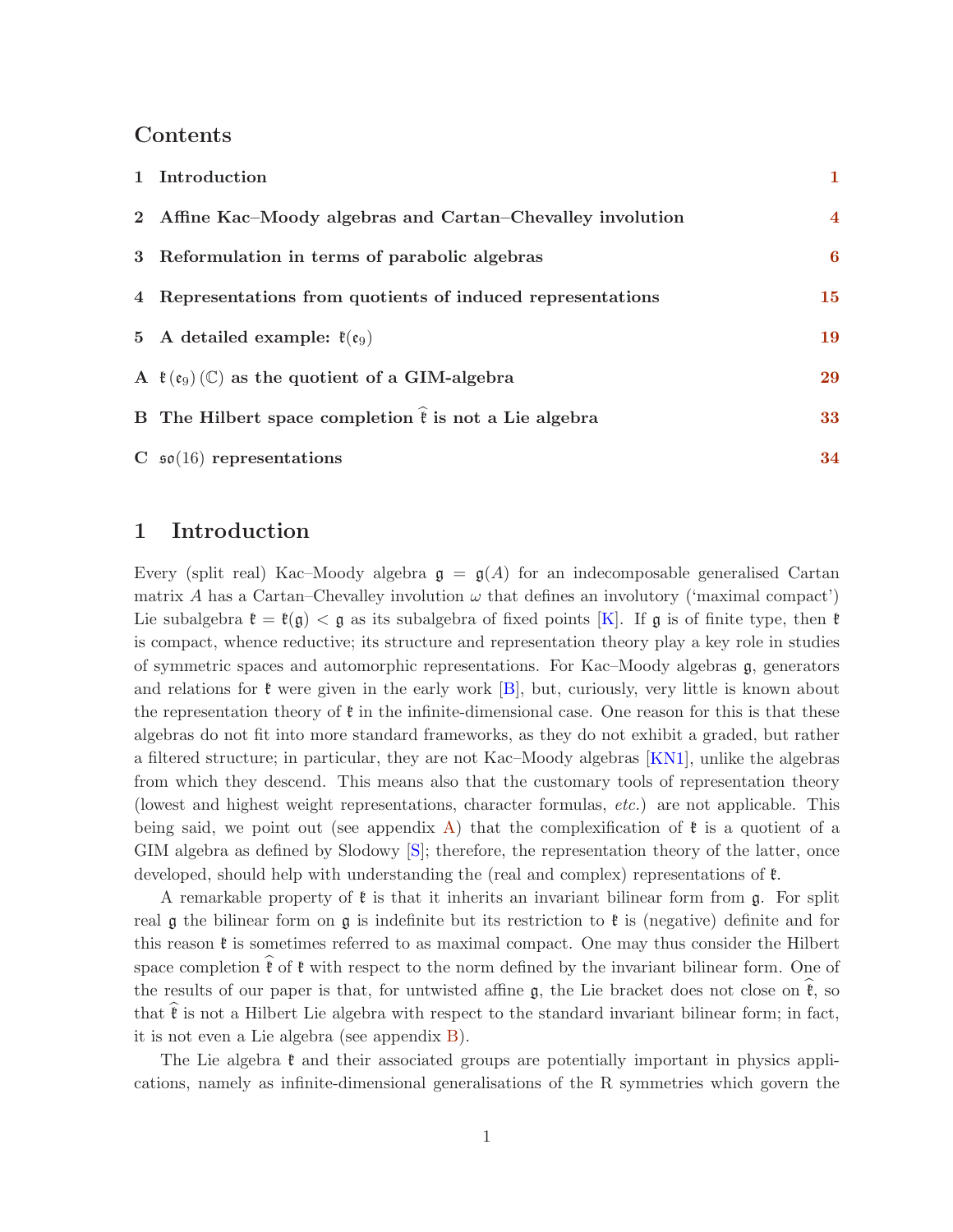fermionic sectors of certain supersymmetric unified models of the fundamental interactions. Perhaps the most surprising result to come out of these physics motivated studies is that the infinite-dimensional algebras  $\ell$ , unlike the Kac–Moody algebras they are embedded into, admit non-trivial finite-dimensional, hence unfaithful, representations, in particular fermionic (double-valued) ones, which cannot be obtained by decomposing representations of the ancestor Kac–Moody algebra  $\mathfrak g$  under its subalgebra  $\mathfrak k$ . These representations were originally found by analysing the action of the infinite-dimensional duality groups arising in the dimensional reduction of (super-)gravities to space-time dimensions  $D \leq 2$  on the fermions. For the affine case it was realised already long ago [\[N,](#page-36-2) [NS\]](#page-36-3) that these actions correspond to evaluation representations of a novel type, involving not just the evaluation of loop group elements at one of two distinguished points in the complex spectral parameter plane, but also its higher derivatives. Likewise, for the indefinite, and more specifically hyperbolic, extensions of affine algebras and their involutory subalgebras, several concrete examples were found in terms of actions on the supersymmetry parameters and the gravitino fields (at a given spatial point) [\[dBHP1,](#page-35-2) [DKN1,](#page-35-3) [dBHP2,](#page-35-4) [DKN2,](#page-35-5) [KN2,](#page-36-4) [DH\]](#page-35-6). These actions extend the so-called 'generalised holonomy' groups in the physics literature [\[DS,](#page-35-7)[DL,](#page-35-8)[H\]](#page-35-9) to an infinite-dimensional context. Furthermore, and most relevant for the present work, some new finite-dimensional representa-tions beyond supergravity were identified in [\[KN3,](#page-36-5) [KN5\]](#page-36-6), and their structure was further analysed in [\[KNV\]](#page-36-7), where surprising features were discovered, such as the generic non-compactness of the quotient algebras (and quotient groups) obtained by dividing the original algebra by the annihilating ideal of the given representation. These representations were further studied in [\[HKL,](#page-35-10)[LK\]](#page-36-8) where in particular the action of the corresponding (covering) group representation of  $K(G)$  [\[GHKW\]](#page-35-11) was clarified; moreover, in complete analogy to the finite-dimensional situation it turns out that in the simple-laced case this two-fold covering group  $\tilde{K}(G)$  is simply connected with respect to its natural topology [\[HK\]](#page-35-12) (induced from the Kac–Peterson topology on the corresponding Kac–Moody group). All these studies of Lie algebra representations and corresponding covering group representations so far, while applicable to large classes of generalised Cartan matrices (simply-laced; often even any symmetrisable generalised Cartan matrix) have been limited to a small number of explicitly known examples of concrete representations, as all efforts to find a larger class of examples of representations and to understand their underlying structure and representation theory in a more systematic way have failed until now.

In this paper, we study the simplest case, corresponding to untwisted affine Kac–Moody algebras over  $\mathbb{K} = \mathbb{R}$  or  $\mathbb{K} = \mathbb{C}$ . We show that there do exist infinitely many such unfaithful representations of ever increasing dimensions. Our construction finally provides a systematic raison d'être for such representations. Here, we aim for an ab initio construction of  $\mathfrak k$  representations (in particular of spinorial nature) and not for representations that are obtained by branching representations of the affine g. The main method, which is inspired by the supergravity realisation on fermions [\[NS\]](#page-36-3), is to map the filtered structure to a graded one, by replacing Laurent polynomials  $\mathbb{K}[t, t^{-1}]$  in a variable t by power series  $\mathbb{K}[[u]]$  in another variable u that is related to t by  $(3.3)$ . We shall refer to the graded structure as the *parabolic model* of  $\ell$ . In the parabolic model based on  $u$ , representations can be constructed easily by means of the Poincaré–Birkhoff–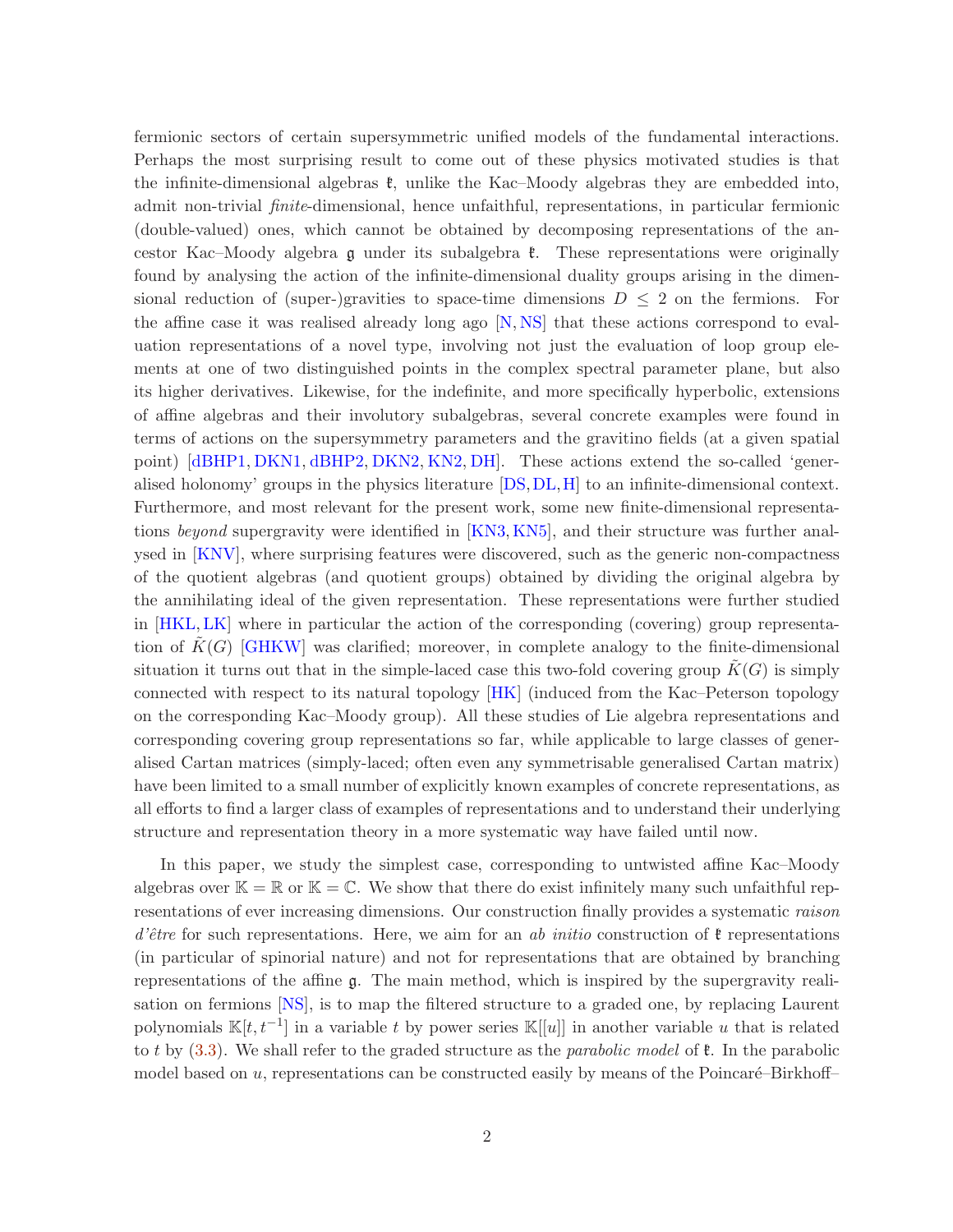Witt (PBW) basis of the enveloping algebra of the underlying Lie algebra graded by powers of u. We will present several explicit examples (related to maximal supergravity) to illustrate the construction, which puts in evidence the rapid growth of the associated representations. Our results can be viewed as a prelude to the construction of similar representations for involutory subalgebras of hyperbolic Kac–Moody algebras, that will be required for a better understanding of the fermionic sector of unified models, and perhaps pave the way for an embedding of the Standard Model fermions into a unified framework [\[MN1,](#page-36-9)[KN4,](#page-36-10)[MN2\]](#page-36-11).

In a more global view, the results of this paper afford not only a completely new perspective on the representation theory of such algebras, but even more importantly, open new avenues towards exploring the structure of the associated groups. This would be especially relevant for infinite-dimensional Kac–Moody algebras of indefinite type for which, however, a representation theory extending the present results remains to be developed. While the loop group approach has proven very useful for affine Kac–Moody groups [\[PS\]](#page-36-12) there is no comparable tool available for studying indefinite Kac–Moody groups, where often one has to resort to 'local-to-global' methods. Namely, many mathematical observations concerning (two-spherical) Kac–Moody groups rely upon 'gluing' the  $SL(2,\mathbb{R})$  subgroups associated to the simple real roots of the underlying Kac–Moody algebra g and on exploiting Tits' theory of buildings and extensions thereof [\[T,](#page-37-0)[KP,](#page-36-13)[AM,](#page-34-1)[CFF,](#page-35-13)[M\]](#page-36-14). However, in this way one does not gain a truly 'global' perspective on the associated groups. The same statement applies to an analogous construction of the groups  $K(G)$  associated to involutory subalgebras  $\mathfrak{k} \subset \mathfrak{g}$  for indefinite g, which would proceed by similarly 'gluing' compact  $SO(2) \subset SL(2,\mathbb{R})$  subgroups associated to the simple real roots of  $\mathfrak g$  [\[GHKW\]](#page-35-11) (which, contrary to the Kac–Moody group G, in fact also works in the non-twospherical case). By contrast, we here propose a fundamentally different approach which would be based on the construction of infinite sequences of larger and larger, but still finite-dimensional, quotient groups that, while remaining infinitely degenerate at each step of the sequence, capture 'more and more' of the infinite-dimensional group (and in particular the information contained in the root spaces associated to imaginary roots), and in such a way that the group action is fully under control at each step of the construction — in more mathematical terms, we propose to investigate whether the involutory Lie subalgebra  $\mathfrak{k}$  and its corresponding group  $K(G)$  might be residually finite-dimensional. In the affine case this is true for  $\mathfrak g$  and therefore for  $\mathfrak k$  as well. One of our results is that our construction recovers this for  $\mathfrak k$  without reference to  $\mathfrak g$ .

Our main results are the following two theorems:

<span id="page-3-0"></span>**Theorem A.** Denote by  $\mathbb{P} \coloneqq \mathbb{K}[[u]]$  the ring of formal power series and let  $\mathbb{P}^{\pm}$  denote the  $\mathbb{K}$ submodules of formal even (resp. odd) power series in u. Let  $\mathfrak{g} := \mathfrak{g}(A)(\mathbb{K})$  be a split untwisted affine Kac–Moody algebra over  $\mathbb K$  with 'maximal compact' subalgebra  $\mathfrak k$  fixed by the Cartan– Chevalley involution, let  $\mathring{\mathfrak{g}} = \mathring{\mathfrak{k}} \oplus \mathring{\mathfrak{p}}$  be the Cartan decomposition of the distinguished classical subalgebra  $\mathring{g}$  of  $\mathfrak g$  and set

$$
\mathfrak{N}(\mathbb{P}) \coloneqq \left( \mathbb{P}^+ \otimes \mathring{\mathfrak{k}} \right) \oplus \left( \mathbb{P}^- \otimes \mathring{\mathfrak{p}} \right), \quad [P \otimes x, Q \otimes y] = (P \cdot Q) \otimes [x, y],
$$

where the bracket on the right-hand side denotes the  $\mathring{g}$ -bracket. Then there exist nonsurjective monomorphisms  $\rho_{\pm} : \mathfrak{k} \to \mathfrak{N}(\mathbb{P})$ , whose precise formula is given in [\(3.9\)](#page-8-0).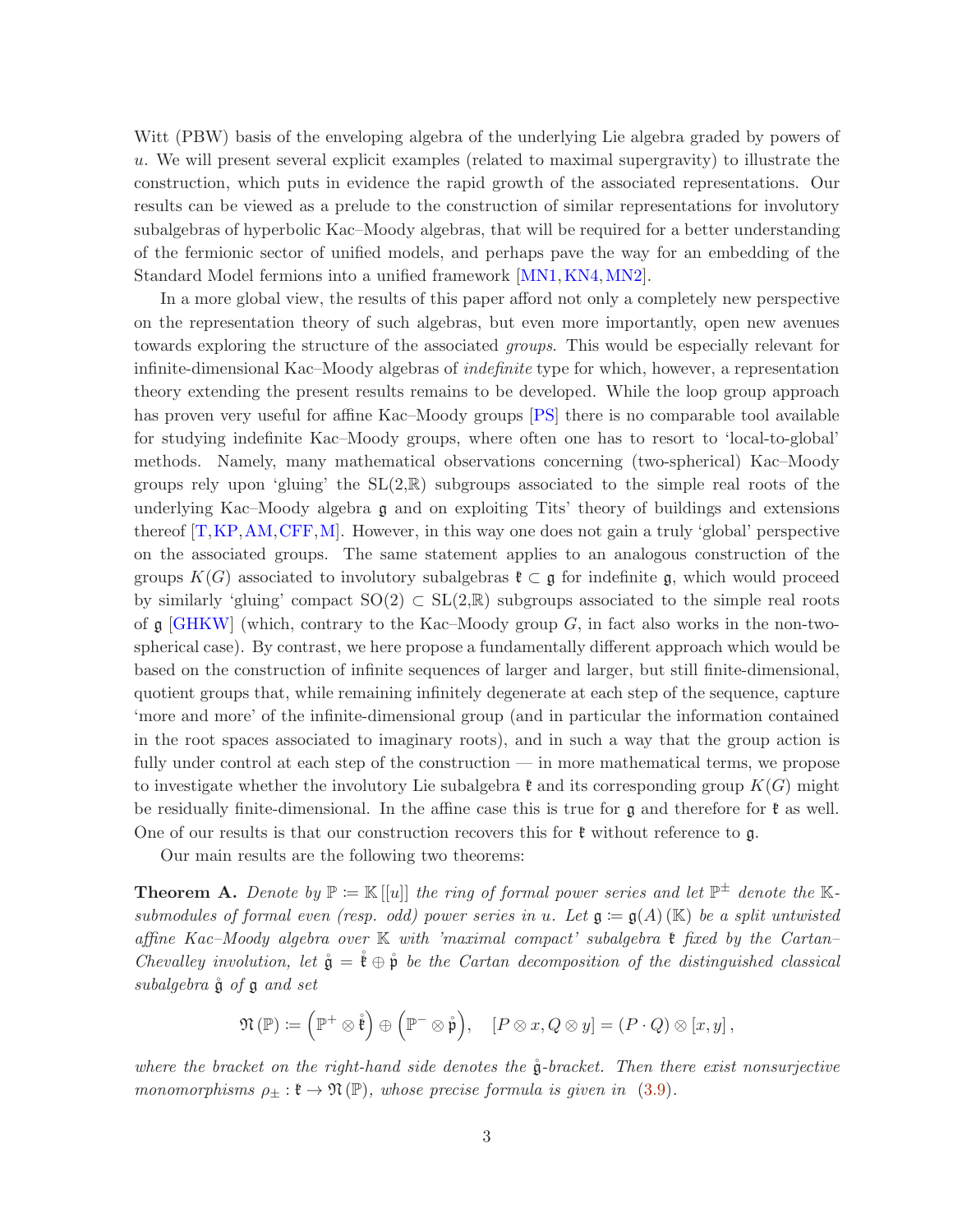Set  $\mathbb{P}_N \coloneqq \mathbb{P} / \mathcal{I}_N$ , where  $\mathcal{I}_N \coloneqq (u^{N+1})$  is the ideal generated by the element  $u^{N+1}$ . Projection from  $\mathbb P$  to  $\mathbb P_N$  induces homomorphisms of Lie algebras  $\pi_N : \mathfrak{N}(\mathbb P) \to \mathfrak{N}(\mathbb P_N)$  such that the  $\rho_{\pm}^{(N)} := \rho_{\pm} \circ \pi_N : \mathfrak{k} \to \mathfrak{N}(\mathbb{P}_N)$  are epimorphisms.

**Theorem B.** Let V be a faithful  $\mathring{\mathbf{E}}$ -module and denote by  $\mathfrak V$  the induced  $\mathfrak N(\mathbb{K}[u])$ -module. It inherits an N-grading  $\mathfrak{V} = \bigoplus_{i=0}^{\infty} \mathfrak{V}_i$  from  $\mathfrak{N}(\mathbb{K}[u])$  such that  $\mathfrak{V}^{(N)} = \bigoplus_{i=N}^{\infty} \mathfrak{V}_i$  is an invariant submodule. The quotient  $\mathfrak{V}/\mathfrak{V}^{(N)}$  is a finite-dimensional  $\mathfrak{N}(\mathbb{P}_N)$ -module and therefore provides a representation of  $\mathfrak k$ .

On  $\overline{\mathfrak{V}} := \{ (v_i) \mid v_i \in \mathfrak{V}_i \}$ , the formal completion of  $\mathfrak{V}$ , there exists a natural, faithful  $\mathfrak{N}(\mathbb{K}[[u]])$ -action. Furthermore,  $\overline{\mathfrak{V}}$  is the inverse limit of the quotients  $\mathfrak{V}/\mathfrak{V}^{(N)}$  which shows that  $\mathfrak k$  is residually finite-dimensional.

The paper is organised as follows: In section [2](#page-4-0) we fix our notation for the involutory subalgebra  $\ell$  of an untwisted affine Kac–Moody algebra. We construct the parabolic analogues  $\mathfrak{N}(\mathbb{K}[u])$  and  $\mathfrak{N}(\mathbb{P}_N)$  of  $\mathfrak{k}$  over different rings in section [3](#page-6-0) and show that there exist homomorphisms from  $\mathfrak{k}$  to them. Furthermore we establish that the homomorphism from  $\mathfrak{k}$  to  $\mathfrak{N}(\mathbb{K}[[u]])$ is injective and thus proving theorem  $\bf{A}$ . In section [4](#page-15-0) we take a slight detour in first constructing induced representations of  $\mathfrak{N}(\mathbb{K}[u])$  from representations of its classical subalgebra  $\mathfrak{k}$ . Although there is no homomorphism from  $\mathfrak{k}$  to  $\mathfrak{N}(\mathbb{K}[u])$  we will show that these induced representations can be truncated to provide finite-dimensional representations of  $\mathfrak{N}(\mathbb{P}_N)$  and  $\mathfrak{k}$ . We will conclude section [4](#page-15-0) by proving that the inverse limit of these representations provides a fatihful infinite-dimensional representation of  $\mathfrak{k}$ , thus proving theorem [B.](#page-7-1) We specialise our results to the case  $\mathfrak{k}(e_9)$  in section [5](#page-19-0) where we also describe the problem of analysing the finite-dimensional representations' structure in more detail.

Acknowledgments: We thank Benedikt König for comments on the manuscript. The work of H.N. has received funding from the European Research Council (ERC) under the European Union's Horizon 2020 research and innovation programme (grant agreement No 740209). The work of R.K. and R.L. has received funding from the Deutsche Forschungsgemeinschaft (DFG) via the grant KO 4323/13-2. The work of R.L. has received funding from the Studienstiftung des deutschen Volkes. Furthermore, R.K. and R.L. gratefully acknowledge the hospitality of the Max-Planck-Gesellschaft during several extended visits at the Max-Planck-Institute for Gravitational Physics at Golm, Potsdam.

## <span id="page-4-0"></span>2 Affine Kac–Moody algebras and Cartan–Chevalley involution

Let A be an indecomposable generalised Cartan matrix of untwisted affine type and let  $\mathbb K$  denote R or C, see [\[K,](#page-35-0) §4] for a complete list of the associated diagrams  $\mathcal{D}(A)$ . The Kac–Moody algebra  $\mathfrak{g} := \mathfrak{g}(A)$  (K) can be constructed explicitly as an extension of the loop algebra  $\mathfrak{L}(\mathfrak{g})$ , where  $\mathfrak{\mathfrak{g}}$ denotes the classical Lie-subalgebra  $\mathring{\mathfrak{g}} < \mathfrak{g}(A)$  (K) that one obtains by deleting the affine node in the generalised Dynkin diagram  $\mathcal{D}(A)$ . Denote by  $\omega$  the Cartan–Chevalley involution on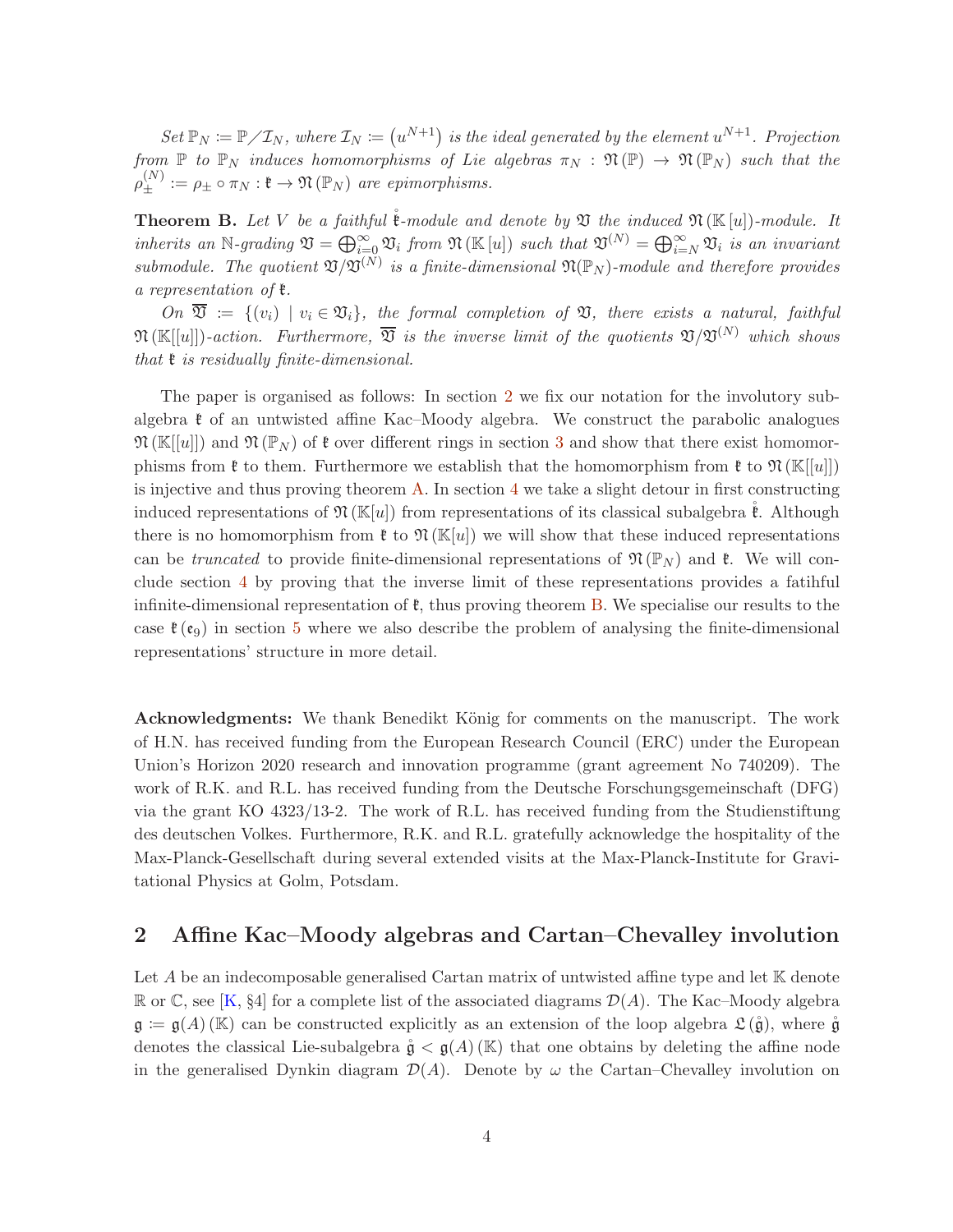$g(A)$  (K) [\[K,](#page-35-0) §1] and set

$$
\mathfrak{k} := \mathfrak{k}(A) \left( \mathbb{K} \right) = \text{Fix}_{\omega} \left( \mathfrak{g}(A) \left( \mathbb{K} \right) \right). \tag{2.1}
$$

 $\mathfrak{k}(A)$  (K) is called the maximal compact subalgebra of  $\mathfrak{g}(A)$  (K) since the restriction of the standard invariant bilinear form on  $\mathfrak g$  to  $\mathfrak k$  is (negative) definite. Let us start with a description of  $\mathfrak k$ that is adapted to the presentation of  $\mathfrak g$  in terms of the loop algebra  $\mathfrak L(\mathring{\mathfrak g})$ . In section [5,](#page-19-0) we will complement this by a collection of correspondences to the basis described in [\[KNP,](#page-36-15) §4] for the particular case  $\mathfrak{g} = \mathfrak{e}_9$ , the affine extension of  $\mathfrak{e}_8$ .

Denote by  $\Delta$  the root system of  $\mathring{\mathfrak{g}}$  and its Cartan–Chevalley involution<sup>[1](#page-5-0)</sup> by  $\mathring{\omega}$ . The  $\pm 1$ eigenspaces of  $\mathring{\omega}$  provide the Cartan decomposition  $\mathring{\mathfrak{g}} = \mathfrak{k} \oplus \mathring{\mathfrak{p}}$ . In terms of a Cartan basis  $\{E_\gamma \mid \gamma \in \mathring{\Delta}\}\cup \{h_1,\ldots,h_d \in \mathring{\mathfrak{h}}\},\$  this decomposition is realised as

$$
\mathring{\mathfrak{k}} = \text{span}\left\{ E_{\gamma} - E_{-\gamma} \mid \gamma \in \mathring{\Delta} \right\}, \quad \mathring{\mathfrak{p}} = \text{span}\left( \left\{ E_{\gamma} + E_{-\gamma} \mid \gamma \in \mathring{\Delta} \right\} \cup \mathring{\mathfrak{h}} \right), \tag{2.2}
$$

where  $\mathring{\mathfrak{h}}$  denotes the Cartan subalgebra of  $\mathring{\mathfrak{g}}$ . Recall that  $\mathring{\mathfrak{p}}$  is a  $\mathring{\mathfrak{k}}$ -module but not a Lie-algebra since  $[\mathring{\mathfrak{p}}, \mathring{\mathfrak{p}}] = \mathring{\mathfrak{k}}$ . Denote by  $\mathfrak{L}$  the ring of Laurent polynomials over K. Then the loop algebra of  $\mathfrak{L}(\mathring{g})$  is given by the tensor product  $\mathfrak{L} \otimes \mathring{g}$  with the commutator given by the bilinear extension of

$$
[P \otimes x, Q \otimes y] = (PQ) \otimes [x, y], \qquad (2.3)
$$

where [ $\cdot$ ,  $\cdot$ ] on the right-hand side denotes the bracket on  $\mathring{\mathfrak{g}}$ . As  $t^n$ ,  $t^{-n}$  (for  $n \in \mathbb{N} = \{0, 1, \ldots\}$ ) span  $\mathfrak{L}$ , the Lie algebra  $\mathfrak{L}(\mathfrak{g})$  is spanned by  $\left\{ t^{\pm n} \otimes E_\gamma \mid \gamma \in \mathring{\Delta} \right\} \cup \left\{ t^{\pm n} \otimes h \mid h \in \mathring{\mathfrak{h}} \right\}$  for  $n \in \mathbb{N}$ . Now (see  $[K, \S7]$  or  $[GO]$ )

<span id="page-5-2"></span>
$$
\mathfrak{g} = \mathfrak{L}\left(\overset{\circ}{\mathfrak{g}}\right) \oplus \mathbb{K} \cdot K \oplus \mathbb{K} \cdot d \tag{2.4}
$$

with  $K, d \in \mathfrak{h}$  so that  $\mathfrak{k} \subset \mathfrak{L}(\mathfrak{g})$  because  $\omega(h) = -h \,\forall h \in \mathfrak{h}$ . Thus, in order to describe  $\mathfrak{k} = \mathfrak{k}(A)$  (K) we only need to study the loop algebra  $\mathfrak{L}(\mathring{g})$  and in particular do not need to consider the central extension of  $\mathfrak{L}(\mathring{\mathfrak{g}})$  by a 2-cocycle, giving rise to K. The Cartan–Chevalley involution restricted to  $\mathfrak{L}(\hat{\mathfrak{g}})$  is given by the linear extension of

$$
\omega: P(t) \otimes x \mapsto P(t^{-1}) \otimes \mathring{\omega}(x) \forall P \in \mathfrak{L}.\tag{2.5}
$$

Denote by  $\mathfrak{L}^{\pm}$  the  $\pm 1$  eigenspaces of  $\mathfrak{L}$  under the involution  $\eta: t \mapsto t^{-1}$ . Observe that evaluation of Laurent polynomials at  $t = \pm 1$  is the only evaluation map that commutes with  $\eta$  which is why we refer to  $t = \pm 1$  as the fixed points of  $\eta$ . The fixed point set of  $\omega$  can be constructed from  $\mathfrak{L}^{\pm}$ ,  $\mathring{\mathfrak{k}}$  and  $\mathring{\mathfrak{p}}$ :

$$
\omega(P \otimes x) = P \otimes x \quad \forall P \in \mathfrak{L}^+, x \in \mathring{\mathfrak{k}}, \qquad \omega(Q \otimes y) = Q \otimes y \quad \forall Q \in \mathfrak{L}^-, y \in \mathring{\mathfrak{p}}
$$

From this we arrive at the following explicit realisation of  $\mathfrak k$ :

<span id="page-5-1"></span>
$$
\Rightarrow \mathfrak{k}(A) (\mathbb{K}) = (\mathfrak{L}^+ \otimes \mathfrak{k}) \oplus (\mathfrak{L}^- \otimes \mathfrak{p}). \tag{2.6}
$$

<span id="page-5-0"></span><sup>&</sup>lt;sup>1</sup>Note that the abstract Cartan–Chevalley involution of  $\mathring{\mathfrak{g}} = \mathfrak{g}(\mathring{A})$  as a Kac–Moody algebra of finite type agrees with the restriction of  $\omega : \mathfrak{g} \to \mathfrak{g}$  to  $\mathfrak{g} \lt \mathfrak{g}$  because the Dynkin diagram of  $\mathfrak{g}$  is a sub-diagram of  $\mathcal{D}(A)$  due to our assumption that A is untwisted.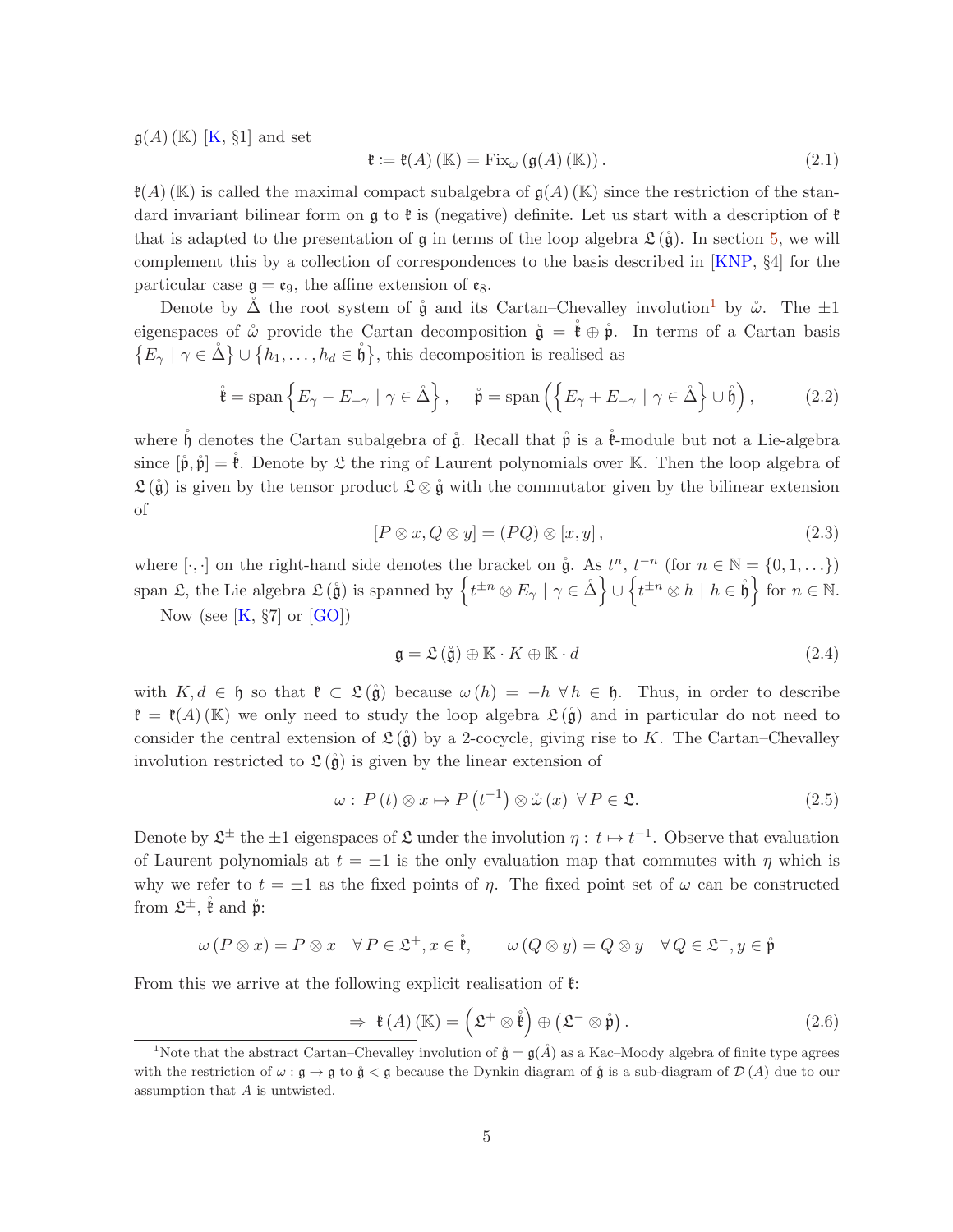Remark 1. (i) The Laurent polynomials in  $\mathfrak{L}^{\pm}$  are spanned by  $t^{n} \pm t^{-n}$  for  $n \in \mathbb{N}$ . The product of two such basis Laurent polynomials is for example

$$
(tm + t-m)(tn - t-n) = (tm+n - t-(m+n)) - sgn(m-n) (t|m-n| - t-|m-n|) . (2.7)
$$

We shall refer to this as a *filtered* structure on  $\mathfrak L$  that by  $(2.6)$  induces a filtered structure on k.

- (ii) The construction in  $(2.6)$  can be generalised to the case where  $\mathfrak L$  denotes a finitely generated commutative K-algebra with involution and  $\mathfrak{L}^{\pm}$  denote the  $\pm 1$  eigenspaces with respect to this involution. This produces an analogue of maximal compact subalgebras to the case where g is a generalised current algebra. However, our interest lies in studying different models of  $\mathfrak k$ . In particular, we will explore the relation of  $(2.6)$  to the cases  $\mathfrak L = \mathbb K[[u]],$  $\mathbb{K}[u]$  and  $\mathbb{K}[u]/\mathcal{I}_N$ , where  $\mathcal{I}_N$  is the ideal generated by the monomial  $u^{N+1}$ .
- (iii) It is well known that one can form the semi-direct sum of any affine Lie algebra with the Virasoro algebra of centrally extended infinitesimal diffeomorphisms of the circle [\[K,](#page-35-0)[GO\]](#page-35-14), where both central extensions are identified. This structure descends to  $\mathfrak k$  and a 'maximal compact' subalgebra of the Virasoro algebra [\[JN\]](#page-35-15). As this will play no role in our general analysis, we defer its discussion to section [5.](#page-19-0)
- (iv) The Lie algebra  $\mathfrak k$  comes with a definite and invariant bilinear form that is inherited from g. In appendix [B,](#page-33-0) we show that the Hilbert space completion with respect to this norm is not compatible with the Lie algebra structure to form a Hilbert Lie algebra.

# <span id="page-6-0"></span>3 Reformulation in terms of parabolic algebras

In this section, we construct a Lie algebra monomorphism from  $\mathfrak k$  to a larger Lie algebra by replacing Laurent polynomials with formal power series. This corresponds to an expansion around the fixed points  $t = \pm 1$  of  $\eta$  instead of 0 as described in [\[NS,](#page-36-3) [KNP\]](#page-36-15).

Denote by  $\mathbb{P} := \mathbb{K}[[u]]$  the ring of formal power series together with the involutive ring automorphism  $\eta: u^k \mapsto (-1)^k u^k$ . We refer to a formal power series in  $\mathbb P$  either as  $\sum_{k=0}^{\infty} a_k u^k$  or just as  $(a_k)_{k\geq 0}$  with  $a_k \in \mathbb{K}$ . Denote the  $\pm 1$  eigenspaces of  $\mathbb{P}$  with respect to  $\eta$  by  $\mathbb{P}^{\pm}$ , i.e., the formally even/odd power series in  $u$ . One has

$$
\mathbb{P}^+ := \left\{ (a_k)_{k \in \mathbb{N}_0} \mid a_{2k} \in \mathbb{K}, a_{2k+1} = 0 \,\forall k \in \mathbb{N} \right\},\
$$
  

$$
\mathbb{P}^- := \left\{ (a_k)_{k \in \mathbb{N}_0} \mid a_{2k+1} \in \mathbb{K}, a_{2k} = 0 \,\forall k \in \mathbb{N} \right\}.
$$

We mimic the loop algebra construction by setting

<span id="page-6-1"></span>
$$
\mathfrak{N}\left(\mathbb{K}[[u]]\right) := \left(\mathbb{P}^+ \otimes \mathring{\mathfrak{k}}\right) \oplus \left(\mathbb{P}^- \otimes \mathring{\mathfrak{p}}\right), \quad [P \otimes x, Q \otimes y] = (P \cdot Q) \otimes [x, y], \tag{3.1}
$$

where the bracket on the right-hand side again denotes the  $\mathring{q}$ -bracket. Recall that multiplication in the ring of formal power series is given by convolution, i.e., for  $P = \sum_{n=0}^{\infty} a_n u^n$  and  $Q =$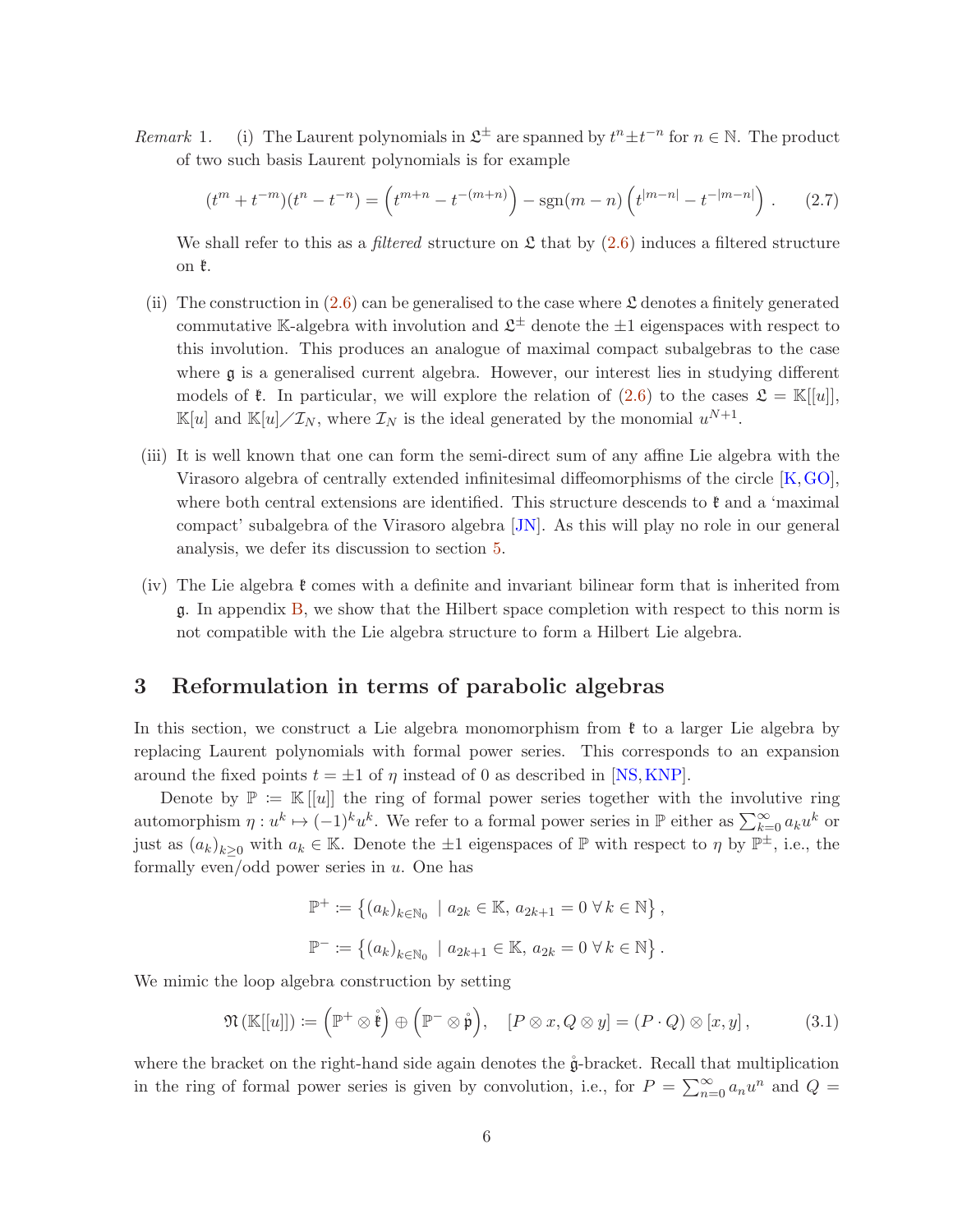$\sum_{n=0}^{\infty} b_n u^n$  one has

<span id="page-7-7"></span>
$$
P \cdot Q = \sum_{n=0}^{\infty} c_n u^n, \quad c_n = \sum_{k=0}^{n} a_k b_{n-k}.
$$
 (3.2)

<span id="page-7-1"></span>Remark 2. One could also consider replacing  $\mathbb P$  by the ring of polynomials  $\mathbb K[u]$ . In contrast to  $\mathfrak{L}^{\pm}$  which have a filtered structure,  $\mathbb{K}[u]$  has a gradation given by the degree of polynomials. This extends to a gradation on  $(\mathbb{K}[u]^+ \otimes \mathring{\mathfrak{k}}) \oplus (\mathbb{K}[u]^-\otimes \mathring{\mathfrak{p}})$ . If we were to construct a monomorphism from  $\mathfrak k$  using only  $\mathbb K[u]$  one would expect to be able to pull this gradation back to  $\mathfrak k(A)$  (K). Since we doubt this to be possible we work over  $\mathbb{K}[[u]]$  which arises as the formal completion of  $\mathbb{K}[u]$ . There we do not have a gradation by degree of polynomials any more in the proper sense because for this any element in  $\mathbb{K}[[u]]$  would have to decompose into the sum of finitely many homogeneous elements. This is true for polynomials but not for formal power series. Thus, we sacrifice a graded structure in order to achieve injectivity. However, in section [4](#page-15-0) we will consider this case as a preliminary step.

As the power series  $\mathbb{K}[[u]]$  are associated with the expansion around the fixed point  $t = \pm 1$ rather than  $t = 0$ , we construct a homomorphism by relating the expansion via a (Möbius-type) transformation

<span id="page-7-9"></span><span id="page-7-0"></span>
$$
u = \frac{1 \pm t}{1 \pm t} \quad \Leftrightarrow \quad t = \pm \frac{1 - u}{1 + u} \tag{3.3}
$$

through the Taylor series  $(n \geq 0)$ 

$$
t^{n} + t^{-n} = (\pm 1)^{n} \sum_{k \ge 0} a_{2k}^{(n)} u^{2k}, \qquad t^{n} - t^{-n} = (\pm 1)^{n} \sum_{k \ge 0} a_{2k+1}^{(n)} u^{2k+1}.
$$
 (3.4)

The filtered multiplication of the Laurent polynomials in  $\mathfrak{L}^{\pm}$  is then captured by the following lemma.

<span id="page-7-8"></span>**Lemma 3.** For each 
$$
n \in \mathbb{N}
$$
 the sequences  $\left(a_{2k}^{(n)}\right)_{k \in \mathbb{N}}$  and  $\left(a_{2k+1}^{(n)}\right)_{k \in \mathbb{N}}$  given by given by  

$$
a_{2k}^{(n)} = 2 \sum_{\ell=0}^{n} {2n \choose 2\ell} {k - \ell + n - 1 \choose k - \ell}, \quad a_{2k+1}^{(n)} = -2 \sum_{\ell=0}^{n-1} {2n \choose 2\ell+1} {k - \ell + n - 1 \choose k - \ell}
$$
(3.5)

<span id="page-7-6"></span><span id="page-7-5"></span>satisfy

<span id="page-7-4"></span><span id="page-7-3"></span><span id="page-7-2"></span>
$$
\sum_{\ell=0}^{k} a_{2\ell}^{(m)} a_{2(k-\ell)}^{(n)} = a_{2k}^{(m+n)} + a_{2k}^{(|m-n|)}
$$
(3.6a)

$$
\sum_{\ell=0}^{k} a_{2\ell}^{(m)} a_{2(k-\ell)+1}^{(n)} = a_{2k+1}^{(m+n)} + \text{sgn}(n-m) a_{2k+1}^{(|m-n|)}
$$
(3.6b)

$$
\sum_{\ell=0}^{k-1} a_{2\ell+1}^{(m)} a_{2(k-\ell)-1}^{(n)} = a_{2k}^{(m+n)} - a_{2k}^{(|m-n|)}.
$$
\n(3.6c)

The coefficients  $(-1)^n a_{2k}^{(n)}$  $\binom{n}{2k}$  and  $(-1)^n a_{2k+1}^{(n)}$  also satisfy eqs. [\(3.6a\)](#page-7-2), [\(3.6b\)](#page-7-3) and [\(3.6c\)](#page-7-4). Furthermore, for fixed  $n \in \mathbb{N}^* = \{1, 2, \ldots\}$ , the values of  $a_{2k}^{(n)}$  $\hat{a}^{(n)}_{2k}$  and  $a^{(n)}_{2k+1}$  are given by polynomials in k of degree  $n-1$  for all  $k \in \mathbb{N}^*$ .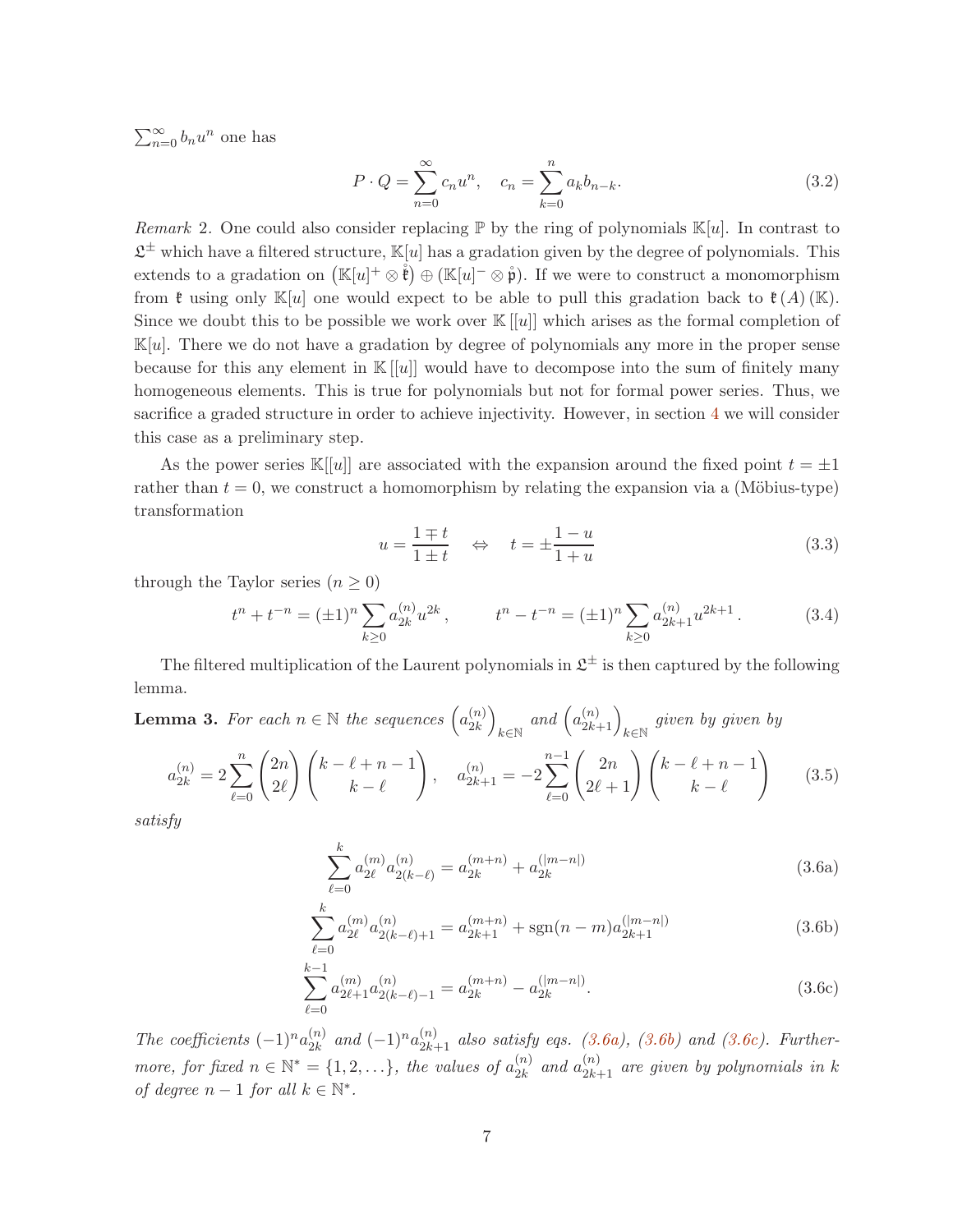Remark 4. The transformations  $(3.3)$  have the property that they interchange the points 0 and  $\infty$  (that are exchanged by the involution  $t \leftrightarrow t^{-1}$ ) with the fixed points  $\pm 1$  of  $\eta$ . The maps  $t \mapsto u(t)$  in [\(3.3\)](#page-7-0) are fixed uniquely by the requirement that  $(0, \infty, +1, -1) \mapsto (+1, -1, 0, \infty)$ and  $(0, \infty, +1, -1) \mapsto (+1, -1, \infty, 0)$ , respectively.

*Proof.* We first compute the Taylor series for the Möbius transformation [\(3.3\)](#page-7-0) for  $n \in \mathbb{N}$ 

$$
t^{n} + t^{-n} = (\pm 1)^{n} \frac{2}{(1 - u^{2})^{n}} \sum_{\ell=0}^{n} {2n \choose 2\ell} u^{2\ell} = 2(\pm 1)^{n} \sum_{k \ge 0} \sum_{\ell=0}^{n} {2n \choose 2\ell} {n + k - 1 \choose k} u^{2(k+\ell)},
$$

from which the first formula in  $(3.5)$  follows. The second identity in  $(3.5)$  is deduced similarly from the expansion of  $t^{n}-t^{-n}$ . The order of the polynomial follows from the binomial coefficient  $\binom{n+k-\ell-1}{k}$  $_{k-\ell-1}^{k-\ell-1}$ .

The convolution properties [\(3.6\)](#page-7-6) follow from multiplying out

$$
\left(t^{m}+t^{-m}\right)\left(t^{n}+t^{-n}\right)=t^{m+n}+t^{-(m+n)}+t^{|m-n|}+t^{-|m-n|}
$$

for  $(3.6a)$  for the first one upon using  $(3.2)$ . The identities  $(3.6b)$  and  $(3.6c)$  follow in the same  $\Box$ way by changing the appropriate signs.

We collect some formulae concerning the coefficients  $a_{2k}^{(n)}$  $a_{2k}^{(n)}$  and  $a_{2k+1}^{(n)}$ . One has  $a_0^{(n)} = 2$  for all  $n \in \mathbb{N}$ . For  $k > 0$  the first few coefficients  $a_{2k}^{(n)}$  $\frac{2k}{2k}$  are given by the following polynomials in k (note that these expressions are not valid for  $k = 0$ ):

$$
a_{2k}^{(0)} = 0, \quad a_{2k}^{(1)} = 4, \quad a_{2k}^{(2)} = 16k, \quad a_{2k}^{(3)} = 32k^2 + 4, \quad a_{2k}^{(4)} = \frac{128}{3}k^3 + \frac{64}{3}k,\tag{3.7}
$$

while the first few coefficients  $a_{2k+1}^{(n)}$  are given by polynomials in k as well:

$$
a_{2k+1}^{(1)} = -4, \ a_{2k+1}^{(2)} = -16k - 8, \ a_{2k+1}^{(3)} = -32k^2 - 32k - 12, a_{2k+1}^{(4)} = -\frac{128}{3}k^3 - 64k^2 - \frac{160}{3}k - 16.
$$
 (3.8)

With lemma [3](#page-7-8) above one can now construct a Lie algebra homomorphism from  $\mathfrak{k}$  to  $\mathfrak{N}(\mathbb{K}[[u]])$ , defined in  $(3.1)$ , that is constructed using  $(3.4)$ .

<span id="page-8-2"></span>**Proposition 5.** The linear map  $\rho_{\pm} : \mathfrak{k}(A) (\mathbb{K}) \to \mathfrak{N} (\mathbb{K}[[u]])$  defined by

<span id="page-8-1"></span><span id="page-8-0"></span>
$$
(t^n + t^{-n}) \otimes x \mapsto (\pm 1)^n \sum_{k=0}^{\infty} a_{2k}^{(n)} u^{2k} \otimes x \quad \forall x \in \mathring{\mathfrak{k}} \tag{3.9a}
$$

<span id="page-8-3"></span>
$$
(t^n - t^{-n}) \otimes y \mapsto (\pm 1)^n \sum_{k=0}^{\infty} a_{2k+1}^{(n)} u^{2k+1} \otimes y \quad \forall y \in \overset{\circ}{\mathfrak{p}} \tag{3.9b}
$$

with  $a_{2k}^{(n)}$  $\binom{n}{2k}$ ,  $a_{2k+1}^{(n)}$  as in [\(3.5\)](#page-7-5) extends to a homomorphism of Lie algebras.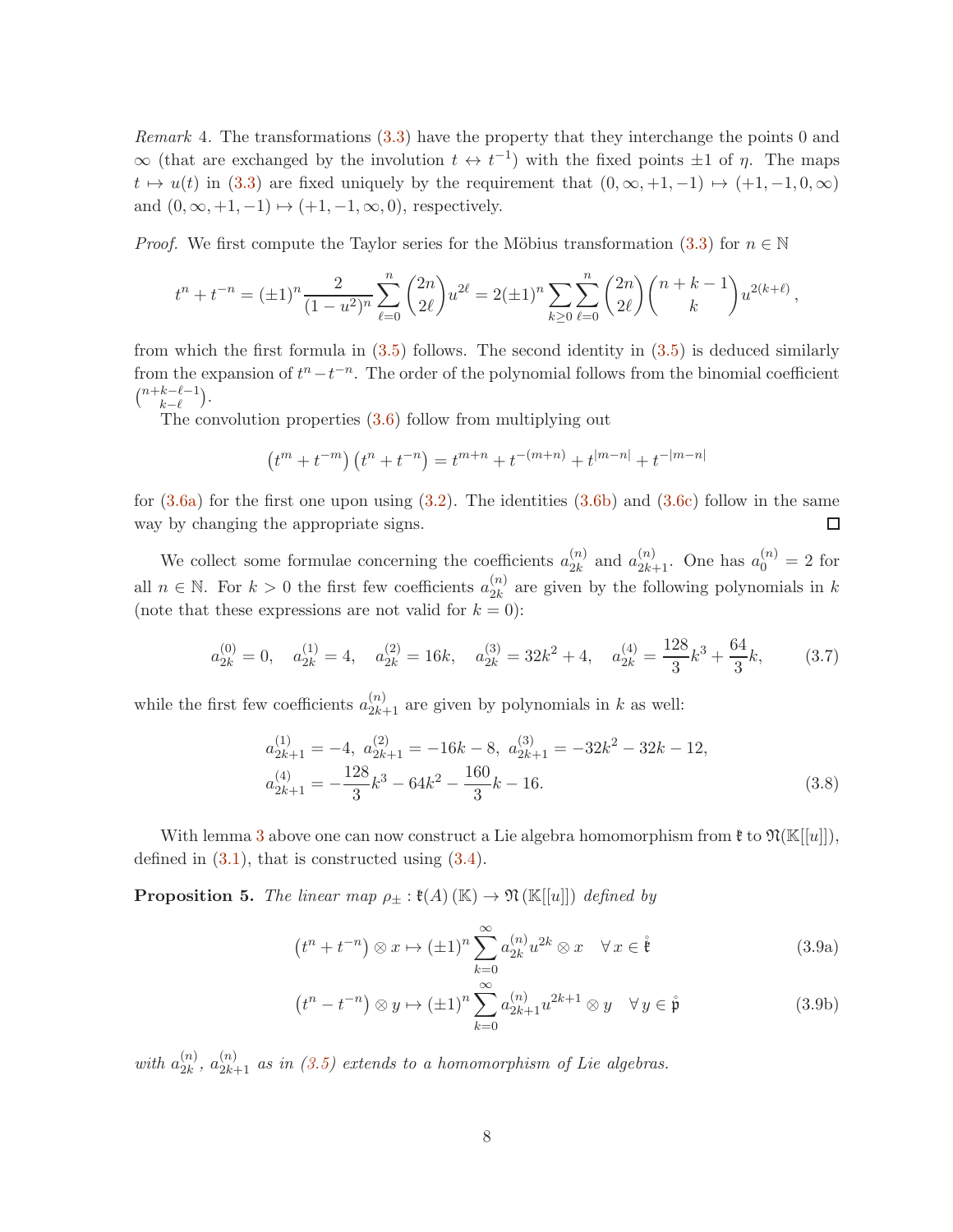*Proof.* This can be checked case by case for pairs  $(a, b) \in (\mathfrak{L}^+ \otimes \mathring{\mathfrak{k}}) \times (\mathfrak{L}^+ \otimes \mathring{\mathfrak{k}}), (\mathfrak{L}^+ \otimes \mathring{\mathfrak{k}}) \times (\mathfrak{L}^- \otimes \mathring{\mathfrak{p}}),$  $(\mathfrak{L}^- \otimes \mathfrak{p}) \times (\mathfrak{L}^- \otimes \mathfrak{p})$  and extending the result by (bi-)linearity. We demonstrate this for the first pair, the other pairs work analogously.

First, set  $x^{(n)} := (t^n + t^{-n}) \otimes x$  for all  $x \in \mathring{\mathfrak{k}}$ . Then by definition

$$
\[x_1^{(m)}, x_2^{(n)}\] = \left(t^{m+n} + t^{-(m+n)}\right) \otimes [x_1, x_2] + \left(t^{|m-n|} + t^{-|m-n|}\right) \otimes [x_1, x_2],
$$

so that from [\(3.9a\)](#page-8-1)

$$
\rho_{\pm}\left(\left[x_1^{(m)}, x_2^{(n)}\right]\right) = (\pm 1)^{m+n} \sum_{k=0}^{\infty} \left(a_{2k}^{(m+n)} + a_{2k}^{(|m-n|)}\right) u^{2k} \otimes [x_1, x_2].
$$

On the other hand

$$
\[\rho\left(x_1^{(m)}\right), \rho\left(x_2^{(n)}\right)\] = (\pm 1)^{m+n} \sum_{k=0}^{\infty} \sum_{\ell=0}^{k} a_{2(k-\ell)}^{(m)} a_{2\ell}^{(n)} u^{2k} \otimes [x_1, x_2]
$$

$$
= (\pm 1)^{m+n} \sum_{k=0}^{\infty} \left(a_{2k}^{(m+n)} + a_{2k}^{(|m-n|)}\right) u^{2k} \otimes [x_1, x_2],
$$

by [\(3.6a\)](#page-7-2), proving the claim. For the other pairs one proceeds similarly, using in particular  $a_0^{(n)} =$ 2 for all n, and this shows that the map  $\rho_{\pm}$  extends to a homomorphism of Lie algebras.  $\Box$ 

It is now possible to introduce a cutoff in [\(3.9\)](#page-8-0) in order to make all expressions finite sums. Denote by

<span id="page-9-1"></span><span id="page-9-0"></span>
$$
\mathcal{I}_N := \left( u^{N+1} \right) \tag{3.10}
$$

the ideal in  $\mathbb{K}[[u]]$  that is generated by the element  $u^{N+1}$  and set  $\mathbb{P}_N := \mathbb{K}[[u]] \diagup \mathcal{I}_N$ . Furthermore, define the even and odd parts as

$$
\mathbb{P}_N^+ := \operatorname{span}_{\mathbb{K}} \left\{ u^{2k} + \mathcal{I}_N | k = 0, \dots, \left\lfloor \frac{N}{2} \right\rfloor \right\}, \ \mathbb{P}_N^- := \operatorname{span}_{\mathbb{K}} \left\{ u^{2k+1} + \mathcal{I}_N | k = \left\lfloor \frac{N-1}{2} \right\rfloor \right\}
$$

and consider the Lie algebra

$$
\mathfrak{N}(\mathbb{P}_N) := \left(\mathbb{P}_N^+ \otimes \mathring{\mathfrak{k}}\right) \oplus \left(\mathbb{P}_N^- \otimes \mathring{\mathfrak{p}}\right), \quad [P \otimes x, Q \otimes y] = (P \cdot Q) \otimes [x, y]
$$
(3.11)

where the bracket on the right-hand side still denotes the  $\mathring{\mathfrak{g}}$ -bracket.

Remark 6. Note that the ring of formal power series  $\mathbb P$  is isomorphic to the inverse limit of the inverse system  $(\mathbb{P}_N)_{N\in\mathbb{N}}$  with the obvious bonding maps [\[R\]](#page-36-16). As a consequence  $\mathfrak{N}(\mathbb{K}[[u]])$  is the inverse limit of the  $\mathfrak{N}(\mathbb{P}_N)$ :

$$
\mathfrak{N}(\mathbb{K}[[u]]) = \varprojlim_{N \to \infty} \mathfrak{N}(\mathbb{P}_N). \tag{3.12}
$$

In the following we will construct homomorphisms  $\rho_{\pm}^{(N)} : \mathfrak{k}(A) (\mathbb{K}) \to \mathfrak{N}(\mathbb{P}_N)$  which are then shown to be surjective. As  $\rho_{\pm}^{(N)}$  is constructed via  $\rho_{\pm}$  and the natural projection  $\pi_N$  from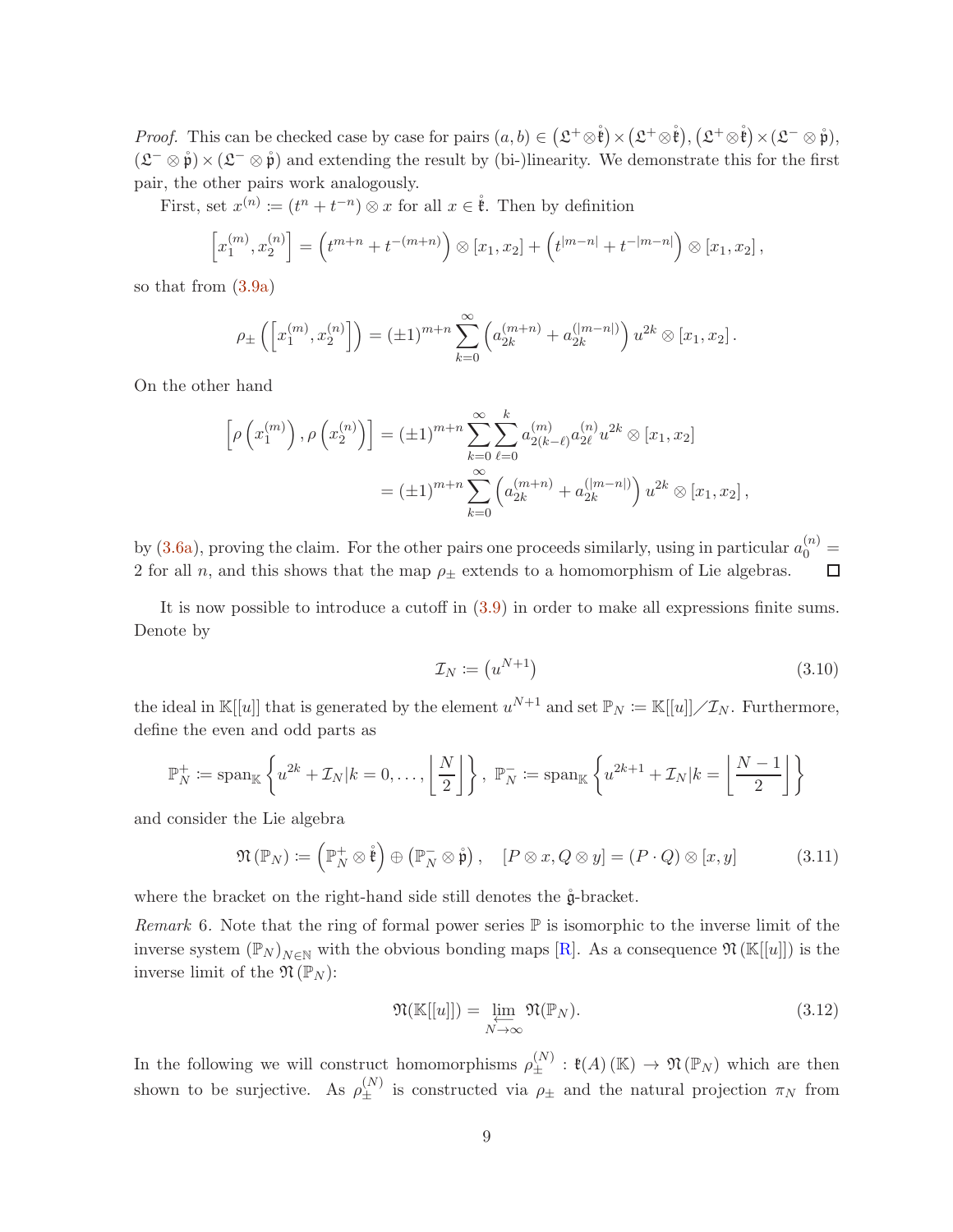$\mathfrak{N}(\mathbb{K}[[u]])$  to  $\mathfrak{N}(\mathbb{P}_N)$  the  $\rho_{\pm}^{(N)}$  are compatible with the natural projections from  $\mathfrak{N}(\mathbb{P}_{N+M})$  to  $\mathfrak{N}(\mathbb{P}_N)$ . Assuming we had started with the  $\rho_{\pm}^{(N)}$  then by the universal property of inverse limits we would have obtained  $\rho_{\pm}$  as the unique homomorphism  $\rho_{\pm} : \mathfrak{k}(A) (\mathbb{K}) \to \mathfrak{N} (\mathbb{K}[[u]])$  such that  $\rho_{\pm}^{(N)} = \rho_{\pm} \circ \pi_N.$ 

<span id="page-10-2"></span>**Corollary 7.** The homomorphisms of Lie algebras  $\rho_{\pm} : \mathfrak{k}(A) (\mathbb{K}) \to \mathfrak{N}(\mathbb{K}[[u]])$  induce homomorphisms  $\rho_{\pm}^{(N)} : \mathfrak{k}(A) (\mathbb{K}) \to \mathfrak{N}(\mathbb{P}_N)$  which are given explicitly by

$$
\left(t^{n} + t^{-n}\right) \otimes x \mapsto \left(\pm 1\right)^{n} \sum_{k=0}^{\lfloor N/2 \rfloor} a_{2k}^{(n)}\left(u^{2k} + \mathcal{I}_{N}\right) \otimes x \quad \forall x \in \mathring{\mathfrak{k}} \tag{3.13}
$$

$$
\left(t^{n}-t^{-n}\right)\otimes y\mapsto\left(\pm1\right)^{n}\sum_{k=0}^{\left\lfloor (N-1)/2\right\rfloor}a_{2k+1}^{(n)}\left(u^{2k+1}+\mathcal{I}_{N}\right)\otimes y\quad\forall\,y\in\overset{\circ}{\mathfrak{p}}.\tag{3.14}
$$

*Proof.*  $\mathfrak{N}(\mathbb{P}_N)$  is a quotient of  $\mathfrak{N}(\mathbb{K}[[u]])$  because  $\mathbb{P}_N = \mathbb{K}[[u]] \diagup \mathcal{I}_N$  is a quotient of  $\mathbb{P}$ .  $\Box$ 

Next, we want to show that the homomorphisms  $\rho_{\pm}$  are injective but not surjective. Towards this we will need the following fact about matrices whose entries are obtained from evaluation of polynomials:

<span id="page-10-0"></span>**Lemma 8.** Let  $0 \neq p_1, \ldots, p_n \in \mathbb{K}[t]$  be linearly independent polynomials. Then there exist  $N_1, \ldots, N_n \in \mathbb{N}$  such that the matrix  $\mathcal{M}(N_1, \ldots, N_n) := (p_i(N_j))_{i,j=1}^n$  is regular.

*Proof.* This can be achieved by induction on  $n$  and an expansion of the determinant which yields a linear combination of linearly independent polynomials. As a nonzero polynomial  $p(t)$  is equal to 0 for only finitely many  $t \in \mathbb{K}$  this can be used to show regularity of  $\mathcal{M}(N_1, \ldots, N_n)$  for suitable  $N_1, \ldots, N_n$ .  $\Box$ 

<span id="page-10-1"></span>**Proposition 9.** The homomorphism of Lie algebras  $\rho_{\pm} : \mathfrak{k}(A) (\mathbb{K}) \to \mathfrak{N}(\mathbb{K}[[u]])$  from proposi-tion [5](#page-8-2) is injective. Furthermore its image does not contain elements in  $\mathfrak{N}(\mathbb{K}[[u]]) = (\mathbb{P}^+ \otimes \mathfrak{k}) \oplus$  $(\mathbb{P}^-\otimes\mathfrak{p})$  whose formal power series contain only finitely many nonzero coefficients. In particular, the elements  $u^{2k+2} \otimes x$  for  $x \in \mathring{\mathfrak{k}}$  and  $u^{2k+1} \otimes y$  for  $y \in \mathring{\mathfrak{p}}$  and  $k \geq 0$  are not contained in the image of  $\mathfrak{k}(A)$  (K) in  $\mathfrak{N}$  (K[[u]]).

Remark 10. Observe that there is a certain asymmetry. It is possible to map elements from  $\mathfrak{X}(A)$  (K) to  $\mathfrak{N}(\mathbb{K}[[u]])$  by allowing formal power series but in the reverse direction it is not possible to define such a map for elements such as  $u^{2k+2} \otimes x$  because the Laurent polynomials do not have a completion that behaves well under the involution  $\eta$ . One can only complete in one direction, i.e., for an element  $\sum_{n\in\mathbb{Z}}c_nu^n\otimes x$  in some completion of  $\mathfrak{k}(A)(\mathbb{K})$ ,  $c_n\neq 0$  is only possible for either  $n > N$  or  $n < N$  but not both at the same time. But this does not agree with the demand  $c_{-n} = \pm c_n$  unless  $c_n \neq 0$  for only finitely many n.

*Proof.* For a generic element in  $\mathfrak{k}(A)$  (K) one can split the analysis into two pieces because elements from  $\mathfrak{L}^+ \otimes \mathfrak{k}$  are mapped to elements which only involve even powers  $u^{2k}$  while the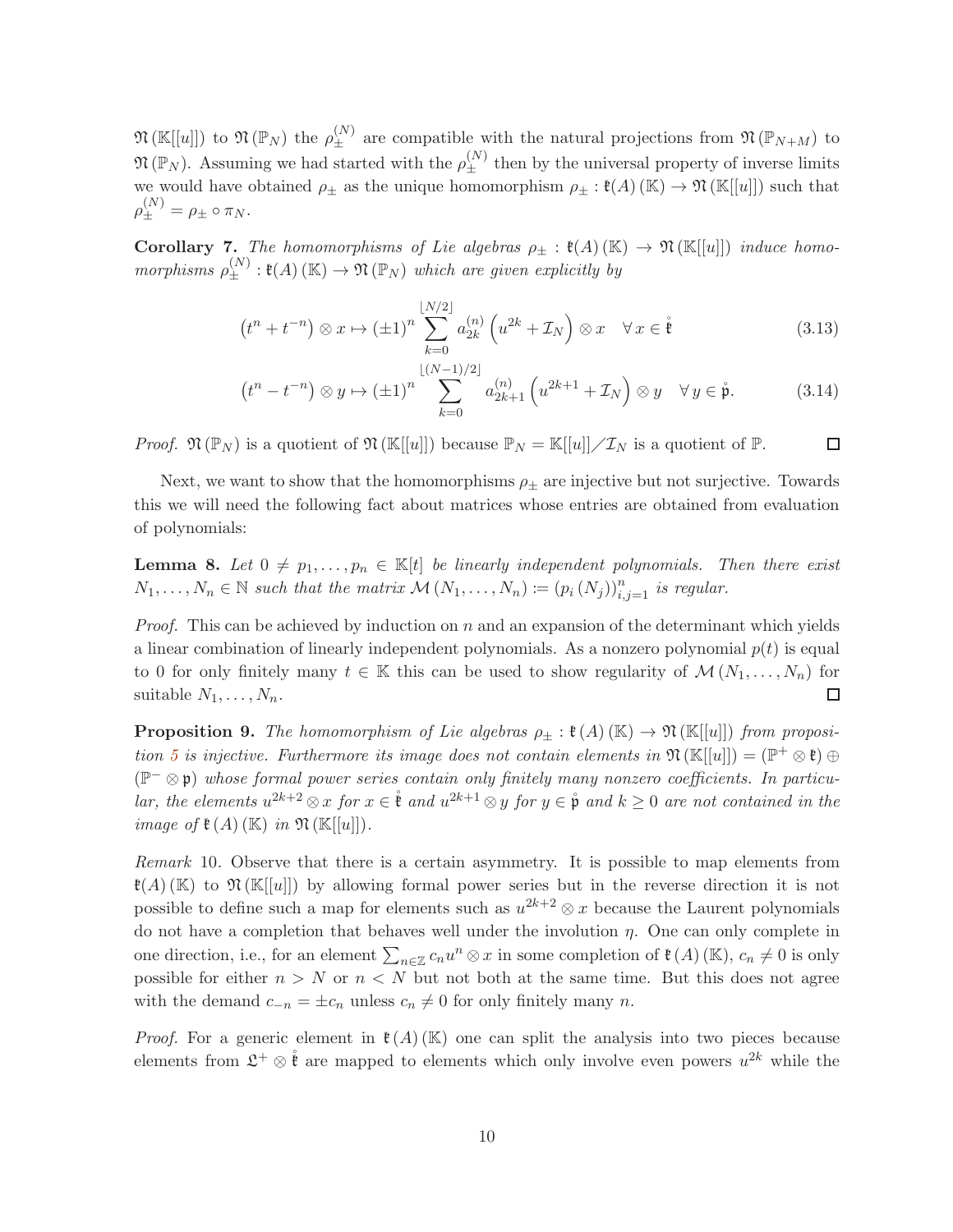ones from  $\mathfrak{L}^- \otimes \mathfrak{p}$  are mapped to series involving only odd powers  $u^{2k+1}$ . Therefore consider the image of

$$
\chi \coloneqq \sum_{i=1}^K \left( t^{n_i} + t^{-n_i} \right) \otimes x_i
$$

under  $\rho$ :

$$
\rho(\chi) = \sum_{i=1}^{K} \sum_{k \ge 0} a_{2k}^{(n_i)} u^{2k} \otimes x_i = \sum_{k \ge 0} \sum_{i=1}^{K} a_{2k}^{(n_i)} u^{2k} \otimes x_i = 0,
$$

so that we need  $\sum_{i=1}^{K} a_{2k}^{(n_i)}$  $\zeta_{2k}^{(n_i)}x_i=0$  for all  $k\geq 0$ . For a basis  $e_1,\ldots,e_d$  of  $\mathring{\mathfrak{k}}$  and  $x_i=\sum_{j=1}^d c_i^j$  $e_j$ this yields

$$
\sum_{i=1}^K \sum_{j=1}^d a_{2k}^{(n_i)} c_i^j e_j = 0 \ \forall \, k \ge 0 \ \Leftrightarrow \ \sum_{i=1}^K a_{2k}^{(n_i)} c_i^j = 0 \ \forall \, k \ge 0, \ \forall \, j = 1, \dots, d.
$$

This way one sees that  $\rho(\chi) = 0$  admits nontrivial solutions if and only if the infinite linear system of equations

<span id="page-11-0"></span>
$$
\sum_{i=1}^{K} a_{2k}^{(n_i)} z_i = 0 \,\forall k \ge 0
$$
\n(3.15)

does. The coefficient  $a_{2N}^{(n)}$  $\chi^{(n)}_{2N}$  is given by the evaluation at N of a nontrivial polynomial  $p_n \in \mathbb{K}[x]$ of degree  $n-1$  according to eq. [\(3.5\)](#page-7-5) Note that the polynomials  $p_{n_1}, \ldots, p_{n_K}$  are linearly independent if the  $n_1, \ldots, n_K$  are pairwise distinct because then they are of different degree. Consider a subsystem of linear equations of [\(3.15\)](#page-11-0) given by

$$
\sum_{i=1}^K a_{2k}^{(n_i)} z_i = 0 \quad \forall \, k \in \{N_1, \dots, N_K\} \ \Leftrightarrow \ \sum_{i=1}^K p_{n_i}(k) z_i = 0 \quad \forall \, k \in \{N_1, \dots, N_K\} \, .
$$

By lemma [8](#page-10-0) it is possible to choose  $N_1, \ldots, N_K$  such that the matrix  $(p_{n_i}(N_j))_{i,j=1}^K$  is regular. Thus, this subsystem of linear equations admits only the trivial solution and therefore so does [\(3.15\)](#page-11-0). Another way to put this result is that for a basis  $\{e_1, \ldots, e_d\}$  of  $\mathfrak k$  the elements of the set

<span id="page-11-1"></span>
$$
\left\{ \rho \left( \left( t^{n} + t^{-n} \right) \otimes e_{i} \right) \mid n \geq 0, \ i = 1, \ldots, d \right\} \in \mathfrak{N} \left( \mathbb{K} \right) \tag{3.16}
$$

are linearly independent. Since  $a_{2N+1}^{(n)}$  is also given by a polynomial the same argument works for

<span id="page-11-2"></span>
$$
\left\{ \rho \left( \left( t^{n} - t^{-n} \right) \otimes f_{i} \right) \mid n \geq 1, i = 1, \ldots, D \right\} \in \mathfrak{N} \left( \mathbb{K} \right), \tag{3.17}
$$

where  $\{f_1, \ldots, f_D\}$  is a basis of  $\mathring{\mathfrak{p}}$ . This shows that  $\rho_{\pm}$  is injective.

We next consider the claim that elements  $\sum_{k\geq 0} b_{2k}u^{2k} \otimes x_k$  with only finitely many  $b_{2k} \neq 0$ are not contained in the image of  $\mathfrak{k}(A)$  (K) in  $\mathfrak{N}(\mathbb{K}[[u]])$ . Any element in the image of  $\mathfrak{k}(A)$  (K) in  $\mathfrak{N}(\mathbb{K}[[u]])$  can be written as a linear combination of elements in  $(3.16)$  and  $(3.17)$ . It suffices to focus on one set as they are split into even and odd coefficients. For elements of type [\(3.16\)](#page-11-1) this implies that there exist  $b_1, \ldots, b_N \in \mathbb{K} \setminus \{0\}$  such that

$$
\sum_{j=1}^{N} b_j a_{2k}^{(n_j)} = 0 \ \forall \, k > 0 \quad \Leftrightarrow \quad \sum_{j=1}^{N} b_j p^{(n_j)}(k) = 0 \ \forall \, k > 0.
$$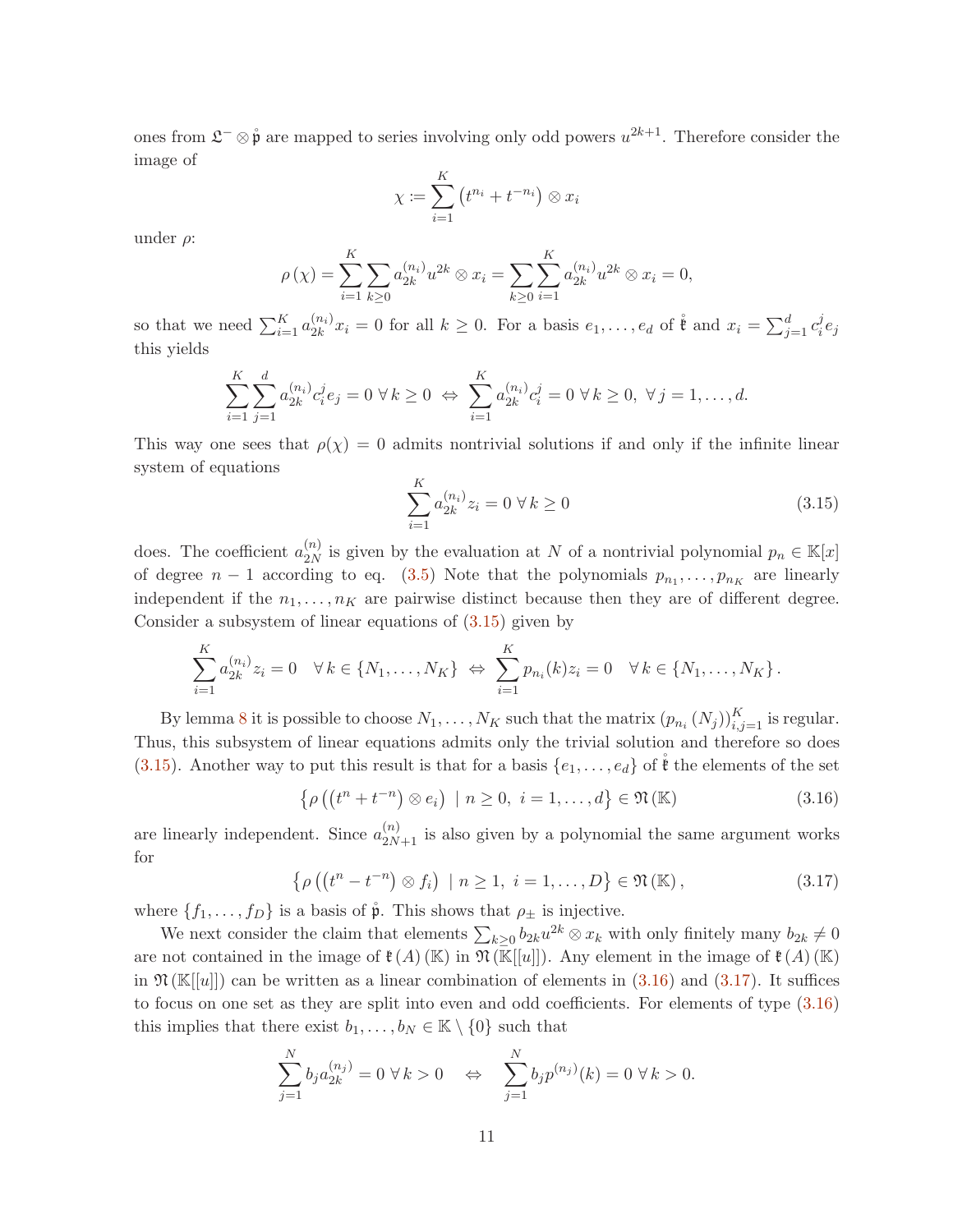The polynomials  $p^{(n_j)}$  are linearly independent and so their sum is a polynomial of fixed degree greater than 0. Then the above equation is a contradiction to the fact that a nonzero polynomial can be equal to 0 only at finitely many points.  $\Box$ 

Propositions [5](#page-8-2) and [9](#page-10-1) show the first part of theorem [A](#page-3-0) concerning  $\mathfrak{N}(\mathbb{P})$  and we consider the statements concerning  $\mathfrak{N}(\mathbb{P}_N)$  next.

<span id="page-12-3"></span>**Proposition 11.** The homomorphisms  $\rho_{\pm}^{(N)} : \mathfrak{k}(A) (\mathbb{K}) \to \mathfrak{N}(\mathbb{P}_N)$  are surjective. Proof. Set

$$
\mathring{\mathfrak{k}}_{(2k)} := \mathrm{span}_{\mathbb{K}} \left\{ \left( u^{2k} + \mathcal{I}_N \right) \otimes x \mid x \in \mathring{\mathfrak{k}} \right\} \subset \mathfrak{N}(\mathbb{P}_N), \tag{3.18a}
$$

$$
\mathring{\mathfrak{p}}_{(2k+1)} := \operatorname{span}_{\mathbb{K}} \left\{ \left( u^{2k+1} + \mathcal{I}_N \right) \otimes y \mid y \in \mathring{\mathfrak{p}} \right\} \subset \mathfrak{N}(\mathbb{P}_N) \tag{3.18b}
$$

and note that  $\mathfrak{N}(\mathbb{P}_N)$  decomposes into vector spaces as

<span id="page-12-2"></span><span id="page-12-1"></span><span id="page-12-0"></span>
$$
\mathfrak{N}(\mathbb{P}_N) \cong \bigoplus_{k=0}^{\lfloor N/2 \rfloor} \mathring{\mathfrak{k}}_{(2k)} \oplus \bigoplus_{k=0}^{\lfloor (N-1)/2 \rfloor} \mathring{\mathfrak{p}}_{(2k+1)}.
$$
\n(3.19)

The image of  $\rho_{\pm}^{(N)}$  in  $\mathfrak{N}(\mathbb{P}_N)$  is spanned by elements of the form

$$
\sum_{k=0}^{\lfloor N/2 \rfloor} a_{2k}^{(n)} \left( u^{2k} + \mathcal{I}_N \right) \otimes x \ \forall \, n \in \mathbb{N}, \, x \in \mathring{\mathfrak{k}}, \qquad \sum_{k=0}^{\lfloor (N-1)/2 \rfloor} a_{2k+1}^{(n)} \left( u^{2k+1} + \mathcal{I}_N \right) \otimes y \ \forall \, n \in \mathbb{N}^*, \, y \in \mathring{\mathfrak{p}}.
$$

Since  $a_{2k}^{(0)} = 2\delta_{k,0}$  one already has  $\mathring{\mathfrak{k}}_{(0)} = \left\{1 \otimes x \mid x \in \mathring{\mathfrak{k}}\right\} \subset \text{im } \rho_{\pm}^{(N)}$ . With this it is possible to remove the  $\mathfrak{k}_{(0)}$ -part from other elements:

$$
\rho_{\pm}^{(N)}\left(x_{(m)} - \frac{1}{2} \left(\pm 1\right)^m a_0^{(m)} x_{(0)}\right) = \sum_{k=1}^{\lfloor N/2 \rfloor} a_{2k}^{(n)} \left(u^{2k} + \mathcal{I}_N\right) \otimes x \,\forall n \in \mathbb{N}, \, x \in \overset{\circ}{\mathfrak{k}}.
$$

By the properties of the Cartan decomposition (cf. [\[HN,](#page-35-16) prop. 13.1.10]) one has that if  $\mathring{g}$  is simple and non-compact then  $\mathfrak{k} = [\mathfrak{p}, \mathfrak{p}]$  and that  $\mathfrak{p}$  is a simple  $\mathfrak{k}$ -module. Therefore any element  $x \in \mathring{\mathfrak{k}}$  can be written as an iterated commutator  $[x^{(1)}, [x^{(2)}, \ldots, x^{(k)}]]$  for  $x^{(1)}, \ldots, x^{(k)} \in \mathring{\mathfrak{k}}$  or  $\mathring{\mathfrak{p}}$ . Choose levels  $n_1, \ldots, n_k$  such that  $n_1 + \cdots + n_k = \lfloor N/2 \rfloor$  and set

$$
\widetilde{x}_{(n_i)}^{(i)} := x_{(n_i)}^{(i)} - \frac{1}{2} (\pm 1)^{n_i} a_0^{(n_i)} x_{(0)}^{(i)}.
$$

Then

$$
\rho_{\pm}^{(N)}\left(\left[\widetilde{x}_{(n_1)}^{(1)},\left[\ldots,\widetilde{x}_{(n_k)}^{(k)}\right]\right]\right)=\left(u^{2\lfloor N/2\rfloor}+\mathcal{I}_N\right)\otimes x
$$

which shows that

$$
\left\{ \left( u^{2\lfloor N/2 \rfloor} + \mathcal{I}_N \right) \otimes x \mid x \in \mathring{\mathfrak{k}} \right\}
$$

is contained in the image of  $\rho_{\pm}^{(N)}$ . The same procedure works for  $(u^{2k+1} + \mathcal{I}_N) \otimes \mathring{\mathfrak{p}}$  because  $\mathring{\mathfrak{p}}$ is a simple  $\check{\mathfrak{k}}$ -module and therefore there exist iterated commutators here as well. Repeat this process for the lower levels as now the level  $(u^{2\lfloor N/2 \rfloor} + \mathcal{I}_N)$  can be removed. This shows by induction that each homogeneous space in [\(3.19\)](#page-12-0) lies in the image of  $\rho_{\pm}^{(N)}$  which concludes the proof.  $\Box$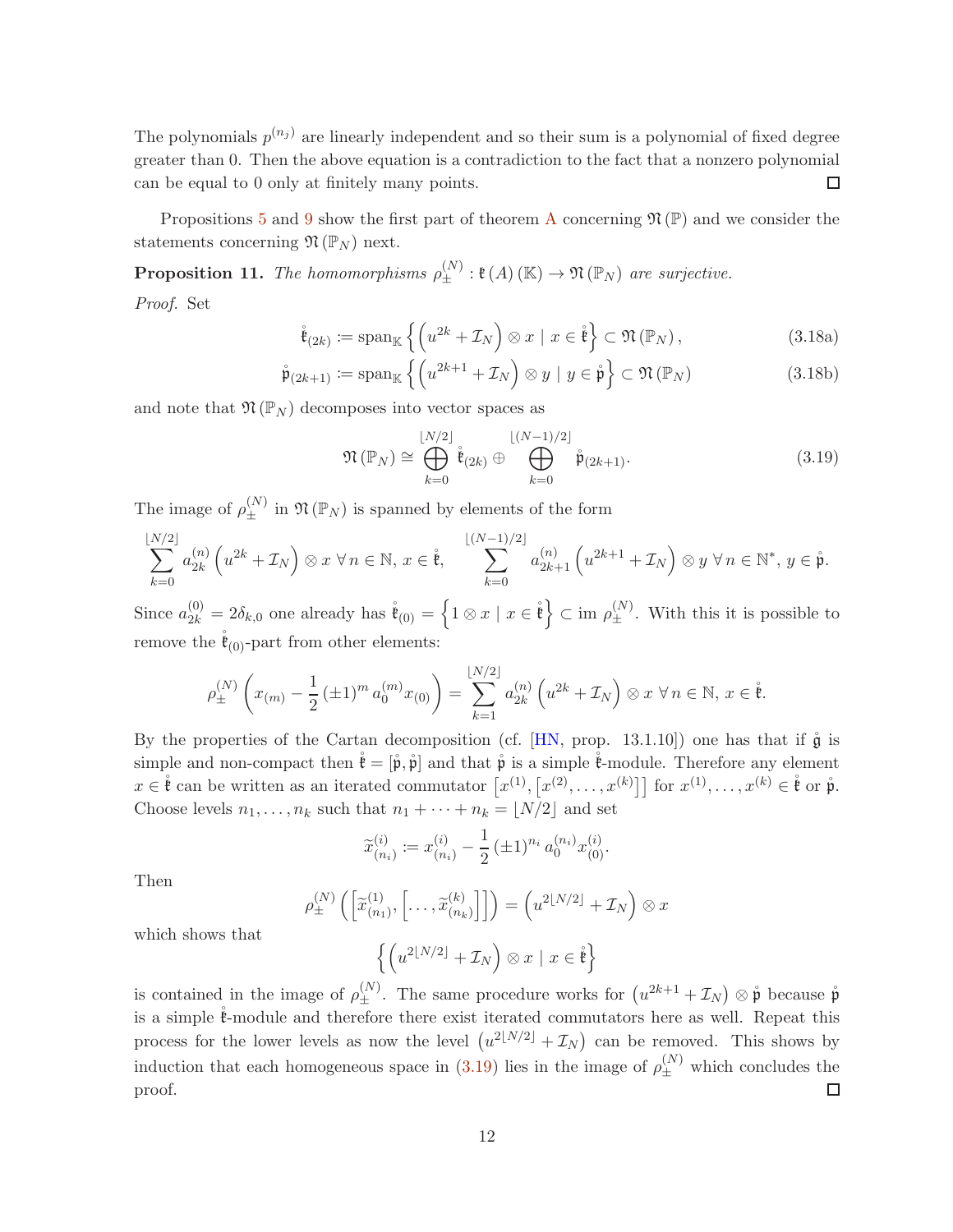With this, we have proven all parts of theorem [A.](#page-3-0) We conclude this section with some results on the structure of  $\mathfrak{N}(\mathbb{P}_N)$  and the kernel of  $\rho_{\pm}^{(N)}$ .

<span id="page-13-1"></span>**Proposition 12.** Let  $\overset{\circ}{\mathfrak{k}}_{(2k)}$  and  $\overset{\circ}{\mathfrak{p}}_{(2k+1)}$  be as in [\(3.18a\)](#page-12-1) and [\(3.18b\)](#page-12-2) and denote by  $\mathfrak{z}(\overset{\circ}{\mathfrak{k}}_{(0)})$  the center<sup>[2](#page-13-0)</sup> of  $\mathfrak{k}_{(0)}$ , then

$$
\mathfrak{J}_{(N)} \coloneqq \mathfrak{z}(\mathring{\mathfrak{k}}_{(0)}) \oplus \bigoplus_{k=1}^{\lfloor N/2 \rfloor} \mathring{\mathfrak{k}}_{(2k)} \oplus \bigoplus_{k=0}^{\lfloor (N-1)/2 \rfloor} \mathring{\mathfrak{p}}_{(2k+1)} \subset \mathfrak{N}(\mathbb{P}_N)
$$

is the radical of  $\mathfrak{N}(\mathbb{P}_N)$ , i.e., the unique maximal solvable ideal in  $\mathfrak{N}(\mathbb{P}_N)$ . Hence, the Levi decomposition of  $\mathfrak{N}(\mathbb{P}_N)$  is given by

$$
\mathfrak{N}\left(\mathbb{P}_N\right)\cong\left[\mathring{\mathfrak{k}}_{(0)},\mathring{\mathfrak{k}}_{(0)}\right]\ltimes\mathfrak{J}_{(N)}.
$$

*Proof.* The N-graded structure of  $\mathfrak{N}(\mathbb{P}_N)$  is given by its decomposition into vector spaces [\(3.19\)](#page-12-0). By the gradation one deduces

$$
\left[\mathring{\mathfrak{p}}_{(2k-1)},\mathring{\mathfrak{p}}_{(2\ell-1)}\right]\subseteq\mathring{\mathfrak{k}}_{(2k+2\ell-2)},\ \left[\mathring{\mathfrak{k}}_{(2k)},\mathring{\mathfrak{p}}_{(2\ell-1)}\right]\subseteq\mathring{\mathfrak{p}}_{(2k+2\ell-1)},\ \left[\mathring{\mathfrak{k}}_{(2k)},\mathring{\mathfrak{k}}_{(2\ell)}\right]\subseteq\mathring{\mathfrak{k}}_{(2k+2\ell)},
$$

where it is understood that  $\mathring{\mathfrak{k}}_{(2k)} = \{0\} = \mathring{\mathfrak{p}}_{(2\ell+1)}$  for  $k > \lfloor N/2 \rfloor$  and  $\ell > \lfloor (N-1)/2 \rfloor$ . From this it follows that  $\mathfrak{J}_{(N)}$  is an ideal as in particular

$$
\left[\mathring{\mathfrak{k}}_{(0)},\mathring{\mathfrak{k}}_{(2\ell)}\right]\subseteq\mathring{\mathfrak{k}}_{(2\ell)}\text{ and }\left[\mathring{\mathfrak{k}}_{(0)},\mathring{\mathfrak{p}}_{(2\ell-1)}\right]\subseteq\mathring{\mathfrak{p}}_{(2\ell-1)}.
$$

Since  $\left[\mathfrak{z}(\mathring{\mathfrak{k}}_{(0)}),\mathfrak{z}(\mathring{\mathfrak{k}}_{(0)})\right]=\{0\}$  the lowest degree in  $\left[\mathfrak{J}_{(N)},\mathfrak{J}_{(N)}\right]$  is 1 and therefore  $\mathfrak{J}_{(N)}$  is solvable because  $\mathring{\mathfrak{k}}_{(2k)} = \{0\} = \mathring{\mathfrak{p}}_{(2l+1)}$  for  $k > \lfloor N/2 \rfloor$  and  $\ell > \lfloor (N-1)/2 \rfloor$ . Consider the ideal generated by  $\mathfrak{J}_{(N)}+x$  for  $0 \neq x \in \left[\mathring{\mathfrak{k}}_{(0)},\mathring{\mathfrak{k}}_{(0)}\right]$ . As  $\left[\mathring{\mathfrak{k}}_{(0)},\mathring{\mathfrak{k}}_{(0)}\right]$  is semi-simple so is the ideal j<sub>0</sub> in  $\left[\mathring{\mathfrak{k}}_{(0)},\mathring{\mathfrak{k}}_{(0)}\right]$ generated by x. Since ideals of semisimple Lie algebras are semisimple,  $j_0$  is also perfect. Thus,  $\binom{n+1}{0} := \begin{bmatrix} j_0^{(n)} \end{bmatrix}$ becomes constant at  $j_0 := [j_0, j_0]$  and therefore the the upper derived series  $j_0^{(n+1)}$  $\mathfrak{j}_{0}^{(n)},\mathfrak{j}_{0}^{(n)}$ 0  $\begin{bmatrix} (n+1) \\ (N) \end{bmatrix} := \begin{bmatrix} \mathfrak{J}(n) \\ \mathfrak{J}(N) \end{bmatrix}$ will always contain j<sub>0</sub>. Thus,  $\mathfrak{J}_{(N)}$  is a maximal upper derived series  $\mathfrak{J}_{(N)}^{(n+1)}$  $\overset{(n)}{\chi}) , \mathfrak{J}^{(n)}_{(N)}$ (N) solvable ideal and therefore by definition the radical of  $\mathfrak{N}(\mathbb{P}_N)$ .  $\Box$ 

*Remark* 13. We call  $\mathfrak{N}(\mathbb{K}[[u]])$  a parabolic Lie algebra since it is the inverse limit of the parabolic Lie algebra  $\mathfrak{N}(\mathbb{P}_N)$ . By proposition [5](#page-8-2) and corollary [7,](#page-10-2) we can construct representations of the involutory subalgebra  $\mathfrak{k}$  by considering representations of  $\mathfrak{N}(\mathbb{K}[[u]])$  or  $\mathfrak{N}(\mathbb{P}_N)$ , respectively.

Remark 14. By a consequence of Lie's theorem one has that every simple representation of  $\mathfrak{N}(\mathbb{P}_N)$  over a complex vector space is given by the tensor product of a simple representation of  $\mathfrak{N}(\mathbb{P}_N)$  / rad  $(\mathfrak{N}(\mathbb{P}_N)) \cong [\mathfrak{k},\mathfrak{k}]$  with a one-dimensional representation of  $\mathfrak{N}(\mathbb{P}_N)$ . Therefore, the simple representations of  $\mathfrak{k}(A)$  (K) that factor through  $\mathfrak{N}(\mathbb{P}_N)$  are essentially the simple representations of  $\check{\mathfrak{k}}(\mathbb{K})$ . These correspond to truncation at  $N=0$ .

<span id="page-13-0"></span><sup>&</sup>lt;sup>2</sup>Note that for a generalised Dynkin diagram A of untwisted affine type, the only cases when  $\mathfrak{z}(\dot{\mathfrak{k}}_{(0)})$  is nontrivial are  $A = C_l^{(1)}$  and  $A = A_1^{(1)}$ . For  $\mathring{\mathfrak{k}}_{(0)} = \mathfrak{k}(C_l)$  one has  $\mathfrak{k}(C_l) \cong \mathfrak{u}_l$  which contains a nontrivial center, whereas for  $\mathfrak{k}(A_1) \cong \mathbb{R}$  the center is already all of  $\mathfrak{k}_{(0)}$ .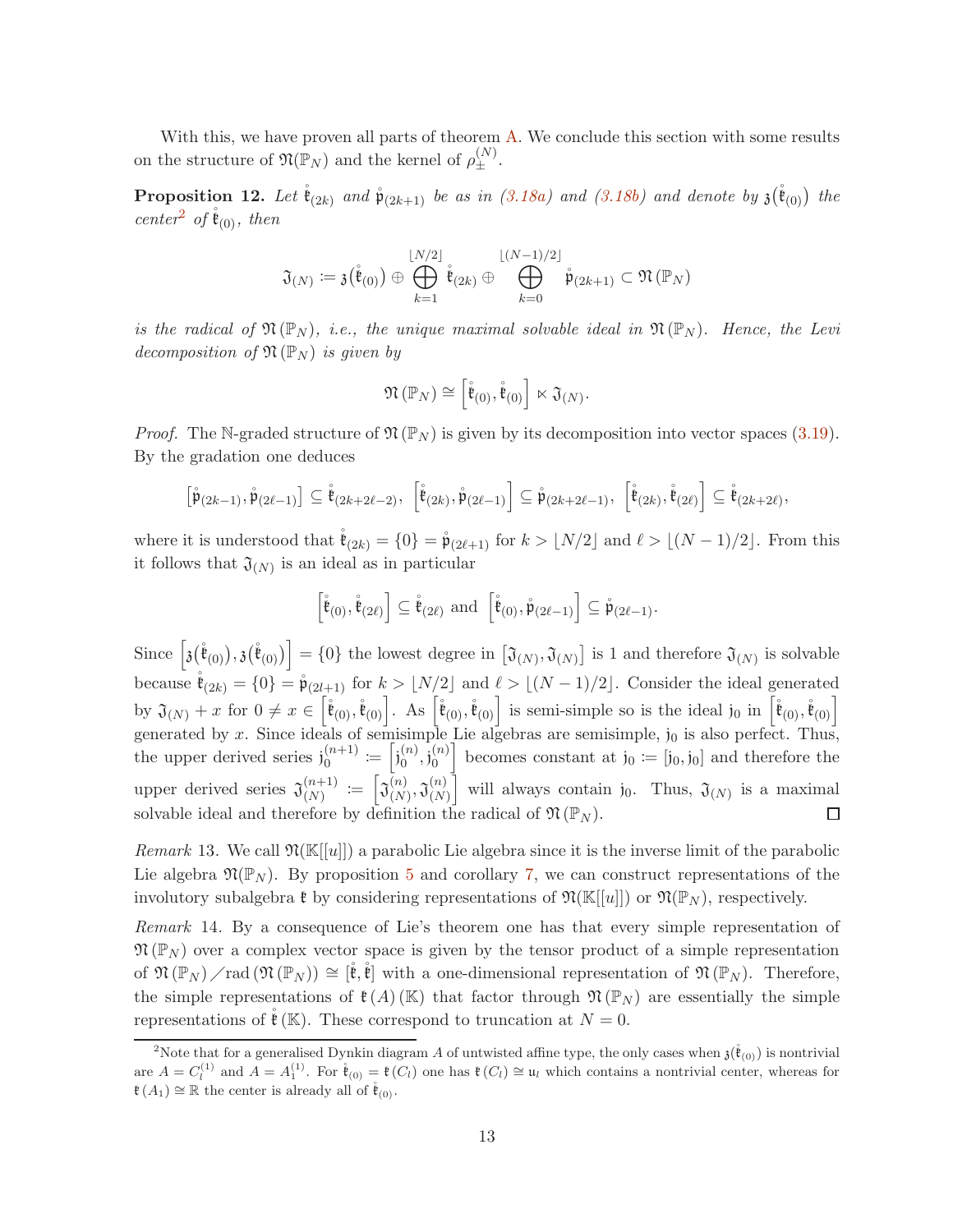The kernels ker  $\rho_{\pm}^{(N)}$  are described by linear systems of equations as the following proposition shows:

**Proposition 15.** Let ker $\rho_{\pm}^{(N)}$  be the kernel of the homomorphism described in cor. [7.](#page-10-2) Then with

$$
x_{(m)} := (t^m + t^{-m}) \otimes x \,\forall\, x \in \mathring{\mathfrak{k}}, \qquad y_{(m)} := (t^m - t^{-m}) \otimes y \,\forall\, y \in \mathring{\mathfrak{p}}
$$

one has

$$
\ker \rho_{\pm}^{(N)} = \text{span}\left\{ \sum_{i=1}^{M} (\pm 1)^{m_i} b_i x_{(m_i)} \middle| \sum_{i=1}^{M} (\pm 1)^{m_i} b_i a_{2k}^{(m_i)} = 0 \,\forall k=0,\dots, \lfloor N/2 \rfloor, \,\forall x \in \stackrel{\circ}{\mathfrak{k}} \right\}
$$
  

$$
\oplus \text{span}\left\{ \sum_{i=1}^{M} (\pm 1)^{m_i} b_i y_{(m_i)} \middle| \sum_{i=1}^{M} (\pm 1)^{m_i} b_i a_{2k+1}^{(m_i)} = 0 \,\forall k=0,\dots, \lfloor (N-1)/2 \rfloor, \,\forall y \in \stackrel{\circ}{\mathfrak{p}} \right\}
$$
  

$$
\ker \rho_{\pm}^{(N)} \supset \ker \rho_{\pm}^{(N+1)}.
$$

*Proof.* In general one has for  $x \in \overset{\circ}{\mathfrak{k}}, y \in \overset{\circ}{\mathfrak{p}}$  that

$$
\rho_{\pm}^{(N)}(x_{(m)}) = (\pm 1)^m \sum_{k=0}^{\lfloor N/2 \rfloor} a_{2k}^{(m)} u^{2k} \otimes x, \quad \rho_{\pm}^{(N)}(y_{(m)}) = (\pm 1)^m \sum_{k=0}^{\lfloor (N-1)/2 \rfloor} a_{2k+1}^{(m)} u^{2k+1} \otimes y
$$

and one computes for  $\sum_{i=1}^{M} (\pm 1)^{m_i} b_i x_{(m_i)}$  that

$$
\rho_{\pm}^{(N)} \left( \sum_{i=1}^{M} (\pm 1)^{m_i} b_i x_{(m_i)} \right) = \sum_{i=1}^{M} (\pm 1)^{m_i} b_i \sum_{k=0}^{\lfloor N/2 \rfloor} a_{2k}^{(m_i)} u^{2k} \otimes x
$$

$$
= \sum_{k=0}^{\lfloor N/2 \rfloor} \left( \sum_{i=1}^{M} (\pm 1)^{m_i} b_i a_{2k}^{(m_i)} \right) u^{2k} \otimes x = 0
$$

if and only if

$$
\sum_{i=1}^{M} (\pm 1)^{m_i} b_i a_{2k}^{(m_i)} = 0 \ \forall k = 0, \dots, \lfloor N/2 \rfloor.
$$

Similarly one deduces that

$$
\rho_{\pm}^{(N)}\left(\sum_{i=1}^M\left(\pm 1\right)^{m_i}b_iy_{(m_i)}\right)=0 \Leftrightarrow \sum_{i=1}^M\left(\pm 1\right)^{m_i}b_ia_{2k+1}^{(m_i)}=0 \ \forall\,k=0,\ldots,\lfloor (N-1)/2\rfloor\,.
$$

These equations remain unaltered by changing  $N \rightarrow N + N_0$ ,  $N_0 \in \mathbb{N}$ , there only appear additional equations to be satisfied. This shows that

$$
\ker \rho_{\pm}^{(N)} \supset \ker \rho_{\pm}^{(N+1)}.
$$

 $\Box$ 

Remark 16. Specialised to  $\mathfrak{e}_9$  the ideals ker  $\rho_{\pm}^{(0)}$  in  $\mathfrak{k}(\mathfrak{e}_9)$  (K) coincide with the Dirac ideals of [\[KNP\]](#page-36-15). Furthermore, these ideals can be shown to be principal ideals.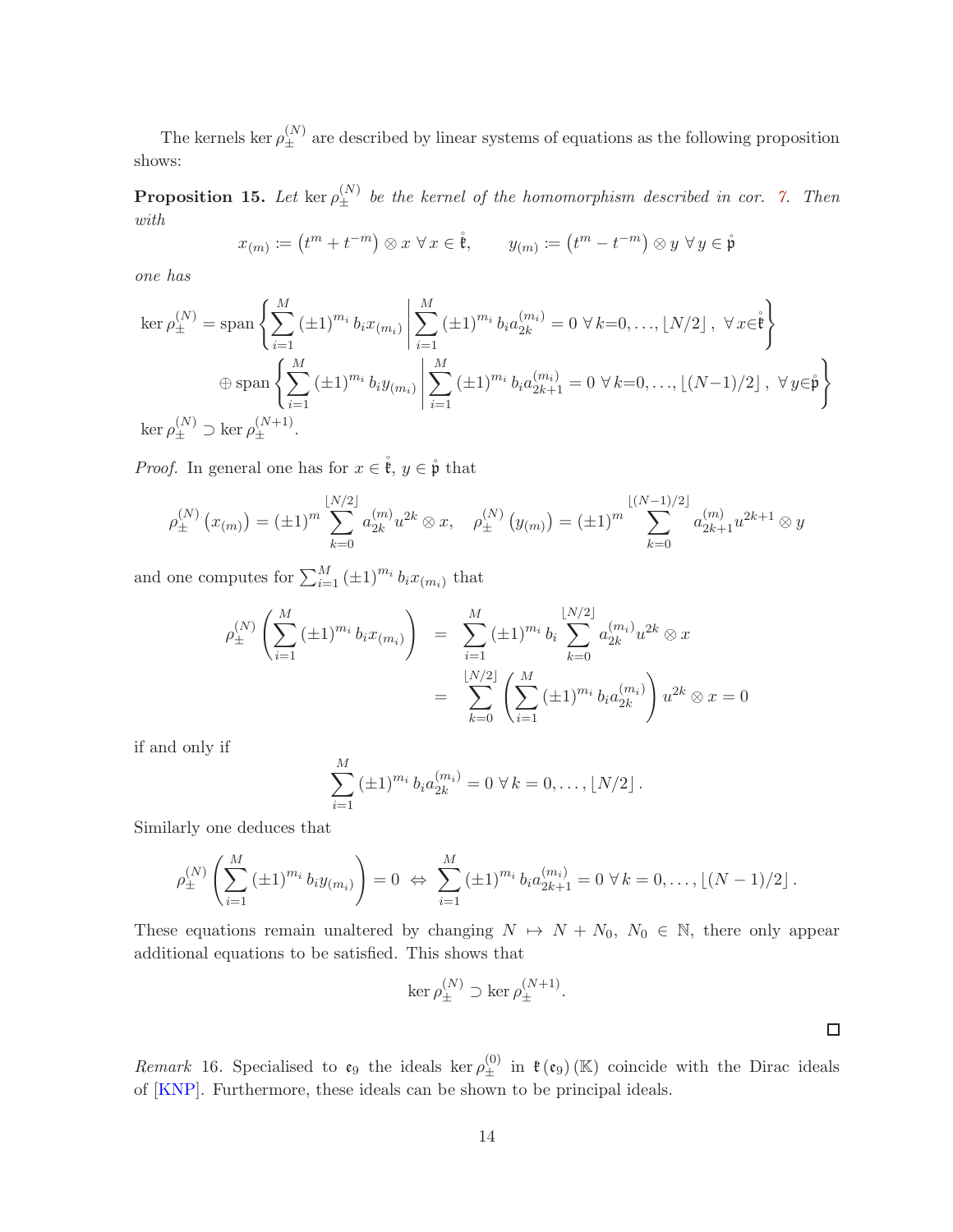### <span id="page-15-0"></span>4 Representations from quotients of induced representations

In this section, we consider representations of  $\mathfrak k$  that are constructed using induced representations of  $\mathfrak{N}(\mathbb{K}[u])$ , the model of  $\mathfrak{k}$  over the polynomial ring which will be defined below. Since representations of  $\mathfrak{N}(\mathbb{K}[u])$  in general do not provide representations of  $\mathfrak{k}$ , we will then describe how to recover representations of  $\mathfrak{k}$ .

Construct the Lie algebra  $\mathfrak{N}(\mathbb{K}[u])$  in the same way as  $\mathfrak{N}(\mathbb{K}[u]])$  in [\(3.1\)](#page-6-1) but replace  $\mathbb{K}[u]]$ by the ring of polynomials  $\mathbb{K}[u]$ . As mentioned in remark [2,](#page-7-1)  $\mathfrak{N}(\mathbb{K}[u])$  is N-graded and its graded decomposition is given by

<span id="page-15-1"></span>
$$
\mathfrak{N}(\mathbb{K}[u]) = \bigoplus_{k=0}^{\infty} \mathfrak{N}^{(k)},\tag{4.1}
$$

where

$$
\mathfrak{N}^{(k)} = \begin{cases} \operatorname{span}_{\mathbb{K}} \left\{ u^{2n} \otimes \mathring{\mathfrak{k}} \right\}, & k = 2n \text{ even}, \\ \operatorname{span}_{\mathbb{K}} \left\{ u^{2n+1} \otimes \mathring{\mathfrak{p}} \right\}, & k = 2n + 1 \text{ odd}. \end{cases}
$$

We believe that there does not exist any non-trivial Lie algebra homomorphism from  $\mathfrak k$  into  $\mathfrak{N}(\mathbb{K}[u])$ . Such homomorphisms, similar to those of proposition [11,](#page-12-3) only exist when we quotient by  $\mathcal{I}_N$  defined in [\(3.10\)](#page-9-0) which can also be thought of as an ideal of  $\mathbb{K}[u]$ . The structure of  $\mathfrak{N}(\mathbb{K}[u])$  is analogous to that of  $\mathfrak{N}(\mathbb{P}_N)$  described in proposition [12.](#page-13-1) In particular, the (now no longer solvable) ideal  $\mathfrak{N}_+$  is given by

$$
\mathfrak{N}_+=\mathfrak{z}(\mathring{\mathfrak{k}})\oplus\bigoplus_{k>0}\mathfrak{N}^{(k)}\,,
$$

where  $\mathfrak{z}(\check{\mathfrak{k}})$  denotes the center of  $\check{\mathfrak{k}}$ . The ideal  $\mathfrak{N}_+$  inherits the N-grading from  $\mathfrak{N}(\mathbb{K}[u])$ . We shall in the following assume that  $\mathfrak{z}(\mathfrak{k}) = 0$  for simplicity. All statements can be generalised straight-forwardly.

The universal enveloping algebras  $\mathcal{U}(\mathfrak{N}_+)$  and  $\mathcal{U}(\mathfrak{N}(\mathbb{K}[u]))$  also inherit the N-gradation from the Lie algebra and the Poincaré–Birkhoff–Witt theorem provides a basis of them. One has

$$
\mathcal{U}(\mathfrak{N}_+) = \bigoplus_{\ell=0}^{\infty} \mathcal{U}_{\ell},\tag{4.2}
$$

where  $\mathcal{U}_{\ell}$  denotes the (ordered) words in the tensor algebra of degree  $\ell$  with respect to the N-grading, where  $x \leq y$  if  $\deg(x) \leq \deg(y)$ . For the first few levels, this means

$$
\mathcal{U}_0 = 1, \qquad \qquad \mathcal{U}_1 = \mathfrak{N}^{(1)}, \n\mathcal{U}_2 = \text{Sym}^2 \left( \mathfrak{N}^{(1)} \right) \oplus \mathfrak{N}^{(2)}, \qquad \qquad \mathcal{U}_3 = \text{Sym}^3 \left( \mathfrak{N}^{(1)} \right) \oplus \mathfrak{N}^{(1)} \otimes \mathfrak{N}^{(2)} \oplus \mathfrak{N}^{(3)}.
$$

The  $\mathfrak{N}^{(k)}$  are  $\overset{\circ}{\mathfrak{k}}$ -modules because the adjoint action of  $\overset{\circ}{\mathfrak{k}}$  preserves the degree. We will make these expressions more explicit in the example in section [5.](#page-19-0) For the full universal enveloping algebra one has

<span id="page-15-2"></span>
$$
\mathcal{U}(\mathfrak{N}(\mathbb{K}[u])) \cong \mathcal{U}(\overset{\circ}{\mathfrak{k}}) \otimes_{\mathbb{K}} \mathcal{U}(\mathfrak{N}_+) \tag{4.3}
$$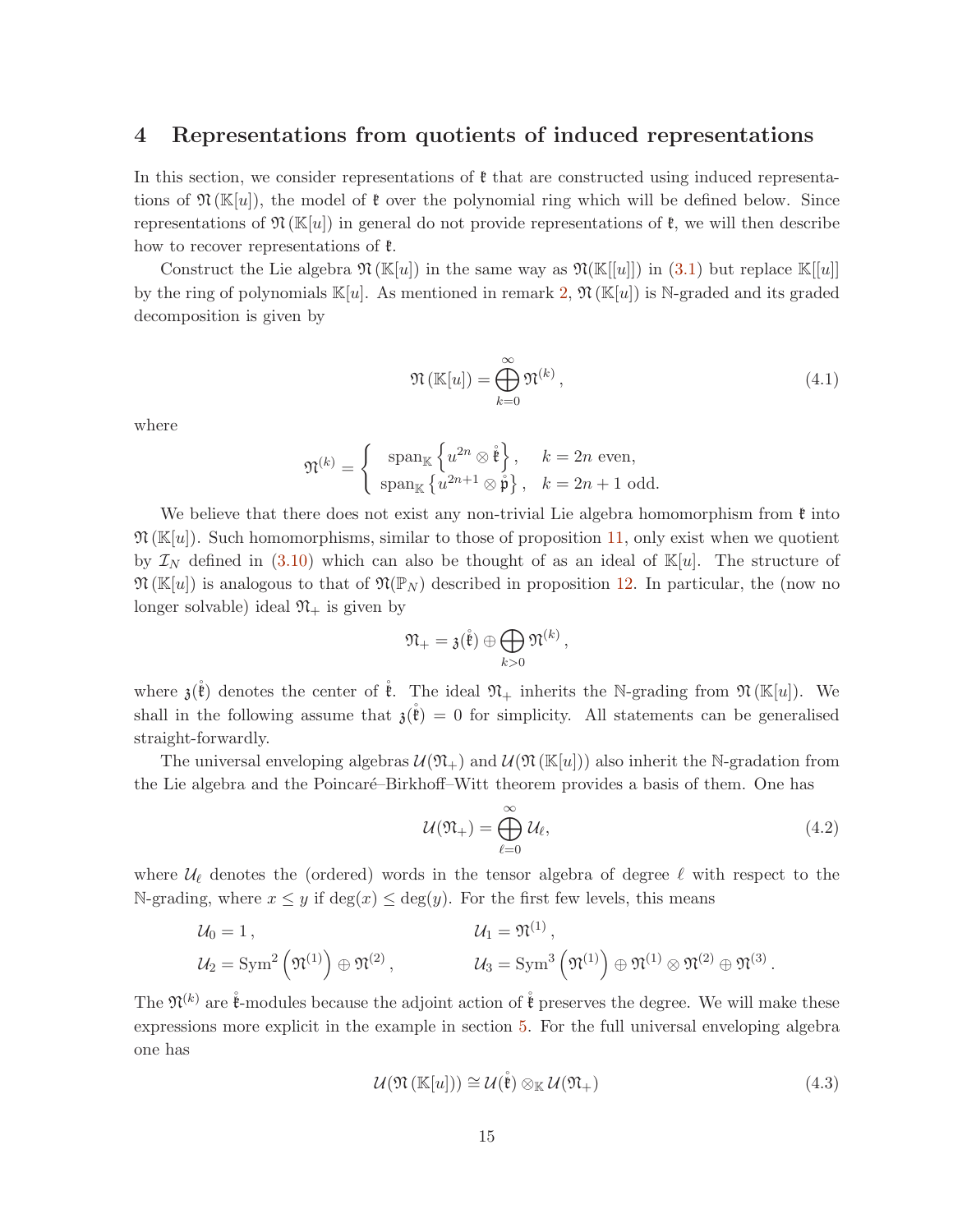as a tensor product of K-vector spaces. In terms of the multiplication  $\cdot$  in  $\mathcal{U}(\mathbb{K}[u])$  the above decomposition is better written as

<span id="page-16-1"></span>
$$
\mathcal{U}\left(\mathfrak{N}\left(\mathbb{K}[u]\right)\right) = \mathcal{U}(\overset{\circ}{\mathfrak{k}})\cdot\mathcal{U}\left(\mathfrak{N}_+\right) \tag{4.4}
$$

This fact is due to the PBW-theorem applied to a suitably chosen order that is such that elements of degree 0 appear to the left in the basis that is provided by the PBW-theorem. Recall that all elements of  $\mathring{\mathfrak{k}} = \mathfrak{N}^{(0)} \subset \mathfrak{N}(\mathbb{K}[u])$  have degree 0.

Now consider a finite-dimensional  $\mathring{\mathfrak{k}}$ -module  $\mathfrak{V}_0$  which we view as a left  $\mathcal{U}(\mathring{\mathfrak{k}})$ -module. As  $\mathcal{U}(\mathfrak{N}(\mathbb{K}[u]))$  allows the structure of a right  $\mathcal{U}(\mathring{\mathfrak{k}})$ -module we build the induced  $\mathfrak{N}(\mathbb{K}[u])$ -module via the tensor product

$$
\mathfrak{V} := \mathcal{U} \left( \mathfrak{N} \left( \mathbb{K}[u] \right) \right) \otimes_{\mathcal{U}(\mathfrak{k})} \mathfrak{V}_0, \tag{4.5}
$$

where the tensor product is defined with  $\mathcal{U}(\mathfrak{N}(\mathbb{K}[u]))$  as a right  $\mathcal{U}(\mathring{\mathfrak{k}})$ -module. Explicitly one has

<span id="page-16-0"></span>
$$
a\otimes (x\cdot v)=ax\otimes v
$$

for  $v \in V$ ,  $x \in \mathcal{U}(\mathring{\mathfrak{k}})$ ,  $a \in \mathcal{U}(\mathfrak{N}(\mathbb{K}[u]))$ .  $\mathfrak{V}$ , however, is viewed as a left  $\mathcal{U}(\mathfrak{N}(\mathbb{K}[u]))$ -module, i.e. for  $a, b \in \mathcal{U}(\mathfrak{N}(\mathbb{K}[u])), v \in V$  one has

$$
a \cdot (b \otimes v) = (a \cdot b) \otimes v.
$$

<span id="page-16-5"></span>**Lemma 17.** The induced module  $\mathfrak V$  inherits the N-grading

<span id="page-16-4"></span><span id="page-16-3"></span>
$$
\mathfrak{V} = \bigoplus_{i=0}^{\infty} \mathfrak{V}_i \tag{4.6}
$$

from  $\mathcal{U}(\mathfrak{N}(\mathbb{K}[u]))$  and is an infinite-dimensional representation of  $\mathfrak{N}(\mathbb{K}[u])$ .  $\mathfrak{V}$  is generated by the action of  $\mathcal{U}(\mathfrak{N}_+)$  on  $1 \otimes \mathfrak{V}_0$ . Furthermore, a K-basis of  $\mathfrak{V}$  is given by the Kronecker product of a PBW-basis of  $\mathcal{U}(\mathfrak{N}_+)$  with a basis of  $\mathfrak{V}_0$ .

*Proof.* The inherited gradation on  $\mathfrak V$  is given by assigning deg( $u \otimes v$ ) = deg(u). It is infinitedimensional because  $\mathcal{U}(\mathfrak{N}_+)$  is. In order to determine a K-basis of [\(4.5\)](#page-16-0), consider it as a  $\mathfrak{k}$ -module and show that it is isomorphic to the K-tensor product of  $\mathcal{U}(\mathfrak{N}_{+})$  and  $\mathfrak{V}_{0}$ . Recall that  $\mathfrak{k}$  acts on  $\mathfrak{N}_+$  via the adjoint action from  $\mathfrak{N}(\mathbb{K}[u])$ . Due to the above decomposition [\(4.4\)](#page-16-1) one has for  $x \in \mathcal{U}(\mathring{\mathfrak{k}}), y \in \mathcal{U}(\mathfrak{N}_+)$  and  $v \in V$  that

$$
xy \otimes v = (yx + [x, y]) \otimes v = y \otimes v' + y' \otimes v \tag{4.7}
$$

with  $y' = [x, y] \in \mathcal{U}(\mathfrak{N}_+)$  and  $v' = x.v \in V$ . We want to view  $(4.5)$  as a K-tensor product modulo an equivalence relation. The equivalence relation on  $\mathcal{U}(\mathring{\mathfrak{k}}) \otimes_{\mathbb{K}} \mathcal{U}(\mathfrak{N}_+) \otimes_{\mathbb{K}} V$  induced by  $\otimes_{\mathcal{U}(\mathfrak{k})}$  now is the multilinear extension of

<span id="page-16-2"></span>
$$
x \otimes_{\mathbb{K}} y \otimes_{\mathbb{K}} v \sim 1 \otimes_{\mathbb{K}} y \otimes_{\mathbb{K}} v' + 1 \otimes_{\mathbb{K}} y' \otimes_{\mathbb{K}} v,
$$
\n(4.8)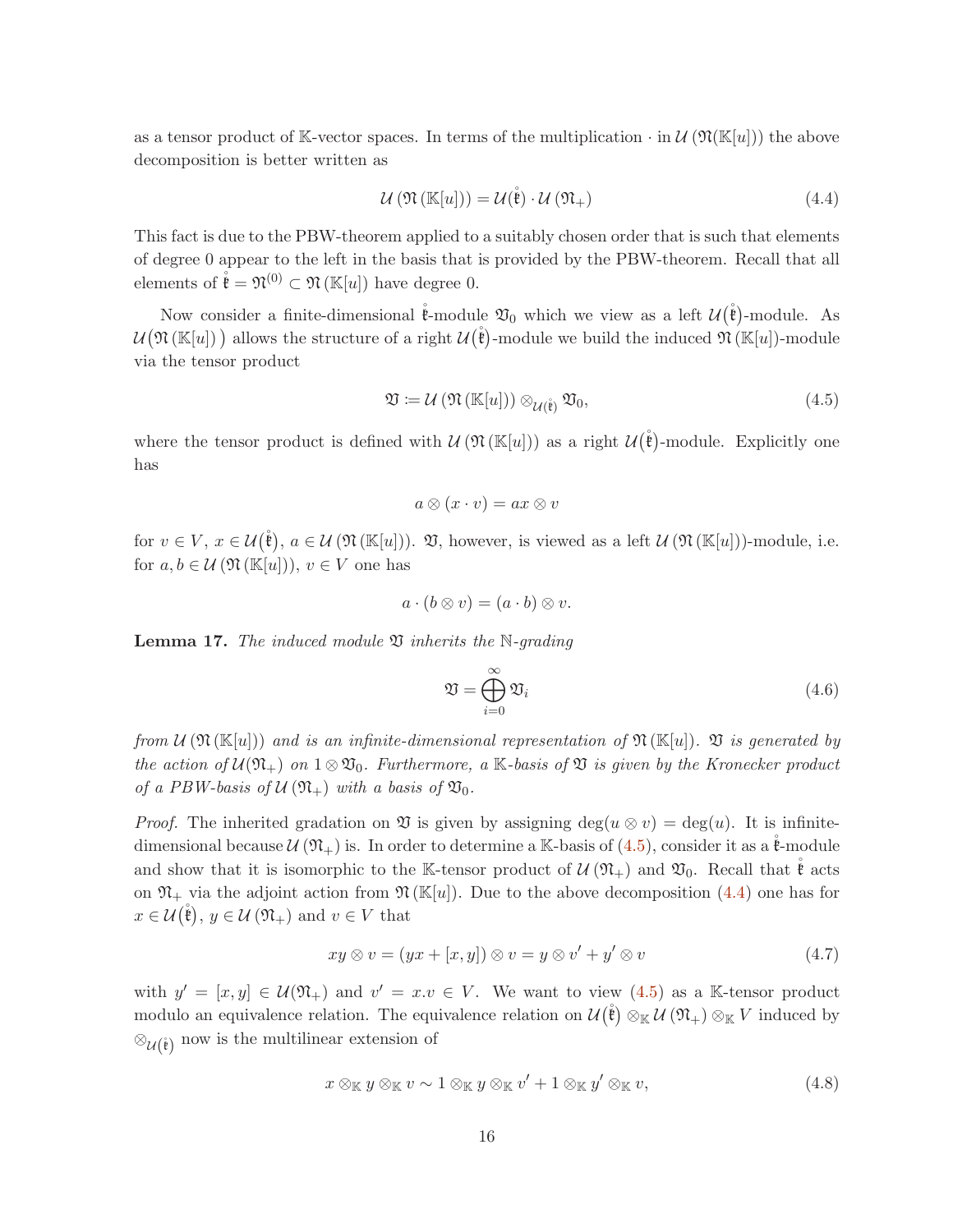where  $y' = [x, y] \in \mathcal{U}(\mathfrak{N}_+), v' = x.v \in V$  and

$$
\mathcal{U}\left(\mathfrak{N}\left(\mathbb{K}[u]\right)\right)\otimes_{\mathcal{U}\left(\boldsymbol{\mathfrak{k}}\right)}V\cong\mathcal{U}\left(\boldsymbol{\mathfrak{k}}\right)\otimes_{\mathbb{K}}\mathcal{U}\left(\mathfrak{N}_+\right)\otimes_{\mathbb{K}}V\diagup\sim
$$

as K-vector spaces. The original equivalence relation in  $\mathcal{U}(\mathfrak{N}(\mathbb{K}[u])) \otimes_{\mathbb{K}} V$  is

$$
yx\otimes_{\mathbb{K}} v\sim y\otimes_{\mathbb{K}} xv\;\forall\,x\in \mathcal{U}\big(\mathring{\mathfrak{k}}\big)
$$

but decomposing  $yx = xy - [x, y]$  according to [\(4.4\)](#page-16-1) leads to the formulation [\(4.8\)](#page-16-2) of ~. Eq. [\(4.8\)](#page-16-2) shows that each element  $x \otimes_{\mathbb{K}} y \otimes_{\mathbb{K}} v$  is ∼-equivalent to an element of  $1 \otimes_{\mathbb{K}} \mathcal{U}(\mathfrak{N}_+) \otimes_{\mathbb{K}} V \cong$  $U(\mathfrak{N}_+) \otimes_{\mathbb{K}} V$  where the isomorphism is as K-vector spaces. Since

$$
1\otimes_{\mathbb{K}}\mathcal{U}\left(\mathfrak{N}_{+}\right)\otimes_{\mathbb{K}}V\subset\mathcal{U}\big(\mathring{\mathfrak{k}}\big)\otimes_{\mathbb{K}}\mathcal{U}\left(\mathfrak{N}_{+}\right)\otimes_{\mathbb{K}}V
$$

one deduces that the elements of  $\mathcal{U}(\r{f}) \otimes_{\mathbb{K}} \mathcal{U}(\mathfrak{N}_+) \otimes_{\mathbb{K}} V \nearrow \sim \text{are in 1-1-correspondence with the}$ elements of  $\mathcal{U}(\mathfrak{N}_+) \otimes_{\mathbb{K}} V$  and hence,

$$
U(\mathfrak{N}(\mathbb{K}[u])) \otimes_{\mathcal{U}(\mathring{\mathfrak{k}})} V \cong \mathcal{U}(\mathfrak{N}_+) \otimes_{\mathbb{K}} V \tag{4.9}
$$

as K-vector spaces. Now  $\mathcal{U}(\mathring{\mathfrak{k}})$  acts on  $\mathcal{U}(\mathfrak{N}_+) \otimes_{\mathcal{U}(\mathring{\mathfrak{k}})} V$  via left-multiplication but as a result of [\(4.7\)](#page-16-3) one has that

$$
xy \otimes v = [x, y] \otimes v + y \otimes xv.
$$

This action is identical to the action of  $\mathcal{U}(\hat{\mathfrak{k}})$  on the K-tensor product of  $\hat{\mathfrak{k}}$ -modules  $\mathcal{U}(\mathfrak{N}_+)$  and  $V$ . Thus, one finds

$$
\mathcal{U}\left(\mathfrak{N}\left(\mathbb{K}[u]\right)\right)\otimes_{\mathcal{U}\left(\mathfrak{k}\right)} V\cong \mathcal{U}\left(\mathfrak{N}_+\right)\otimes_{\mathbb{K}} V
$$

as  $\mathring{\mathfrak{k}}$ -modules. The Kronecker basis of this tensor product also provides a basis for the  $\mathcal{U}(\mathfrak{N}[\mathbb{K}[u])]$ module  $\mathfrak V$  because  $\mathcal U(\mathfrak N_+) \cap \mathcal U(\mathfrak k) = \mathbb K \cdot 1$ .

Due to the N-graded structure on  $\mathfrak{N}(\mathbb{K}[u])$ ,  $\mathfrak V$  has many invariant subspaces. In particular, any

$$
\mathfrak{V}^{(N)} = \bigoplus_{i=N}^{\infty} \mathfrak{V}_i \tag{4.10}
$$

<span id="page-17-1"></span><span id="page-17-0"></span> $\Box$ 

for  $N > 0$  is a proper invariant subspace of  $\mathfrak{V}$ . The quotient representation

$$
\mathfrak{V}/\mathfrak{V}^{(N)}\tag{4.11}
$$

is by construction a finite-dimensional representation of  $\mathfrak{N}(\mathbb{K}[u])$  for any fixed choice N. We can now prove the first part of theorem [B:](#page-7-1)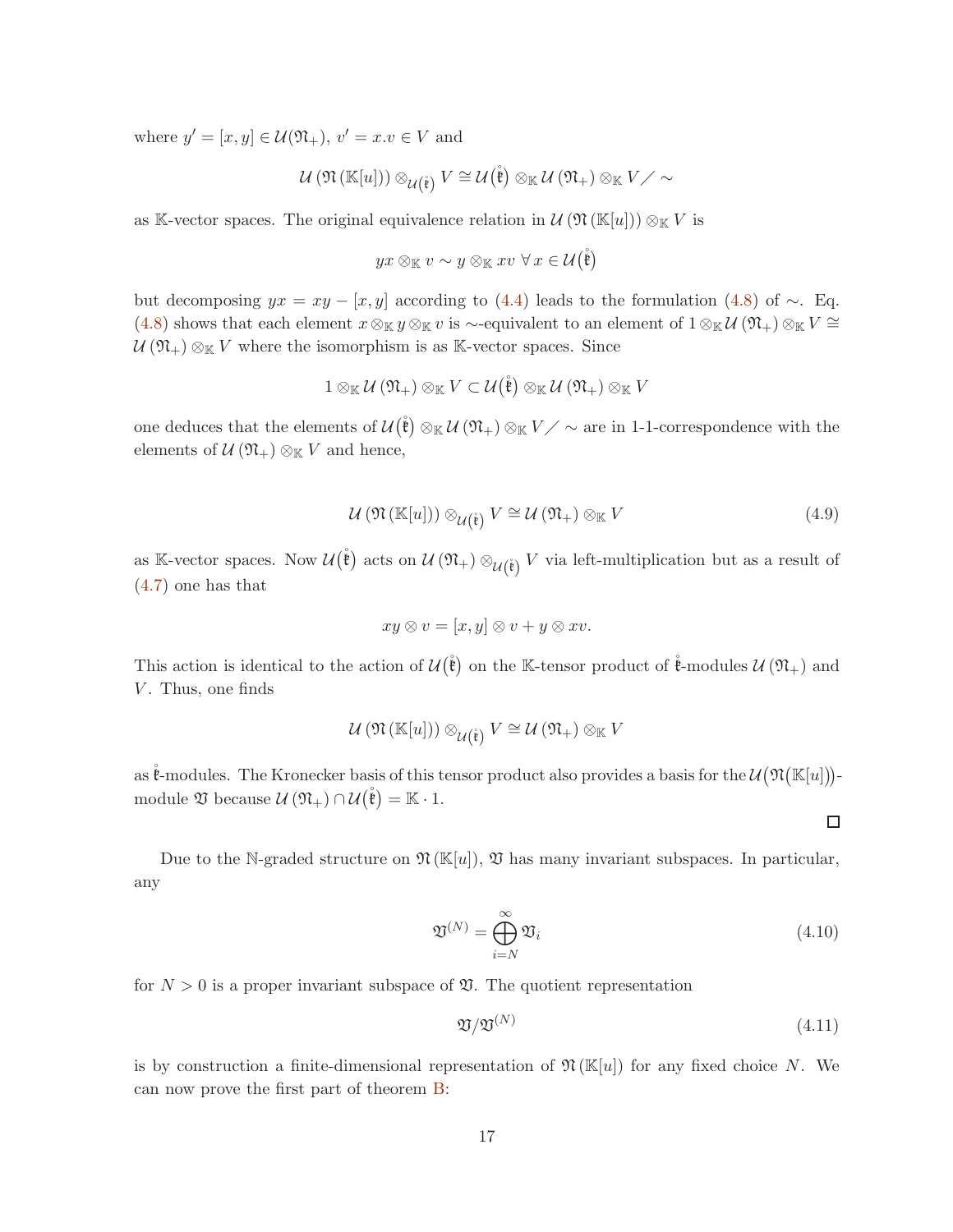<span id="page-18-1"></span>**Proposition 18.** The quotient  $\mathfrak{V}/\mathfrak{V}^{(N)}$  defined in [\(4.11\)](#page-17-0) is a finite-dimensional module of  $\mathfrak{N}(\mathbb{P}_N)$  and therefore, by propositions [5](#page-8-2) and [11,](#page-12-3) a representation of  $\mathfrak{k}$ .

*Proof.* This statement follows from the fact that  $\mathcal{I}_N \otimes (\check{\mathfrak{k}} \oplus \hat{\mathfrak{p}}) \cap \mathfrak{N}(\mathbb{K}[u])$  acts trivially on  $\mathfrak{V}/\mathfrak{V}^{(N)}$ by the N-grading and therefore  $\mathfrak{V}/\mathfrak{V}^{(N)}$  is a representation of the corresponding quotient. Since the quotients  $\mathbb{K}[u]/\mathcal{I}_N$  and  $\mathbb{K}[[u]]/\mathcal{I}_N$  are isomorphic, we deduce that  $\mathfrak{V}/\mathfrak{V}^{(N)}$  is a finitedimensional representation of  $\mathfrak{N}(\mathbb{P}_N)$  defined in [\(3.11\)](#page-9-1) and therefore can be pulled back to a representation of  $\mathfrak k$  by proposition [11.](#page-12-3)  $\Box$ 

Remark 19. The quotient algebra acts non-trivially on  $\mathfrak{V}/\mathfrak{V}^{(k)}$  and is given by all  $\mathfrak{k}$  generators of degree at most k. While all other elements of the parabolic model  $\mathfrak{N}(\mathbb{K}[u])$  act trivially, we deduce from proposition [5](#page-8-2) that *infinitely* many generators of  $\mathfrak{k}$  act non-trivially.

Other invariant subspaces of  $\mathfrak V$  can be considered by taking any vector  $w \in \mathfrak V$  and considering the subrepresentation  $\mathfrak{W} \subset \mathfrak{V}$  that it generates under the action of  $\mathfrak{N}(\mathbb{K}[u])$ . A natural choice would be to select some irreducible  $\check{\mathfrak{k}}$  representation  $\mathfrak{W}_k$  within one of the  $\mathfrak{V}_k$ . Clearly, the submodule  $\mathfrak W$  generated by  $\mathfrak W_k$  is a subspace of  $\mathfrak V^{(k)}$ . In general, it can be of arbitrary codimension in it. The representation of  $\mathfrak{N}(\mathbb{K}[u])$  we are interested in then is the quotient

<span id="page-18-0"></span>
$$
\mathfrak{V}/\mathfrak{W}.\tag{4.12}
$$

If this quotient is finite-dimensional it can again be pulled back to a representation of  $\mathfrak k$  since it is a quotient of one of the spaces  $\mathfrak{V}/\mathfrak{V}^{(N)}$  described above. Analysing [\(4.12\)](#page-18-0) in general is more complicated than in the case [\(4.11\)](#page-17-0). To illustrate this point, we shall analyse an explicit example for  $e_9$  in the next section [5.](#page-19-0) But first we prove the second part of theorem **B**.

**Proposition 20.** Recall the graded decomposition  $(4.6)$  of  $\mathfrak V$  and consider its formal completion

$$
\overline{\mathfrak{V}} \coloneqq \{(v_i) \mid v_i \in \mathfrak{V}_i\} \,. \tag{4.13}
$$

On  $\overline{\mathfrak{V}}$  there exists a natural, faithful  $\mathfrak{N}(\mathbb{K}[[u]])$ -action. Furthermore,  $\overline{\mathfrak{V}}$  is the inverse limit of the modules of proposition [18](#page-18-1) and it is spinorial as a  $\mathfrak{k}$ -representation if the  $\mathfrak{k}$ -representation  $\mathfrak{V}_0$ that induces  $\mathfrak V$  is. Also, faithfulness shows that  $\mathfrak k$  is residually finite-dimensional, that is, for each non-trivial element  $x \in \mathfrak{k}$  there exists a finite-dimensional representation on which x acts non-trivially.<sup>[3](#page-18-2)</sup>

Proof. The natural action is given by

$$
v \mapsto x \cdot v \quad \text{with} \quad (x \cdot v)_i = \sum_{j=0}^i x_j \cdot v_{i-j} \quad \text{for } i \in \mathbb{N}
$$
 (4.14)

for  $x = (x_i) \in \mathfrak{N}(\mathbb{K}[[u]])$  and  $v = (v_i) \in \overline{\mathfrak{V}}$ . Since only  $x_i$  and  $v_{N-i}$  enter at degree N this action commutes with the projection to  $\overline{\mathfrak{V}}\diagup \overline{\mathfrak{V}}^{(i)}$ , where  $\overline{\mathfrak{V}}^{(i)}$  denotes the formal completion of

<span id="page-18-2"></span><sup>&</sup>lt;sup>3</sup>We believe this property to be known already for affine  $g(A)$ , although we were unable to find a reference. Hence, our proposition just reproves residual finiteness of  $\mathfrak k$  as a byproduct.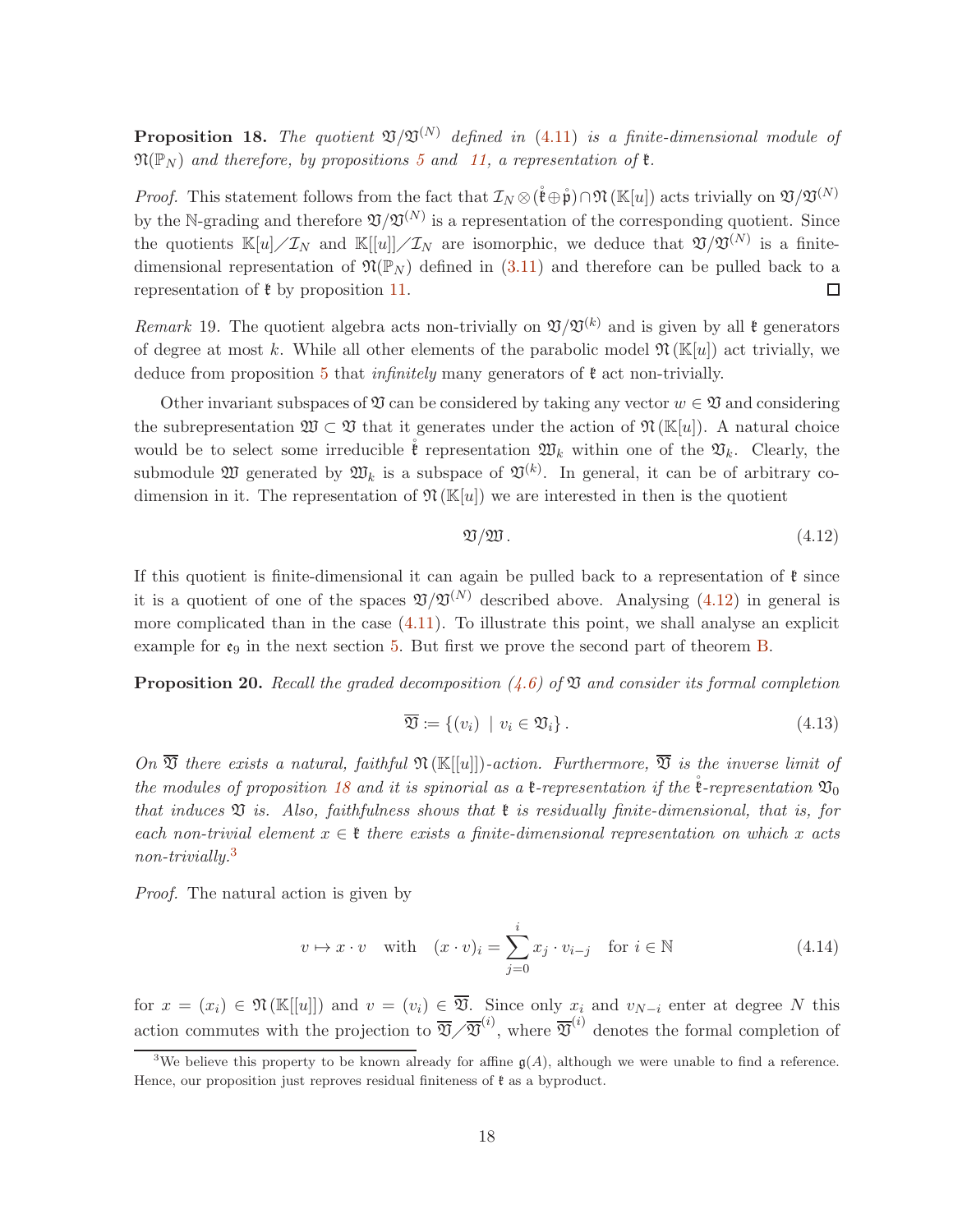

<span id="page-19-3"></span>Figure 1: *Dynkin diagram of* E<sup>9</sup> *with nodes labelled.*

 $\mathfrak{V}^{(i)}$ . As  $\overline{\mathfrak{V}}/\overline{\mathfrak{V}}^{(i)} \cong \mathfrak{V}/\mathfrak{V}^{(i)}$ , one can check that  $\overline{\mathfrak{V}}$  is the inverse limit of the finite-dimensional representations  $\mathfrak{V}/\mathfrak{V}^{(i)}$  by also establishing that the elements in  $\overline{\mathfrak{V}}$  and the inverse limit of the  $\mathfrak{V}/\mathfrak{V}^{(i)}$  are in 1-1-correspondence. The representation is faithful, because for  $(x_i) \in \mathfrak{N}(\mathbb{K}[[u]])$ one can pick  $(v_0, 0, 0, ...) \in \overline{\mathfrak{V}}$  with  $0 \neq v_0 \in \mathfrak{V}_0$ . Since  $\mathfrak{N}^{(k)}$  is part of the PBW-basis of  $U(\mathfrak{N}(\mathbb{K}[u]))$ , there always exists a  $k > 0$  and  $0 \neq v_0$  such that  $x_k \cdot v_0 \neq 0 \in \overline{\mathfrak{V}}$  according to lemma [17.](#page-16-5) The only exception is when  $(x_i) \in \mathfrak{N}(\mathbb{K}[[u]])$  is such that only  $x_0 \neq 0$ . Even if  $\mathfrak{V}_0$  is the trivial module, the action of this element is nontrivial because  $\mathcal{U}(\mathfrak{N}_{+})$  is a faithful  $\mathring{\mathfrak{k}}$ -module. Spinoriality of  $\mathfrak{V}_0$  implies that of  $\mathfrak V$  because  $\mathring{\mathfrak{k}}$  maps to  $\mathfrak{N}^{(0)} \subset \mathfrak{N}(\mathbb{K}[[u]])$ . □

# <span id="page-19-0"></span>5 A detailed example:  $\ell(\mathfrak{e}_9)$

In this section, we illustrate the general considerations from the previous sections in the case of  $\mathfrak{k}(\mathfrak{e}_9)$  where  $\mathfrak{g}=\mathfrak{e}_9\equiv\mathfrak{e}_8^{(1)}$  $8<sup>(1)</sup>$  denotes the non-twisted affine extension of the split real exceptional Lie algebra  $\mathring{\mathfrak{g}} = \mathfrak{e}_8$  (also denoted as  $\mathfrak{e}_{8(8)}$ ). The algebra  $\mathfrak{k}(\mathfrak{e}_9)$  enters in the fermionic sector of maximal supergravity in  $D = 2$  dimensions where unfaithful representations have been found previously [\[NS\]](#page-36-3) and is therefore of particular interest in physics.

#### 5.1 The affine algebra  $\mathfrak{e}_9$

The Cartan decomposition of  $\mathfrak{e}_8$  is

<span id="page-19-2"></span><span id="page-19-1"></span>
$$
\mathfrak{e}_8 = \mathring{\mathfrak{k}} \oplus \mathring{\mathfrak{p}} \quad \text{with} \quad \mathring{\mathfrak{k}} \cong \mathfrak{so}(16) \tag{5.1}
$$

and  $\hat{\mathfrak{p}}$  is a 128-dimensional irreducible spinor representation of  $\mathfrak{so}(16)$ . To explicitly parametrise the symmetric space decomposition we introduce the following adapted basis of generators

$$
\mathfrak{so}(16) = \langle X^{IJ} | X^{IJ} = -X^{JI}, I, J = 1,...16 \rangle,
$$
  

$$
\mathfrak{p} = \langle Y^A | A = 1,...,128 \rangle,
$$
 (5.2)

so that the  $X^{IJ}$  are the exterior square of the defining 16-dimensional representation of  $\mathfrak{so}(16)$ and the  $Y^A$  are in an irreducible spinor representation. The conjugate spinor representation will be denoted with dotted indices  $\dot{A}$  and will play a role in the construction of  $\mathfrak{k}(\mathfrak{e}_9)$  representations below.

In order to write the  $\mathfrak{e}_8$  commutation relations in the basis [\(5.2\)](#page-19-1), we utilise  $\mathfrak{so}(16)$  gamma matrices  $\Gamma_{A\dot{A}}^{I}$  where  $A\dot{A}$  denote the matrix components of degree one elements in the Clifford algebra of 16-dimensional Euclidean space. These are real 128-by-128 matrices satisfying the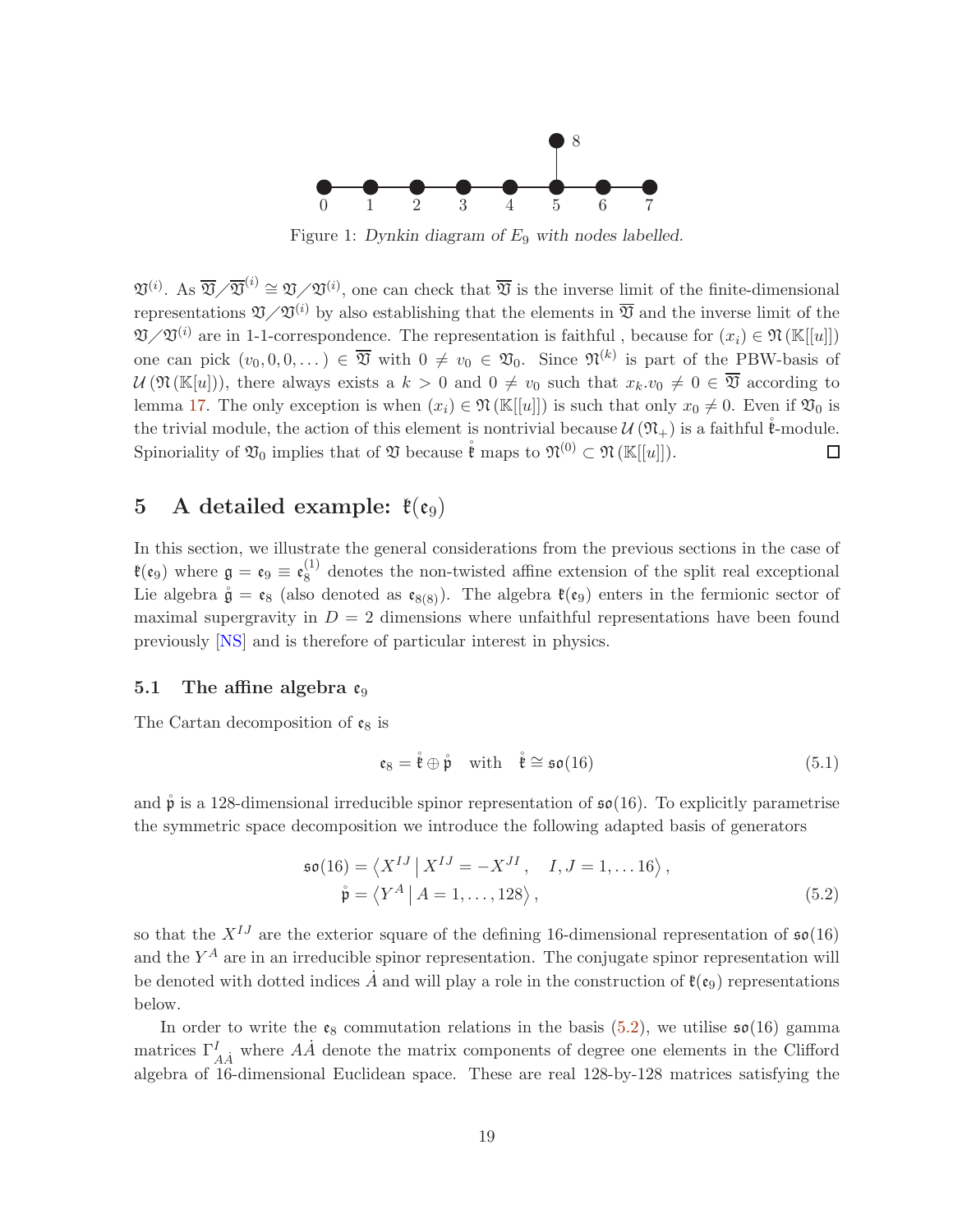Clifford multiplication law

$$
\Gamma_{A\dot{A}}^I \Gamma_{B\dot{A}}^J + \Gamma_{A\dot{A}}^J \Gamma_{B\dot{A}}^I = 2\delta^{IJ}\delta_{AB}
$$
\n(5.3)

where repeated indices are summed over (a convention we shall employ throughout this section) and  $\delta^{IJ}$  and  $\delta_{AB}$  are the Euclidean  $\mathfrak{so}(16)$ -invariant bilinear forms in the representation spaces. k-fold antisymmetric products of gamma matrices are written as  $\Gamma^{I_1...I_k}$  normalised with a  $1/k!$ times the signed sum over permutations of  $I_1, \ldots, I_k$ , e.g.

$$
\Gamma_{AB}^{I_1 I_2} = \frac{1}{2!} \left( \Gamma_{A\dot{A}}^{I_1} \Gamma_{B\dot{A}}^{I_2} - \Gamma_{A\dot{A}}^{I_2} \Gamma_{B\dot{A}}^{I_1} \right) ,
$$
\n
$$
\Gamma_{\dot{A}\dot{B}}^{I_1 I_2} = \frac{1}{2!} \left( \Gamma_{A\dot{A}}^{I_1} \Gamma_{A\dot{B}}^{I_2} - \Gamma_{A\dot{A}}^{I_2} \Gamma_{A\dot{B}}^{I_1} \right) ,
$$
\n
$$
\Gamma_{A\dot{B}}^{I_1 I_2 I_3} = \frac{1}{3!} \left( \Gamma_{A\dot{A}}^{I_1} \Gamma_{B\dot{A}}^{I_2} \Gamma_{B\dot{B}}^{I_3} \pm 5 \text{ permutations} \right) .
$$
\n(5.4)

For more details on the use of these gamma matrices see [\[NS,](#page-36-3)[KNP\]](#page-36-15).

The explicit commutations relations of  $(5.1)$  in the basis  $(5.2)$  are then given by

$$
\left[X^{IJ}, X^{KL}\right] = \delta^{JK} X^{IL} - \delta^{IK} X^{JL} - \delta^{JL} X^{IK} + \delta^{IL} X^{JK},\tag{5.5a}
$$

$$
\left[X^{IJ}, Y^A\right] = -\frac{1}{2} \Gamma_{AB}^{IJ} Y^B \,,\tag{5.5b}
$$

$$
\left[Y^A, Y^B\right] = \frac{1}{4} \Gamma_{AB}^{IJ} X^{IJ} \,. \tag{5.5c}
$$

The first line is just the  $\mathring{\mathfrak{k}} \cong \mathfrak{so}(16)$  Lie algebra while the others are manifestations of the Cartan decomposition's properties  $[\hat{\mathfrak{k}}, \hat{\mathfrak{p}}] \subset \hat{\mathfrak{p}}$  and  $[\hat{\mathfrak{p}}, \hat{\mathfrak{p}}] = \hat{\mathfrak{k}}$ . In particular, the last relation can be viewed as a projection from  $\text{Alt}^2(\mathring{\mathfrak{p}})$  to the factor that is isomorphic to the adjoint module of  $\mathring{\mathfrak{k}}$ .

The affine algebra is then obtained according to  $(2.4)$  by introducing the loop generators

<span id="page-20-0"></span>
$$
X_m^{IJ} = t^m \otimes X^{IJ}, \quad Y_m^A = t^m \otimes Y^A \tag{5.6}
$$

for  $m \in \mathbb{Z}$ . The commutation relations, including the central element K and derivation d, are then given by

$$
\begin{aligned} \left[X_m^{IJ}, X_n^{KL}\right] &= \delta^{JK} X_{m+n}^{IL} - \delta^{IK} X_{m+n}^{JL} - \delta^{JL} X_{m+n}^{IK} + \delta^{IL} X_{m+n}^{JK} \\ &- m \left(\delta^{IK} \delta^{JL} - \delta^{JK} \delta^{IL}\right) \delta_{m,-n} K \,, \end{aligned} \tag{5.7}
$$

$$
\left[X_m^{IJ}, Y_n^A\right] = -\frac{1}{2} \Gamma_{AB}^{IJ} Y_{m+n}^B \,,\tag{5.8}
$$

$$
\left[Y_m^A, Y_n^B\right] = \frac{1}{4} \Gamma_{AB}^{IJ} X_{m+n}^{IJ} + m \delta^{AB} \delta_{m,-n} K \,, \tag{5.9}
$$

$$
[d, X_m^{IJ}] = -m X_m^{IJ} , [d, Y_m^A] = -m Y_m^A , \qquad (5.10)
$$

and  $K$  commutes with everything.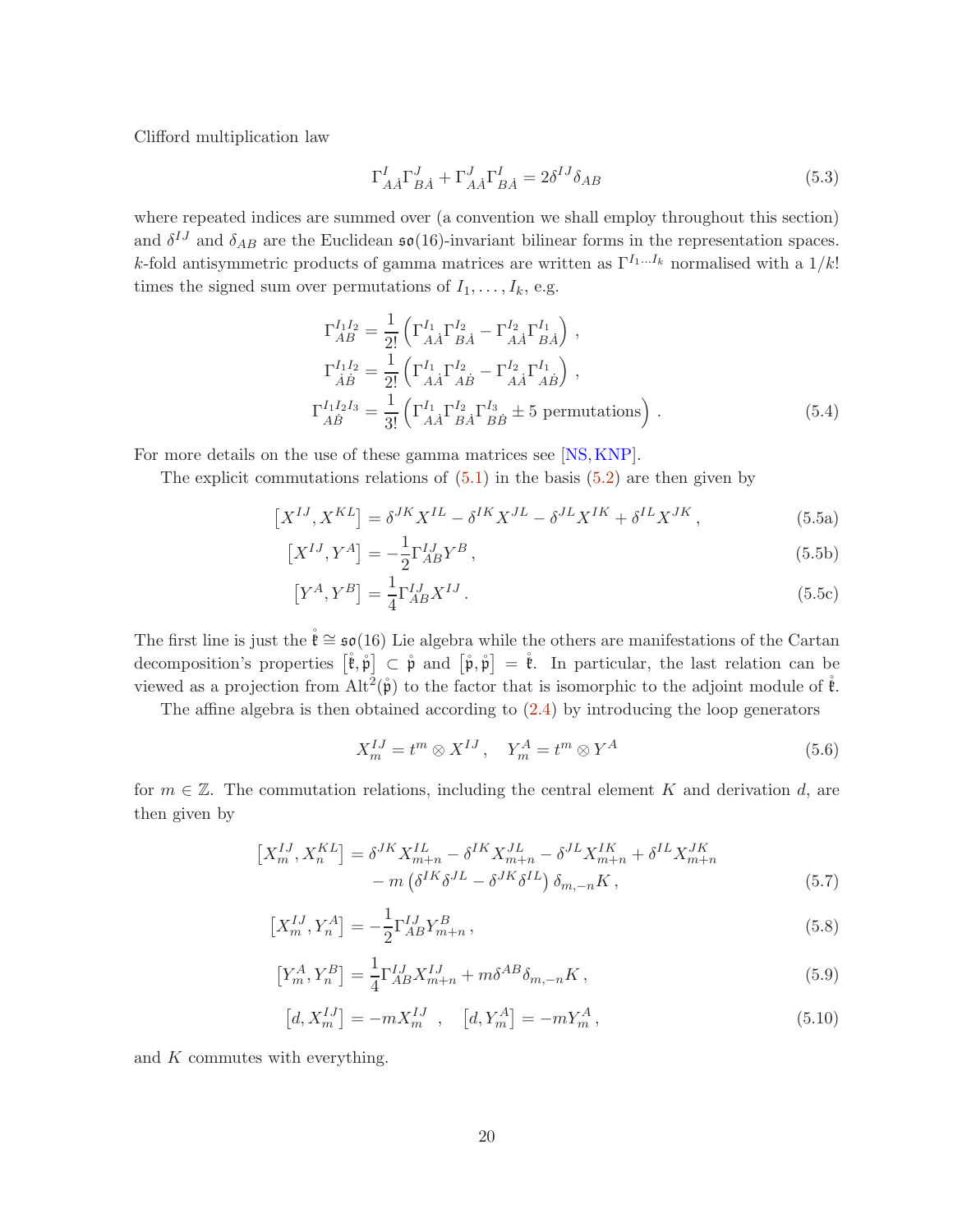As is well known, there is an action of the Virasoro algebra on loop algebras [\[K,](#page-35-0)[GO\]](#page-35-14). The Virasoro algebra is a central extension of the Witt algebra generated by the operators

$$
L_m = -t^{m+1} \frac{d}{dt} \quad (m \in \mathbb{Z})
$$
\n<sup>(5.11)</sup>

acting on Laurent polynomials and the non-trivial commutators with the  $\mathfrak{e}_9$  loop generators are

$$
[L_m, X_n^{IJ}] = -n X_{m+n}^{IJ}, \quad [L_m, Y_n^A] = -n Y_{m+n}^A. \tag{5.12}
$$

 $L_0$  therefore acts like d. The commutators among the Virasoro generators is

$$
[L_m, L_n] = (m - n)L_{m+n} + \frac{c_{\text{Vir}}}{12}m(m^2 - 1)\delta_{m, -n}K
$$
\n(5.13)

with the same central element  $K$  as in the affine algebra and  $c_{\text{Vir}}$  a free coefficient. In any given highest or lowest weight representation of the affine algebra, one can find a realisation of the Virasoro algebra in the universal enveloping algebra of the loop algebra via the Sugawara construction and this fixes  $c_{\text{Vir}}$ , see [\[GO\]](#page-35-14) for a review.

#### 5.2 Involutory subalgebra  $\mathfrak{k}(e_9)$

The involutory subalgebra  $\mathfrak{k} \equiv \mathfrak{k}(e_9)$  was defined in [\(2.6\)](#page-5-1). We shall give explicit forms of the filtered structure and the parabolic model discussed in sections [2](#page-4-0) and [3,](#page-6-0) respectively.

#### 5.2.1 Filtered basis

We recall that the central element  $K$  and the derivation  $d$  are not invariant under the involution ω and therefore not part of  $\mathfrak{k}(e_9)$ . The generators of  $\mathfrak{k}(e_9)$  can be expressed in terms of [\(5.6\)](#page-20-0) according to

<span id="page-21-0"></span>
$$
\mathcal{X}_m^{IJ} = \frac{1}{2} (t^m + t^{-m}) \otimes X^{IJ} \equiv \frac{1}{2} \left( X_m^{IJ} + X_{-m}^{IJ} \right) , \qquad (5.14a)
$$

<span id="page-21-1"></span>
$$
\mathcal{Y}_m^A = \frac{1}{2} (t^m - t^{-m}) \otimes Y^A \equiv \frac{1}{2} \left( Y_m^A - Y_{-m}^A \right) \,. \tag{5.14b}
$$

where t is the spectral parameter and  $m \in \mathbb{N}$ . Note that  $\mathcal{Y}_0^A \equiv 0$ . Here, we have introduced a factor of  $1/2$  such that  $\mathcal{X}_0^{IJ} = X_0^{IJ}$  is also an  $\mathfrak{so}(16)$  Lie algebra with the same normalisation.

The complete  $\ell(\mathfrak{e}_9)$  Lie algebra in the basis [\(5.14\)](#page-21-0) reads

$$
\begin{aligned}\n\left[\mathcal{X}_{m}^{IJ}, \mathcal{X}_{n}^{KL}\right] &= \frac{1}{2} \delta^{JK} \left(\mathcal{X}_{m+n}^{IL} + \mathcal{X}_{|m-n|}^{IL}\right) - \frac{1}{2} \delta^{IK} \left(\mathcal{X}_{m+n}^{JL} + \mathcal{X}_{|m-n|}^{JL}\right) \\
&\quad - \frac{1}{2} \delta^{JL} \left(\mathcal{X}_{m+n}^{IK} + \mathcal{X}_{|m-n|}^{IK}\right) + \frac{1}{2} \delta^{IL} \left(\mathcal{X}_{m+n}^{JK} + \mathcal{X}_{|m-n|}^{JK}\right) \,,\n\end{aligned} \tag{5.15a}
$$

$$
\left[\mathcal{X}_m^{IJ}, \mathcal{Y}_n^A\right] = -\frac{1}{4} \Gamma_{AB}^{IJ} \left(\mathcal{Y}_{m+n}^B - \text{sgn}(m-n)\mathcal{Y}_{|m-n|}^B\right),\tag{5.15b}
$$

$$
\left[\mathcal{Y}_m^A, \mathcal{Y}_n^B\right] = \frac{1}{8} \Gamma_{AB}^{IJ} \left( \mathcal{X}_{m+n}^{IJ} - \mathcal{X}_{|m-n|}^{IJ} \right),\tag{5.15c}
$$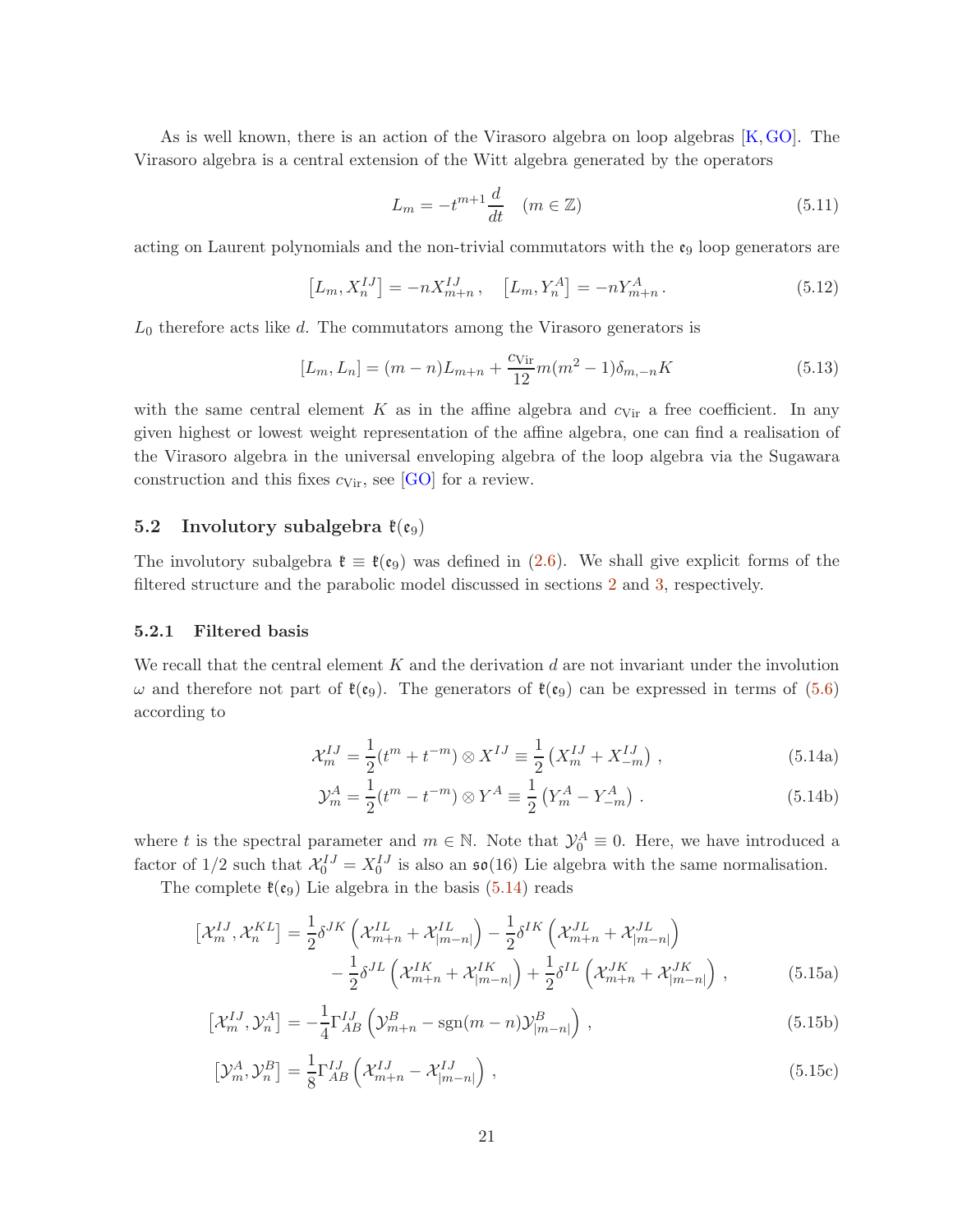where  $sgn(k)$  is the sign function with  $sgn(0) = 0$ .

In this  $\mathfrak{so}(16)$ -covariant formulation,  $\mathfrak{k}(\mathfrak{e}_9)$  can be described as the algebra generated by the  $\mathcal{X}_0^{IJ}$ ,  $\mathcal{X}_1^{IJ}$  and  $\mathcal{Y}_1^A$  with the property that the  $\mathcal{X}_0^{IJ}$  form an  $\mathfrak{so}(16)$  algebra and that  $\mathcal{X}_1^{IJ}$  and  $\mathcal{Y}_1^A$ transform correctly under this algebra according to [\(5.15\)](#page-21-1). The  $\mathcal{X}_0^{IJ}$ ,  $\mathcal{X}_1^{IJ}$  and  $\mathcal{Y}_1^A$  obey

$$
7\,\Gamma_{AB}^{IJ}\left[\mathcal{Y}_1^A,\mathcal{Y}_1^B\right] - 32\left[\mathcal{X}_1^{IK},\mathcal{X}_1^{KJ}\right] = -448\mathcal{X}_0^{IJ}\,,\tag{5.16a}
$$

<span id="page-22-0"></span>
$$
\Gamma_{AB}^{I_1...I_6} \left[ \mathcal{Y}_1^A, \mathcal{Y}_1^B \right] = 0. \tag{5.16b}
$$

These are the  $\mathfrak{so}(16)$ -covariant forms of the Berman relation  $[x_0, [x_0, x_1]] = -x_1$  in a Chevalley– Serre basis

$$
x_i \coloneqq e_i - f_i \tag{5.17}
$$

and where we use the convention that 0 is the affine node of the  $\mathfrak{e}_9$  Dynkin diagram that attaches to the adjoint node, labelled 1, of the  $\mathfrak{e}_8$  Dynkin diagram, see figure [1.](#page-19-3) To write out the 'affine' Berman generator  $x_0$  explicitly in terms of the basis  $(5.14)$ , we need to make use of the  $SO(8)$  decompositions  $(A.9)$  in Appendix A of  $[KNP]$ ; using the notation and transformations of Appendix B of that reference there we have

$$
x_0 = -\frac{1}{2}\gamma^1_{\alpha\dot{\beta}}\left(\mathcal{X}_1^{\alpha\dot{\beta}} + \mathcal{Y}_1^{\alpha\dot{\beta}}\right) \tag{5.18}
$$

with the SO(8) gamma matrices  $\gamma_{\alpha\dot{\beta}}^i$  (for  $i = 1, ..., 8$ ). The remaining Berman generators in this basis are given by

$$
x_i = \frac{1}{4} \left( \gamma_{\alpha\beta}^{i,i+1} \mathcal{X}_0^{\alpha\beta} + \gamma_{\dot{\alpha}\dot{\beta}}^{i,i+1} \mathcal{X}_0^{\dot{\alpha}\dot{\beta}} \right) \quad \text{(for } i = 1, ..., 7), \quad x_8 = -\frac{1}{2} \gamma_{\alpha\dot{\beta}}^{678} \mathcal{X}_0^{\alpha\dot{\beta}} \,. \tag{5.19}
$$

The Virasoro algebra likewise can be restricted to an involutory subalgebra [\[JN\]](#page-35-15). The 'maximal compact' subalgebra of the Virasoro algebra is generated by

<span id="page-22-1"></span>
$$
\mathcal{K}_m := L_m - L_{-m} \equiv -(t^{m+1} - t^{-m+1})\frac{d}{dt} \quad \text{for } m \ge 1.
$$
 (5.20)

The relevant commutation relations when acting on  $K(\mathfrak{e}_9)$  in the basis [\(5.14\)](#page-21-0) read

$$
[\mathcal{K}_m, \mathcal{X}_n^{IJ}] = -n(\mathcal{X}_{m+n}^{IJ} - \mathcal{X}_{|m-n|}^{IJ})
$$
  

$$
[\mathcal{K}_m, \mathcal{Y}_n^A] = -n(\mathcal{Y}_{m+n}^A - \text{sgn}(m-n)\mathcal{Y}_{|m-n|}^A)
$$
 (5.21)

and

$$
[\mathcal{K}_m, \mathcal{K}_n] = (m-n)\mathcal{K}_{m+n} - \text{sign}(m-n)(m+n)\mathcal{K}_{|m-n|}
$$
(5.22)

Note that the central term drops out here as well.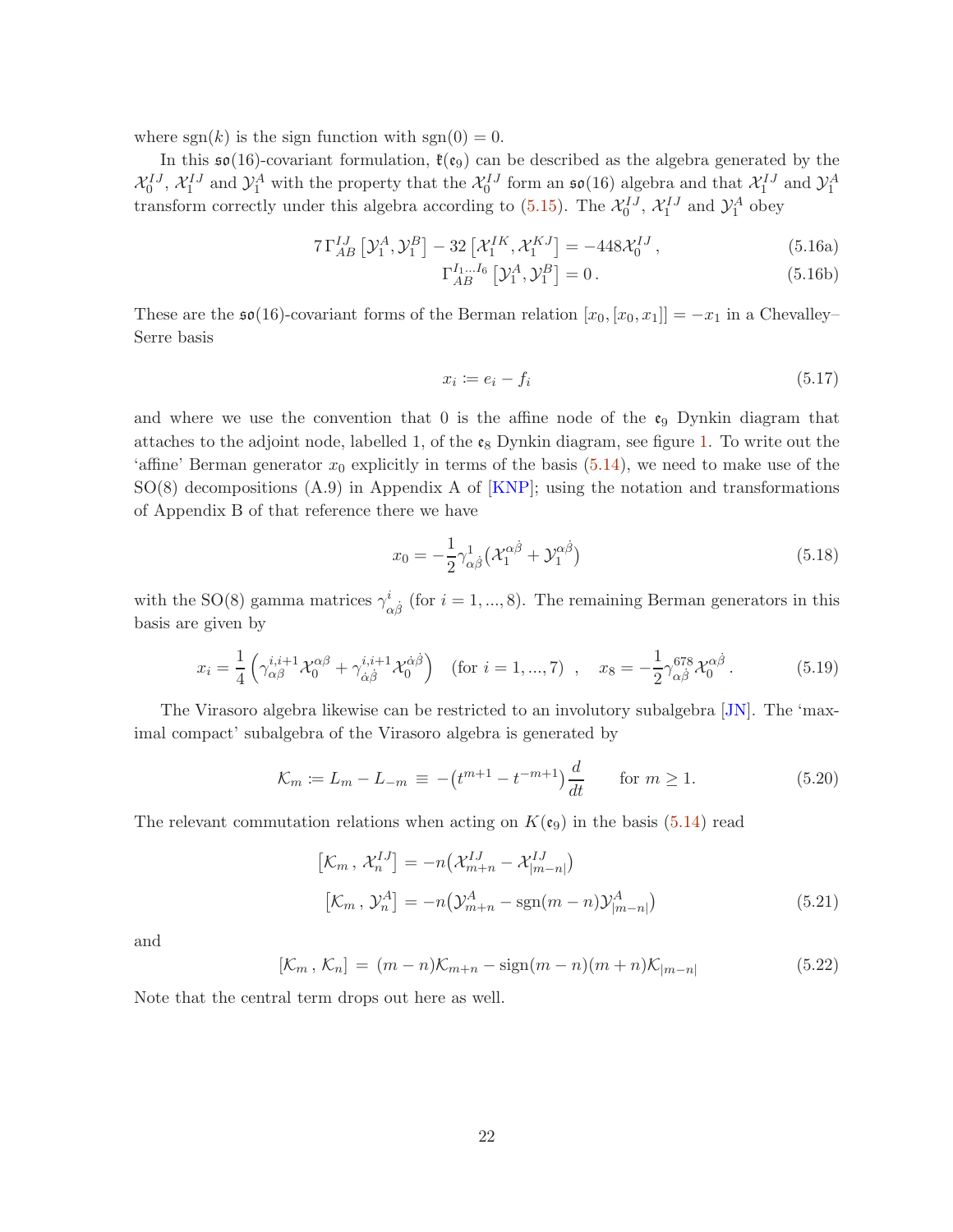#### 5.2.2 Parabolic model

As discussed in sections [3](#page-6-0) and [4,](#page-15-0) it is very useful for constructing representations of  $\mathfrak{k}(e_9)$  to consider the parabolic algebras  $\mathfrak{N}(\mathbb{K}[u])$  and  $\mathfrak{N}(\mathbb{K}[u])$  defined in [\(3.1\)](#page-6-1) and [\(4.1\)](#page-15-1), respectively. Since polynomials have a graded product,  $\mathfrak{N}(\mathbb{K}[u])$  is a graded Lie algebra. We write the variable of the polynomial as u as in section [3](#page-6-0) and it is related to the variable t in the filtered basis by  $u=\frac{1-t}{1+t}$  $\frac{1-t}{1+t}$  so that expansions around  $u = 0$  are expansions around  $t = 1$  and vice versa.

The definition of the basis generators of  $\mathfrak{N}(\mathbb{K}[u])$  is then explicitly

<span id="page-23-1"></span><span id="page-23-0"></span>
$$
\mathcal{A}_{2m}^{IJ} \coloneqq u^{2m} \otimes X^{IJ}, \qquad \mathcal{S}_{2m+1}^A \coloneqq u^{2m+1} \otimes Y^A \qquad \text{for } m \in \mathbb{N}. \tag{5.23}
$$

The Lie algebra of these generators is graded and given by

$$
\left[\mathcal{A}_{2m}^{IJ}, \mathcal{A}_{2n}^{KL}\right] = \frac{1}{2} \delta^{JK} \mathcal{A}_{2(m+n)}^{IL} - \frac{1}{2} \delta^{IK} \mathcal{A}_{2(m+n)}^{JL} - \frac{1}{2} \delta^{JL} \mathcal{A}_{2(m+n)}^{IK} + \frac{1}{2} \delta^{IL} \mathcal{A}_{2(m+n)}^{JK},\tag{5.24a}
$$

$$
\left[\mathcal{A}_{2m}^{IJ}, \mathcal{S}_{2n+1}^{KL}\right] = -\frac{1}{4} \Gamma_{AB}^{IJ} \mathcal{S}_{2(m+n)+1}^{B} ,\qquad(5.24b)
$$

$$
\left[\mathcal{S}_{2m+1}^{A}, \mathcal{S}_{2n+1}^{B}\right] = \frac{1}{8} \Gamma_{AB}^{IJ} \mathcal{A}_{2(m+n+1)}^{IJ}.
$$
\n(5.24c)

The generators of  $\mathfrak{N}(\mathbb{K}[[u]])$  also include infinite linear combinations of  $(5.23)$  since  $\mathfrak{N}(\mathbb{K}[[u]])$ is constructed using power series rather than polynomials.

The maps [\(3.9a\)](#page-8-1) and [\(3.9b\)](#page-8-3) from the filtered to the parabolic bases now read

$$
\rho_{\pm}(\mathcal{X}_n^{IJ}) = (\pm 1)^n \frac{1}{2} \sum_{k \ge 0} a_{2k}^{(n)} \mathcal{A}_{2k}^{IJ} \quad , \qquad \rho_{\pm}(\mathcal{Y}_n^A) = (\pm 1)^n \frac{1}{2} \sum_{k \ge 0} a_{2k+1}^{(n)} \mathcal{S}_{2k+1}^A \,, \tag{5.25}
$$

where the factors of  $\frac{1}{2}$  are due to our definition [\(5.14\)](#page-21-0). More specifically, the images of the first few generators of  $\mathfrak{k}(\mathfrak{e}_9)$  according to proposition [5](#page-8-2) are given in the above basis by

<span id="page-23-2"></span>
$$
\rho_{+}(\mathcal{X}_{0}^{IJ}) = \mathcal{A}_{0}^{IJ},
$$
\n
$$
\rho_{+}(\mathcal{X}_{1}^{IJ}) = \mathcal{A}_{0}^{IJ} + 2 \sum_{k \geq 1} \mathcal{A}_{2k}^{IJ},
$$
\n
$$
\rho_{+}(\mathcal{X}_{2}^{IJ}) = \mathcal{A}_{0}^{IJ} + 8 \sum_{k \geq 1} k \mathcal{A}_{2k}^{IJ},
$$
\n
$$
\rho_{+}(\mathcal{X}_{3}^{IJ}) = \mathcal{A}_{0}^{IJ} + 2 \sum_{k \geq 1} (1 + 8k^{2}) \mathcal{A}_{2k}^{IJ}
$$
\n
$$
\rho_{+}(\mathcal{X}_{4}^{IJ}) = \mathcal{A}_{0}^{IJ} + \frac{32}{3} \sum_{k \geq 1} (k + 2k^{3}) \mathcal{A}_{2k}^{IJ}
$$
\n
$$
\rho_{+}(\mathcal{X}_{5}^{IJ}) = \mathcal{A}_{0}^{IJ} + \frac{2}{3} \sum_{k \geq 1} (3 + 40k^{2} + 32k^{4}) \mathcal{A}_{2k}^{IJ}
$$
\n(5.26)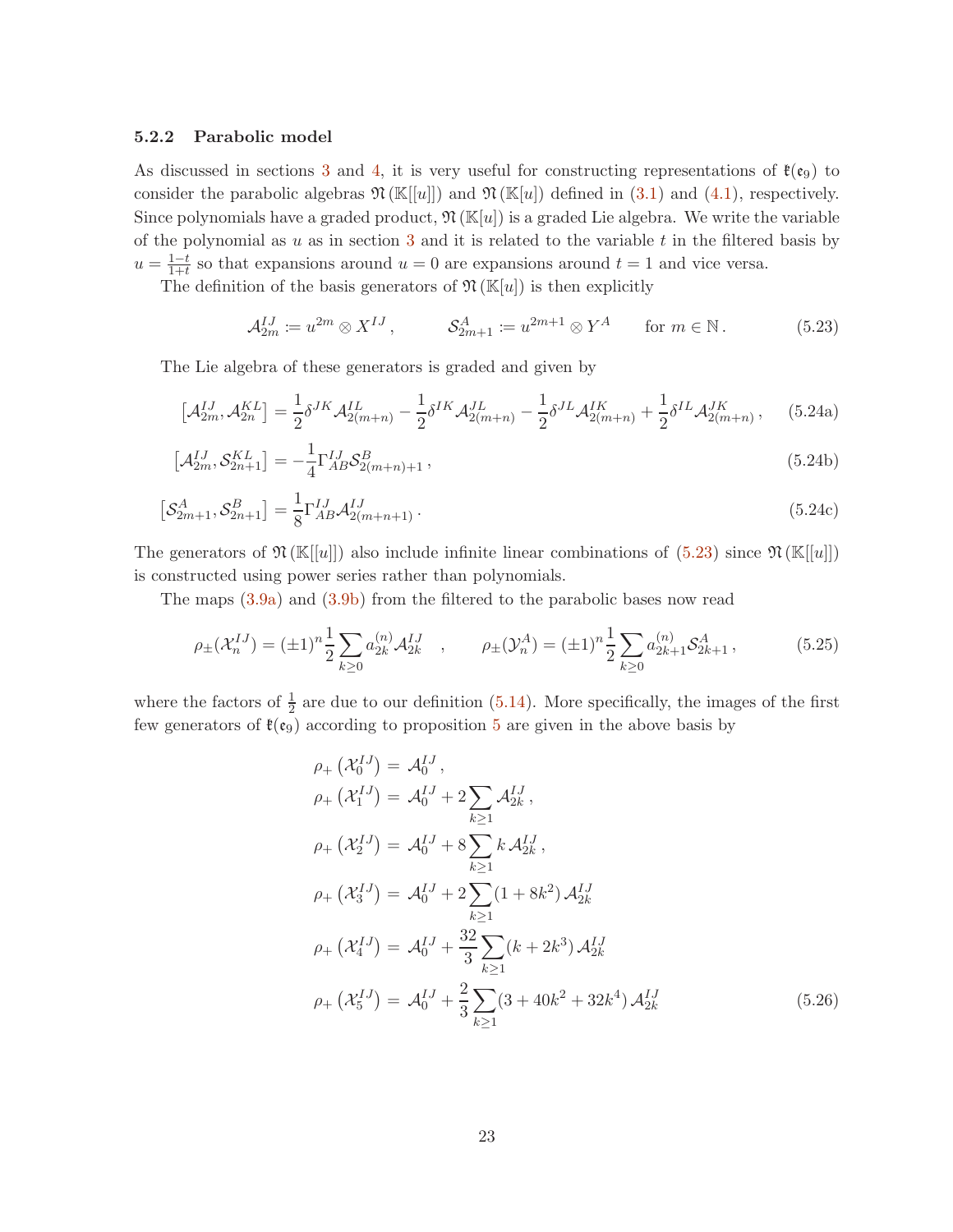for the  $\mathcal{X}_m^{IJ}$ . For the  $\mathcal{Y}_m^A$  the relations read

$$
\rho_{+}(\mathcal{Y}_{1}^{A}) = -2 \sum_{k \geq 0} \mathcal{S}_{2k+1}^{A},
$$
\n
$$
\rho_{+}(\mathcal{Y}_{2}^{A}) = -4 \sum_{k \geq 0} (2k+1) \mathcal{S}_{2k+1}^{A},
$$
\n
$$
\rho_{+}(\mathcal{Y}_{3}^{A}) = -2 \sum_{k \geq 0} (8k^{2} + 8k + 3) \mathcal{S}_{2k+1}^{A},
$$
\n
$$
\rho_{+}(\mathcal{Y}_{4}^{A}) = -\frac{8}{3} \sum_{k \geq 0} (3 + 10k + 12k^{2} + 8k^{3}) \mathcal{S}_{2k+1}^{A},
$$
\n
$$
\rho_{+}(\mathcal{Y}_{5}^{A}) = -\frac{2}{3} \sum_{k \geq 0} (15 + 56k + 88k^{2} + 64k^{3} + 32k^{4}) \mathcal{S}_{2k+1}^{A}.
$$
\n(5.27)

We note that, unlike  $(5.16)$ , there is no known presentation of  $\mathfrak{N}(\mathbb{K}[[u]])$  as a finitely generated algebra, say by  $\mathcal{A}_0^{IJ}$  and  $\mathcal{S}_1^A$ , with a finite number of Berman-like relations. Using the algebra [\(5.24\)](#page-23-1) we find the following Berman-type relations for all  $k \ge 1$ 

$$
7\Gamma_{AB}^{IJ}\sum_{\substack{k_1,k_2\geq 0\\k_1+k_2=k-1}}\left[ \mathcal{S}_{2k_1+1}^A \, , \, \mathcal{S}_{2k_2+1}^B \right] - 32 \sum_{\substack{k_1,k_2\geq 1\\k_1+k_2=k}}\left[ \mathcal{A}_{2k_1}^{IK}, \mathcal{A}_{2k_2}^{KJ} \right] = 448 \mathcal{A}_{2k}^{IJ},\tag{5.28a}
$$
\n
$$
\Gamma_{AB}^{I_1...I_6}\sum_{\substack{k_1,k_2\geq 0\\k_1,k_2\geq 0}}\left[ \mathcal{S}_{2k_1+1}^A \, , \, \mathcal{S}_{2k_2+1}^B \right] = 0,\tag{5.28b}
$$

$$
k_1 + k_2 = k - 1
$$
 where we have evaluated the commutators involving  $\mathcal{A}_0$  in the first line.

The maximal compact Virasoro generators  $\mathcal{K}_m$  introduced in [\(5.20\)](#page-22-1) can also be expressed using the variable  $u$ . In particular,

$$
\mathcal{K}_1 = L_1 - L_{-1} = \left(1 - t^2\right) \frac{d}{dt} = 2u \frac{d}{du} \tag{5.29}
$$

generates an  $SO(1,1)$  group, and acts as a counting operator on the basis of the parabolic model [\(5.23\)](#page-23-0):

$$
[\mathcal{K}_1, \mathcal{A}_{2k}^{IJ}] = 4k \mathcal{A}_{2k}^{IJ}, \quad [\mathcal{K}_1, \mathcal{S}_{2k+1}^A] = 2(2k+1) \mathcal{S}_{2k+1}^A \tag{5.30}
$$

More generally the operators  $\mathcal{K}_m$  admit the following realisation as differential operators

$$
\mathcal{K}_m = \frac{1}{2} (\pm 1)^m \frac{1}{(1 - u^2)^{m-1}} \left[ (1 - u)^{2m} - (1 + u)^{2m} \right] \frac{d}{du} \tag{5.31}
$$

Proceeding as before we find for instance

$$
[\mathcal{K}_2, \mathcal{A}_{2m}^{IJ}] = 8m\left(\mathcal{A}_{2m}^{IJ} + 2\mathcal{A}_{2m+2}^{IJ} + 2\mathcal{A}_{2m+4}^{IJ} + \cdots\right)
$$
(5.32)

so for  $m \geq 2$  these operators mix all levels.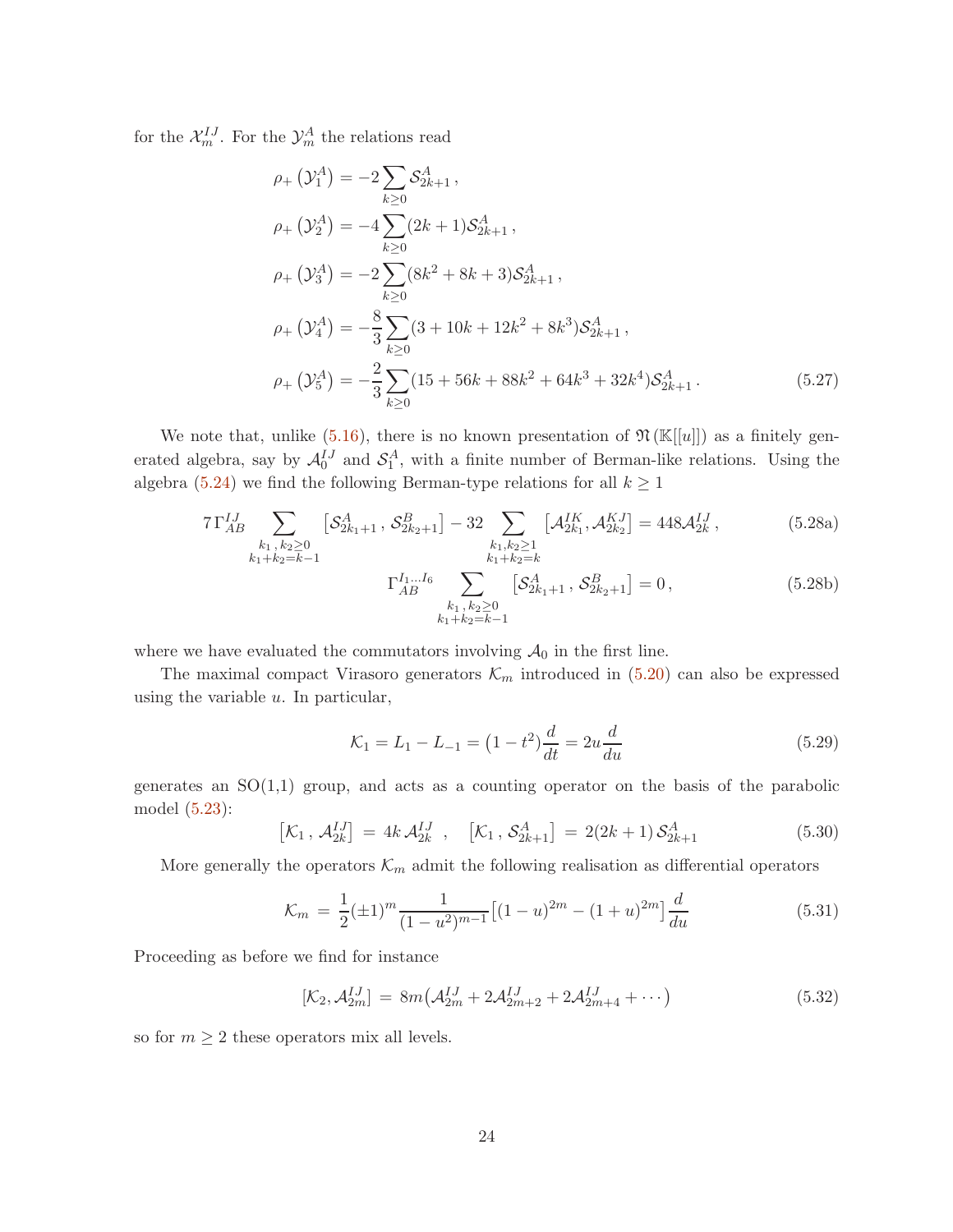#### 5.3 Representations

Representations of  $\mathfrak{k}(e_9)$  can be constructed via the technique described in section [4.](#page-15-0) This means that we construct a basis of the universal enveloping algebra of  $\mathfrak{N}_+ \subset \mathfrak{N}$  (given by all generators in [\(5.23\)](#page-23-0) with degree greater than 0) and let this act on a  $\mathfrak{k} \cong \mathfrak{so}(16)$  representation  $\mathfrak{V}_0$  as the initial vector space. We shall exploit that everything is  $\mathfrak{so}(16)$  covariant and graded.

#### 5.3.1 Universal enveloping algebra basis

The basis [\(4.3\)](#page-15-2) of  $\mathcal{U}(\mathfrak{N}_{+})$  at the first few levels becomes

$$
\ell = 0: \quad 1 \tag{5.33a}
$$

$$
\ell = 1: \quad \mathcal{S}_1^A \tag{5.33b}
$$

$$
\ell = 2: \quad \mathcal{S}_1^{(A}\mathcal{S}_1^{B)}, \quad \mathcal{A}_2^{\alpha} \tag{5.33c}
$$

$$
\ell = 3: \quad \mathcal{S}_1^{(A} \mathcal{S}_1^{B} \mathcal{S}_1^{C)}, \quad \mathcal{S}_1^{A} \mathcal{A}_2^{\alpha}, \quad \mathcal{S}_3^{A} \tag{5.33d}
$$

$$
\ell = 4: \quad \mathcal{S}_1^{(A} \mathcal{S}_1^B \mathcal{S}_1^C \mathcal{S}_1^D, \quad \mathcal{S}_1^{(A} \mathcal{S}_1^B) \mathcal{A}_2^{\alpha}, \quad \mathcal{S}_1^B \mathcal{S}_3^A, \quad \mathcal{A}_2^{(\alpha} \mathcal{A}_2^{\beta)}, \quad \mathcal{A}_4^{\alpha} \tag{5.33e}
$$

where we now use  $\alpha \equiv [IJ]$  for  $I < J$  to denote an adjoint index of  $\mathfrak{so}(16)$ . The symmetrisations  $(\cdots)$  for similar generators on the same level are necessary to implement the ordering in accordance with the PBW theorem.

In terms of  $\mathfrak{so}(16)$  representations the first levels  $\mathcal{U}_{\ell}$  of  $\mathcal{U}(\mathfrak{N}_{+})$  are<sup>[4](#page-25-0)</sup>

$$
\ell = 0: \quad 1 \tag{5.34a}
$$

$$
\ell = 1: \quad \mathbf{128}_s \tag{5.34b}
$$

$$
\ell = 2: \quad \left(1 \oplus 1820 \oplus 6435_{+}\right) \oplus 120 \tag{5.34c}
$$

$$
\ell = 3: \quad \left(128_s \oplus 13312_s \oplus 161280_s \oplus 183040_s\right) \\
\oplus \left(128_s \oplus 1920_c \oplus 13312_s\right) \oplus 128_s \tag{5.34d}
$$

Here, we have labelled the  $\mathfrak{so}(16)$  representations by their real dimensions. A translation to highest weight labels can be found in appendix [C.](#page-34-0)

The module  $\mathfrak V$  as in [\(4.5\)](#page-16-0) built from an  $\mathfrak k \cong \mathfrak{so}(16)$  representation  $\mathfrak V_0$  is graded as

$$
\mathfrak V = \bigoplus_{\ell=0}^\infty \mathfrak V_\ell \,, \qquad \qquad \mathfrak V_\ell \coloneqq \mathcal U_\ell \otimes \mathfrak V_0
$$

<span id="page-25-0"></span><sup>&</sup>lt;sup>4</sup>The parentheses are used to group the representations according to the different words in the induced representation module list after decomposing into  $\mathfrak{so}(16)$ .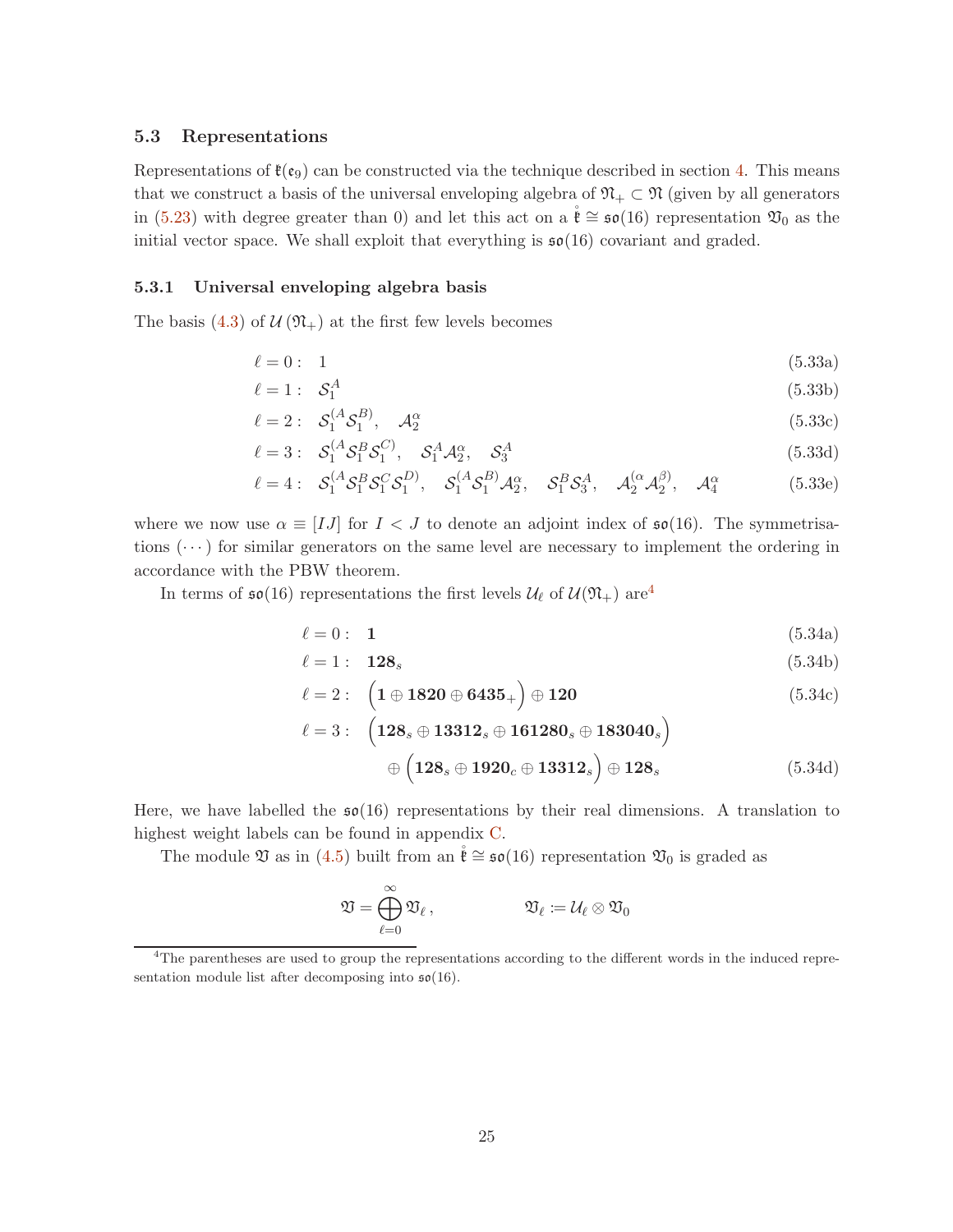and each level decomposes further as a  $\mathfrak{so}(16)$ -representation. For instance, in the case of the  $\mathfrak{V}_0 = 16$  we obtain

<span id="page-26-0"></span>
$$
\mathfrak{V}_0 = \mathbf{16},\tag{5.35a}
$$
\n
$$
\mathfrak{V}_1 = \mathbf{128}_c \oplus \mathbf{1920}_s,\tag{5.35b}
$$

<span id="page-26-1"></span>
$$
\mathfrak{V}_2 = \left(16 \oplus 560 \oplus 4368 \oplus 11440 \oplus 24192 \oplus 91520_+\right) \oplus \left(16 \oplus 560 \oplus 1344\right), \qquad (5.35c)
$$
  
\n
$$
\mathfrak{V}_3 = \left(128_c \oplus 2 \times 1920_s \oplus 13312_c \oplus 2 \times 56320_s \oplus 141440_s \oplus 161280_c
$$
  
\n
$$
\oplus 326144_s \oplus 439296_c \oplus 2036736_s \oplus 2489344_s\right)
$$
  
\n
$$
\oplus \left(2 \times 128_c \oplus 3 \times 1920_s \oplus 13312_c \oplus 15360_c \oplus 56320_s \oplus 141440_s\right)
$$
  
\n
$$
\oplus \left(128_c \oplus 1920_s\right).
$$
  
\n(5.35d)

#### 5.3.2 A quotient example

As is clear from [\(5.35\)](#page-26-0), the module grows very rapidly and it is desirable to find smaller  $\mathfrak{k}(\mathfrak{e}_9)$ representations by identifying invariant subspaces and taking quotients.

The simplest quotient example is to consider  $\mathfrak{W}_{s=1/2} = \mathfrak{V}^{(1)}$  in the notation [\(4.10\)](#page-17-1) to be given by all spaces of degree greater than zero, then we obtain as  $\mathfrak{k}(e_9)$  representation simply  $\mathfrak{V}/\mathfrak{W}_{s=1/2} \cong \mathfrak{V}_0 \cong 16$  which is nothing but the irreducible spin-1/2 representation appearing in supergravity [\[NS\]](#page-36-3).

A non-trivial example can be obtained by looking at the construction [\(4.12\)](#page-18-0) that uses the invariant subspaces  $\mathfrak W$  generated by an  $\mathfrak{so}(16)$  representation  $\mathfrak W_k$  sitting at a given level. As the example we take  $\mathfrak{W}_1 = 1920_s$  within [\(5.35\)](#page-26-0). In order to describe this, we shall need a more explicit parametrisation of the elements of the module's homogeneous parts  $\mathfrak{V}_{\ell}$  for  $0 \leq \ell \leq 2$ . At level  $\ell = 0$  we need an element of the 16-dimensional defining representation of  $\mathfrak{so}(16)$  that we write as  $\varphi_0^I$ .

The elements of  $\mathfrak{V}_1 \cong 128_s \otimes 16$  are of the form  $\mathcal{S}_1^A \varphi_0^I$  and decompose into a conjugate spinor  $128<sub>c</sub>$  and a traceless vector-spinor  $1920<sub>s</sub>$ 

$$
\mathcal{S}_1^A \varphi^I = \Gamma_{A\dot A}^I \chi_1^{\dot A} + \chi_1^{IA}
$$

according to  $\mathfrak{V}_1 = 128_c \oplus 1920_s$ . Note that the occurrence of  $128_c$  in the above tensor product is tied to the existence of a suitable Γ-matrix  $\Gamma_{A\dot{A}}^{I}$ . The condition that projects onto the  $1920_s$ is

$$
\chi_1^{IA} = \mathcal{S}_1^A \varphi_0^I - \frac{1}{16} (\Gamma^I \Gamma^J)_{AB} \mathcal{S}_1^B \varphi_0^J
$$

and the quotient we want to consider is the one where this component and all vectors generated from it are set to zero. In other words, all elements of the quotient module  $\mathfrak{V}/\mathfrak{W}$  satisfy

<span id="page-26-2"></span>
$$
\mathcal{S}_1^B \varphi_0^I = \frac{1}{16} (\Gamma^I \Gamma^J)_{BC} \mathcal{S}_1^C \varphi_0^J \tag{5.36}
$$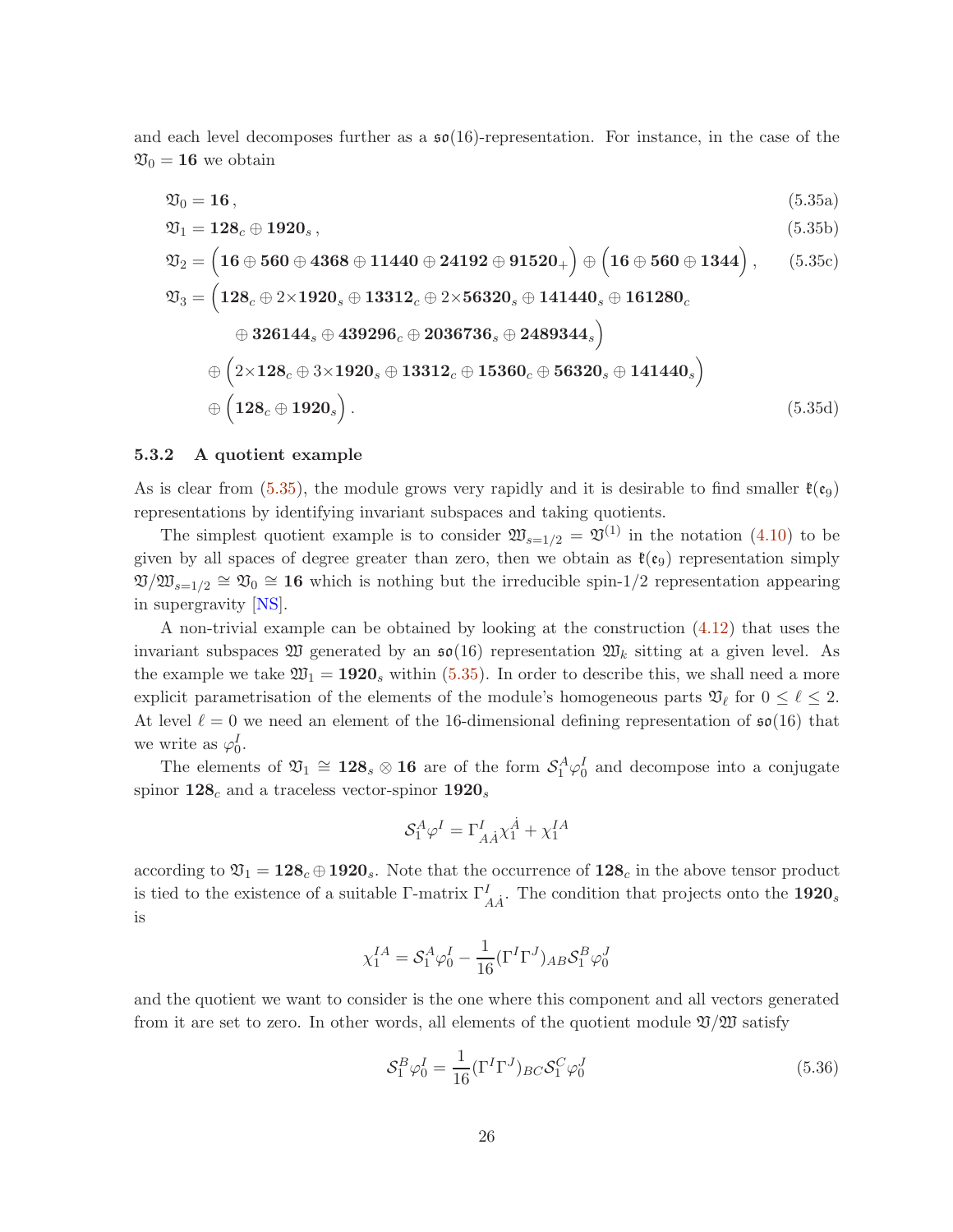and any relations obtained from it by acting with  $\mathfrak{k}(\mathfrak{e}_9)$ .

To find what this imposes on  $\mathfrak{V}_2$  as given in  $(5.35c)$  we parametrise all its elements as

$$
\mathcal{S}_1^A \mathcal{S}_1^B \varphi_0^I = \delta^{AB} \varphi_2^I + \Gamma_{AB}^{J_1 J_2} \varphi_2^{J_1 J_2;I} + \Gamma_{AB}^{J_1 \dots J_4} \varphi_2^{J_1 \dots J_4;I} + \Gamma_{AB}^{J_1 \dots J_8} \varphi_2^{J_1 \dots J_8;I},\tag{5.37}
$$

This formula follows from the  $\mathfrak{so}(16)$  tensor product  $128_s \otimes 128_s$  that is relevant for the word  $S_1^A S_1^B$  and that we decompose into its symmetric and anti-symmetric parts

<span id="page-27-0"></span>
$$
\begin{aligned} \text{Sym}^2\left(128_s\right)&=1\oplus 1820\oplus 6435_+\,,\\ \text{Alt}^2\left(128_s\right)&=120\oplus 8008\,. \end{aligned}
$$

The first line consists of a scalar, a four-form and a self-dual eight-form of  $\mathfrak{so}(16)$ , while the second line represents a two-form and a six-form. These intertwiners from  $128_s \otimes 128_s$  to pforms are given by the  $\Gamma$ -matrices  $\Gamma_{AB}^{I_1...I_p}$ . As the anti-symmetric product  $\mathcal{S}_1^{[A}\mathcal{S}_1^{B]}$  $i<sub>1</sub><sup>[D]</sup>$  is proportional to the commutator [\(5.24c\)](#page-23-2) that does not contain a six-form, the ansatz [\(5.37\)](#page-27-0) does not contain a term in  $\Gamma_{AB}^{I_1...I_6}$ . The final  $\mathfrak{so}(16)$  tensor product on the left-hand side of  $(5.37)$  is then to multiply  $128_s \otimes 128_s$  (written as p-forms) with 16 which is the representation of  $\varphi_0^I$ . These tensor products are written using a semi-colon, so that for instance

$$
\varphi_2^{J_1J_2;I} \in {\bf 120}\otimes {\bf 16} = {\bf 16}\oplus {\bf 560}\oplus {\bf 1344}\,.
$$

Acting on  $(5.36)$  with  $S_1^A$  then leads to the relation

$$
\delta_{AB}\varphi_{2}^{I} + \Gamma_{AB}^{J_{1}J_{2}}\varphi_{2}^{J_{1}J_{2};I} + \Gamma_{AB}^{J_{1}...J_{4}}\varphi_{2}^{J_{1}...J_{4};I} + \Gamma_{AB}^{J_{1}...J_{8}}\varphi_{2}^{J_{1}...J_{8};I}
$$
\n
$$
\frac{1}{16}(\Gamma^{I}\Gamma^{K})_{BC} \bigg(\delta^{AC}\varphi_{2}^{K} - \Gamma_{CA}^{J_{1}J_{2}}\varphi_{2}^{J_{1}J_{2};K} + \Gamma_{CA}^{J_{1}...J_{4}}\varphi_{2}^{J_{1}...J_{4};K} + \Gamma_{CA}^{J_{1}...J_{8}}\varphi_{2}^{J_{1}...J_{8};K}\bigg)
$$
\n
$$
= \frac{1}{16}\delta_{AB}\varphi_{2}^{I} - \frac{1}{16}\Gamma_{AB}^{IJ}\varphi_{2}^{J} + \frac{1}{16}\Gamma_{AB}^{J_{1}J_{2}}\varphi_{2}^{J_{1}J_{2};I} - \frac{1}{16}\Gamma_{AB}^{IJ_{1}J_{2}J_{3}}\varphi_{2}^{J_{1}J_{2};J_{3}} + \frac{1}{8}\Gamma_{AB}^{J_{1}J_{2}}\varphi_{2}^{J_{1}J_{1};J_{2}} - \frac{1}{8}\Gamma_{AB}^{IJ}\varphi_{2}^{JK;K}
$$
\n
$$
+ \frac{1}{8}\delta_{AB}\varphi_{2}^{IJ} + \frac{1}{16}\Gamma_{AB}^{J_{1}...J_{4}}\varphi_{J_{1}...J_{4};I} - \frac{1}{16}\Gamma_{AB}^{IJ_{1}...J_{5}}\varphi_{2}^{J_{1}...J_{4};J_{5}} - \frac{1}{4}\Gamma_{AB}^{IJ_{1}...J_{3}}\varphi_{2}^{J_{1}...J_{3};K;K}
$$
\n
$$
+ \frac{1}{4}\Gamma_{AB}^{J_{1}...J_{4}}\varphi_{2}^{IJ_{1}...J_{3};J_{4}} + \frac{3}{4}\Gamma_{AB}^{J_{1}J_{2}}\varphi_{2}^{IJ_{1}J_{2}K;K} + \frac{1}{16}\Gamma_{AB}^{J_{1}...J_{8}}\varphi_{2}^{J_{1}...J_{8};I} - \frac{1}{16}\Gamma_{AB}
$$

Projecting this onto the various irreducible pieces in [\(5.35c\)](#page-26-1) leads to the conditions

$$
\varphi_2^{IJ;J} = \frac{15}{2} \varphi_2^I
$$
 (relation between the two **16**)  

$$
\varphi_2^{I_1 I_2 I_3 J;J} = \frac{13}{12} \varphi_2^{[I_1 I_2;I_3]}
$$
 (relation between the two **560**) (5.39)

and the fact that all other irreducible components must vanish. Therefore, at level  $\ell = 2$ , the quotient is given by only

<span id="page-27-1"></span>
$$
\mathfrak{V}_2/\mathfrak{W}_2 \cong \mathbf{16} \oplus \mathbf{560},\tag{5.40}
$$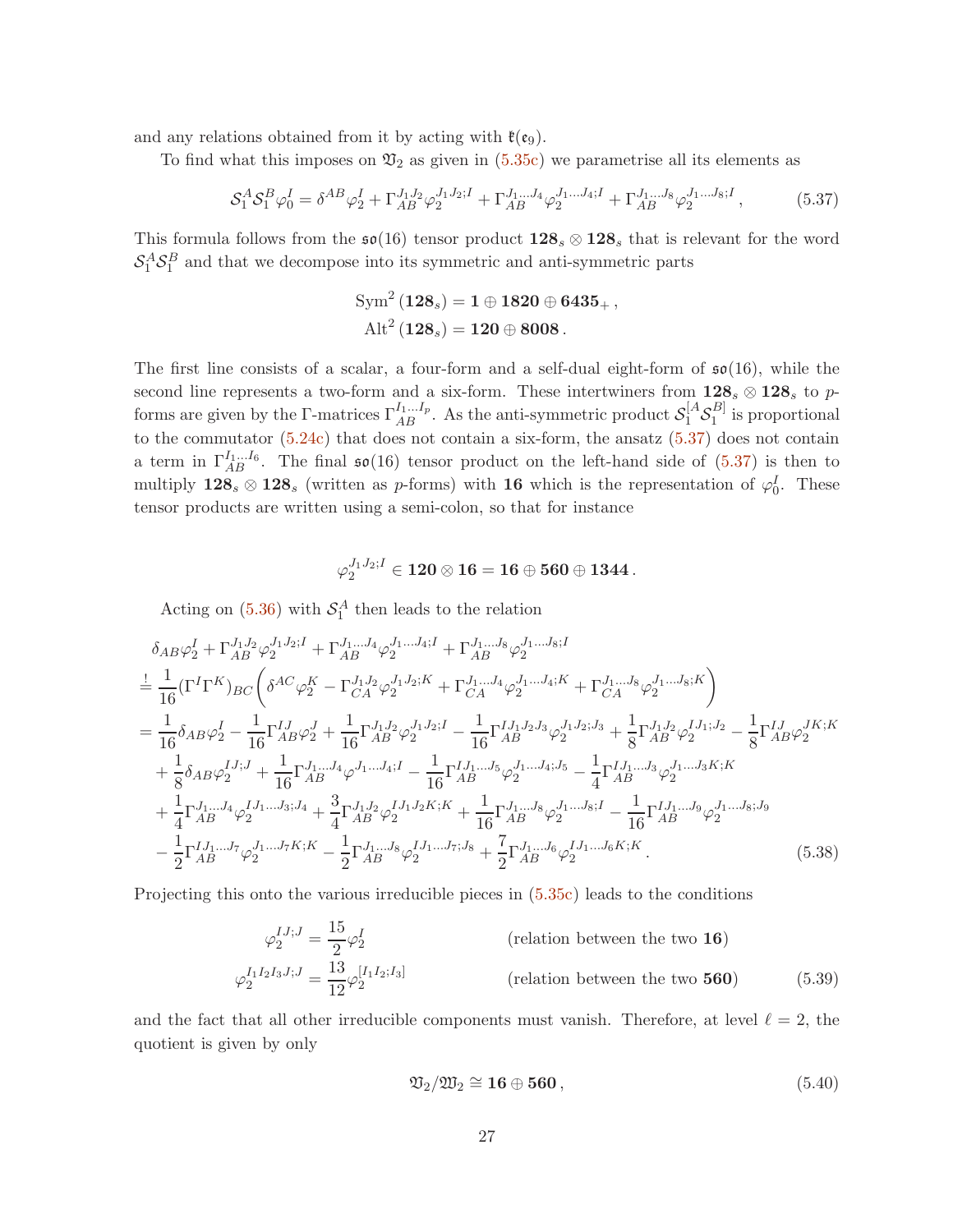a comparatively small subspace of [\(5.35c\)](#page-26-1). Already at the next level the above computation becomes almost unfeasible. If one formally substracts the  $\mathfrak{so}(16)$ -decompositions of  $\mathcal{U}_{\ell+1} \otimes \mathfrak{V}_0$ and  $\mathcal{U}_{\ell} \otimes \mathfrak{W}_1$  the result indicates that only  $128_c$  survives at level three, and that there are only two 16s at level four, after which the procedure terminates. In summary, the above computation shows

$$
\mathfrak{V}_0 / \mathfrak{W}_0 \cong \mathfrak{V}_0 \cong \mathbf{16},
$$
  
\n
$$
\mathfrak{V}_1 / \mathfrak{W}_1 \cong \mathbf{128}_c,
$$
  
\n
$$
\mathfrak{V}_2 / \mathfrak{W}_2 \cong \mathbf{16} \oplus \mathbf{560},
$$
  
\n(5.41)

and we conjecture

$$
\mathfrak{V}_3/\mathfrak{W}_3 \cong \mathbf{128}_c, \n\mathfrak{V}_4/\mathfrak{W}_4 \cong 2 \times \mathbf{16}, \n\mathfrak{V}_\ell/\mathfrak{W}_\ell \cong 0 \ \forall \ell \ge 5.
$$
\n(5.42)

This is related to the analogue of the spin- $\frac{5}{2}$  representation studied in [\[KN5\]](#page-36-6). The spin-3/2 representation of supergravity [\[NS,](#page-36-3)[KNP\]](#page-36-15) can also be obtained from this construction by taking a further quotient. More precisely, one quotients by all  $\mathfrak{V}_{\ell}$  with  $\ell > 2$  and also by the 560 representation in [\(5.40\)](#page-27-1). The remaining  $\mathfrak{so}(16)$  representations are  $16 \oplus 128 \oplus 16$  that form one chiral half of the supergravity spin-3/2 fields.

Remark 21. As is evident from the analysis above, determining the quotient  $\mathfrak{V}/\mathfrak{W}$  can become intricate quickly since the precise structure of the submodule W is hard to analyse. In the case of complex simple Lie algebras a similar problem arises when constructing irreducible highest weight representations as quotients of Verma modules by the maximal proper submodule. In that case, there is a description of the quotient in terms of the Weyl character formula. A similar technique for representations of  $\mathfrak k$  is not known to the best of our knowledge.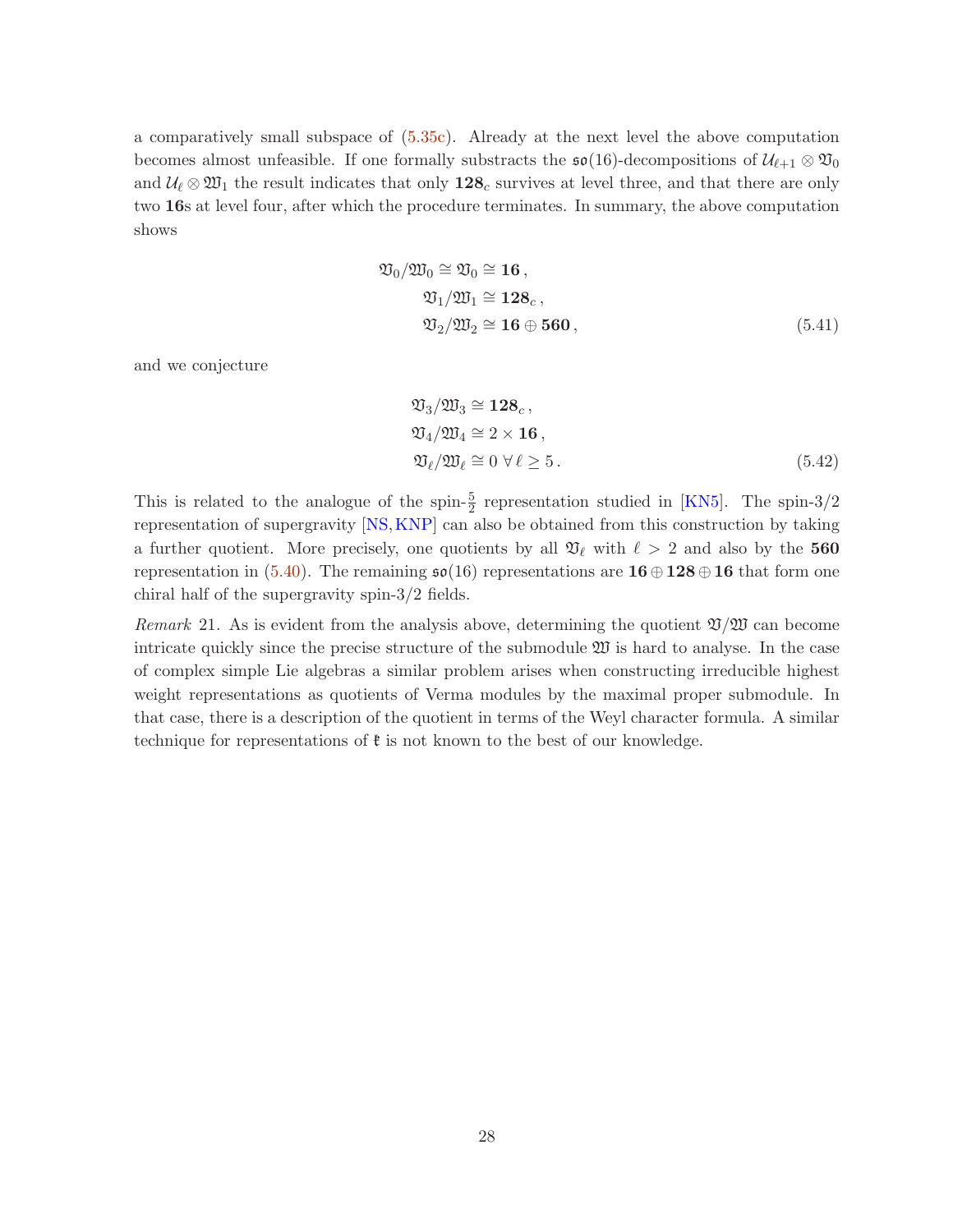# <span id="page-29-0"></span>A  $\ell(\mathfrak{e}_{9})$  (C) as the quotient of a GIM-algebra

Generalised intersection algebras, GIM-algebras in short for Generalised Intersection Matrix, are constructed similarly to Kac–Moody algebras. One starts from a so-called generalised intersection matrix A where one replaces the condition  $A_{ij} \leq 0$  for  $i \neq j$  by  $A_{ij} \leq 0 \Leftrightarrow A_{ji} \leq 0$ and  $A_{ij} > 0 \Leftrightarrow A_{ji} > 0$ . GIMs can be visualised quite neatly by drawing solid lines for  $A_{ij} < 0$ and dotted edges for  $A_{ij} > 0$ . In [\[B\]](#page-35-1), Berman explores a connection between his involutory subalgebras and GIM-algebras. As it turns out due to the work of Slodowy, GIM-algebras fall into two classes. The first class consists of those GIM-algebras which are in fact isomorphic to a Kac–Moody-algebra and the second class are those which are isomorphic to an involutory subalgebra of a Kac–Moody-algebra according to Berman's construction. This isomorphism relies on doubling the number of vertices of the respective GIM-diagram and the involution that is used involves a diagram automorphism of the new diagram which is of Kac–Moody-type. So even though our  $\mathfrak k$  is an involutory subalgebra it is not of the type that is directly isomorphic to a GIM-algebra. For  $\mathfrak{k}(E_9)(\mathbb{C})$  it turns out that it is a quotient of a GIM-algebra, although we do not know the precise structure of the defining ideal. In particular we do not know whether it is generated by  $(A.15)$ – $(A.19)$  or whether one needs additional relations. We will collect the most essential definitions and results here (see the work of Slodowy [\[S\]](#page-36-1) for more details) and state our result in proposition [27.](#page-32-1)

**Definition 22.** Let I be a finite index set and h a C-vector space of dimension r. Let  $\Delta^{\vee}$  :=  $\{h_i \mid i \in I\} \subset \mathfrak{h}$  and  $\Delta := \{\alpha_i \mid i \in I\} \subset \mathfrak{h}^*$ . Then  $(\mathfrak{h}, \Delta^{\vee}, \Delta)$  is called a C-root basis, its reductive rank is defined to be equal to r, whereas its semi-simple rank is defined to be  $|I|$ . Associate a matrix A to  $(\mathfrak{h}, \Delta^{\vee}, \Delta)$ , called its structure matrix, by setting

$$
A_{ij} \coloneqq \alpha_j \,(h_i) \ \ \forall \, i, j \in I. \tag{A.1}
$$

A root basis is called free if both  $\Delta^{\vee}$  and  $\Delta$  are linearly independent.

**Definition 23.** Let  $A \in \mathbb{Z}^{\ell \times \ell}$  such that

(i)  $A_{ii} = 2 \forall i = 1, \ldots, \ell$ (ii)  $A_{ij} < 0 \Leftrightarrow A_{ji} < 0 \forall i \neq j$ (iii)  $A_{ij} > 0 \Leftrightarrow A_{ji} > 0 \forall i \neq j$ ,

then  $A$  is called a generalised intersection matrix (GIM). A GIM  $A$  is called symmetrisable if there exist  $D, B \in \mathbb{Q}^{\ell \times \ell}$  such that D is diagonal and B is symmetric and it holds  $A = DB$ . A root basis  $(\mathfrak{h}, \Delta^{\vee}, \Delta)$  whose structure matrix is a generalised intersection matrix is called a GIM-root basis.

**Definition 24.** Let  $(\mathfrak{h}, \Delta^{\vee}, \Delta)$  be a GIM-root basis with structure matrix A. Then  $\Delta(A)$  is a coloured, weighted graph with vertices  $\Delta$  with:

- 1. Two vertices i and j are connected by a dotted edge if  $A_{ij} = \alpha_j (h_i) > 0$ .
- 2. Two vertices i and j are connected by a solid edge if  $A_{ij} = \alpha_j (h_i) < 0$ .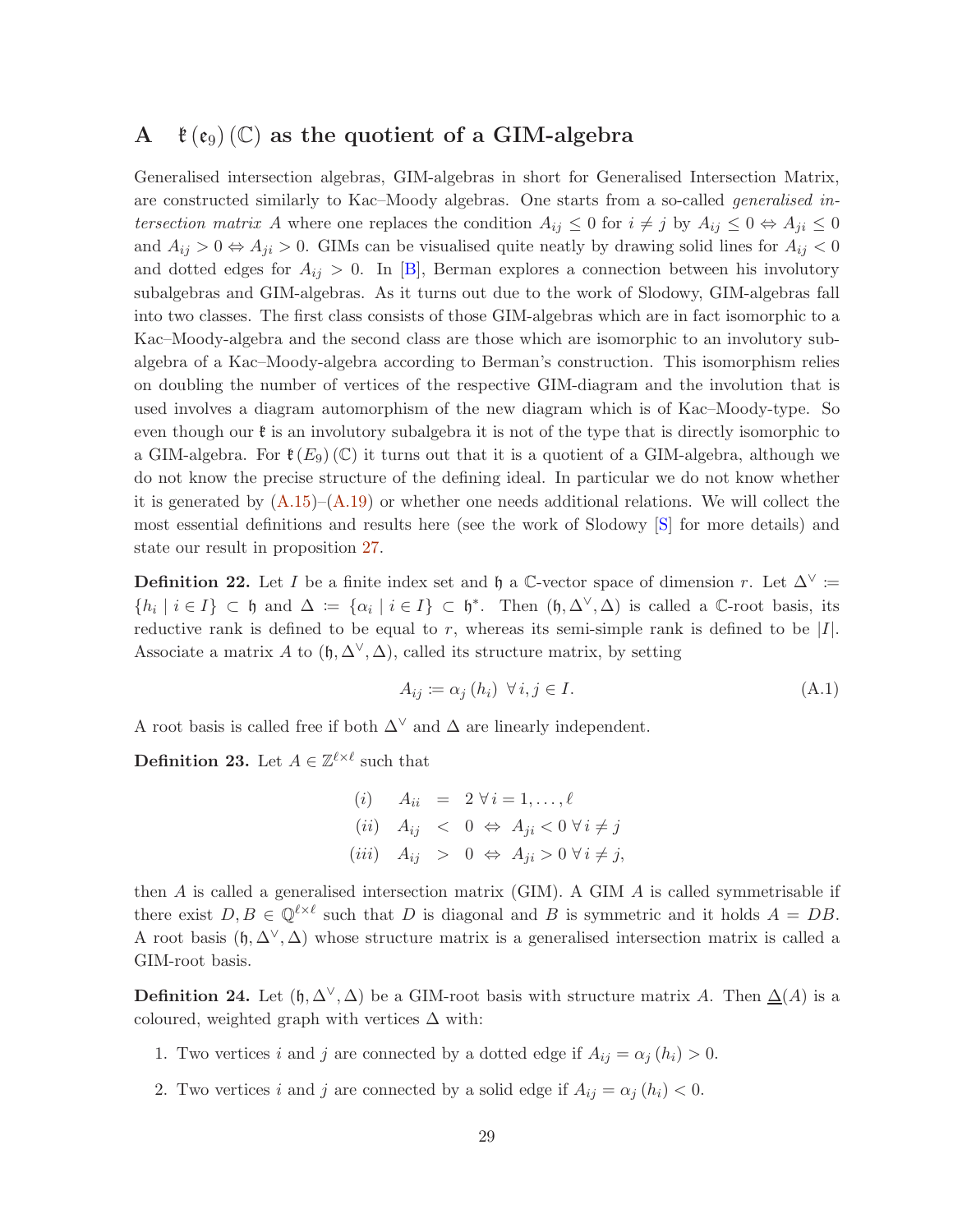- 3. There is no edge between two vertices i and j if  $A_{ij} = 0$ .
- 4. The edges  $(i, j)$  are weighted by the weight  $m_{ij}$  according to the following table

| $\alpha_i$<br>$\cdot \alpha_i$ ( $h_i$ )<br>$(h_{\alpha})$ |  |  |  |
|------------------------------------------------------------|--|--|--|
|                                                            |  |  |  |

The weights  $m_{ij} = 2, 3$  are not set apart graphically in the diagram's visualisation. In the case of  $m_{ij} = 4, 6$  one draws an arrow towards the node j if  $|A_{ji}| = |\alpha_i(h_i)| > |\alpha_j(h_i)| = |A_{ij}|$ .

<span id="page-30-0"></span>**Definition 25.** Let  $(\mathfrak{h}, \Delta^{\vee}, \Delta)$  be a GIM-root basis with structure matrix A and let f be the free Lie algebra over  $\mathbb C$  generated by  $\mathfrak h$  and elements  $e_\alpha, e_{-\alpha}$  for  $\alpha \in \Delta$ . Let  $\mathfrak I$  be the ideal in f generated by the relations (identify  $h_{-\alpha} \equiv -h_{\alpha}$  for  $\alpha \in -\Delta$ )

$$
[h, h'] = 0, \quad [h, e_{\alpha}] = \alpha(h)e_{\alpha} \qquad \forall h, h' \in \mathfrak{h}, \alpha \in \pm \Delta,
$$
  

$$
[e_{\alpha}, e_{-\alpha}] = h_{\alpha}, \quad \text{ad}(e_{\alpha})^{\max(1, 1 - \beta(h_{\alpha}))}(e_{\beta}) = 0 \quad \forall \alpha, \beta \in \pm \Delta \text{ and } \alpha \neq -\beta.
$$

Set  $\mathfrak{g} := \mathfrak{f} \diagup \mathfrak{I}$  then  $\mathfrak{g}$  is called the GIM-Lie algebra to  $(\mathfrak{h}, \Delta^{\vee}, \Delta)$ . Note that every GIM A has a free realisation  $(\mathfrak{h}, \Delta^{\vee}, \Delta)$  that is unique up to isomorphism. In this sense one can associate a GIM-Lie algebra  $\text{gim}(A)$  to a structure matrix A or equivalently a GIM-diagram  $\Delta(A)$ .

If one spells out the above relations for  $A_{ij} < 0$ , one obtains with  $e_i = e_{\alpha_i}$ ,  $f_i = e_{-\alpha_i}$  the familiar Serre-relations

$$
ad(e_i)^{1-A_{ij}}(e_j) = 0 = ad(f_i)^{1-A_{ij}}(f_j), \quad [e_i, f_j] = 0 = [e_j, f_i]
$$

but for  $A_{ij} > 0$  one obtains

$$
ad(e_i)^{1+A_{ij}}(f_j) = 0 = ad(f_i)^{1+A_{ij}}(e_j), \quad [e_i, e_j] = 0 = [f_i, f_j].
$$

One knows on abstract grounds that the complexification  $\mathfrak{k}(A_8)$  (C) of the canonical subalgebra  $\mathfrak{k}(A_8) < \mathfrak{k}(E_9)$  is isomorphic to  $B_4(\mathbb{C}) \cong \mathfrak{so}(9,\mathbb{C})$ . Let us spell out the relationship between the description of  $\mathfrak{k}(A_8)(\mathbb{C})$  via Berman generators

$$
x_i = e_i - f_i \tag{A.2}
$$

and the usual description of  $\mathfrak{g}(B_4)(\mathbb{C})$  in terms of a Chevalley–Serre basis. Let  $i_1, i_2, \ldots, i_k \in$  $\{1, \ldots, 9\}$  and set

$$
x_{\alpha_{i_1} + \dots + \alpha_{i_k}} := [x_{i_1}, [x_{i_2}, [ \dots, [x_{i_{k-1}}, x_{i_k}]]]]
$$
 (A.3)

Note that the order in the sum  $\alpha_{i_1} + \cdots + \alpha_{i_k}$  matters. For  $i < j$  define roots  $\beta_{i,j}^{(1)}, \ldots, \beta_{i,j}^{(4)} \in$  $\Delta(A_8) \subset \Delta(E_9)$  by

$$
\beta_{i,j}^{(1)} = \alpha_{2i} + \dots + \alpha_{2j-1} , \ \beta_{i,j}^{(2)} = \alpha_{2i} + \dots + \alpha_{2j-2}
$$
 (A.4)

$$
\beta_{i,j}^{(3)} = \alpha_{2i-1} + \dots + \alpha_{2j-1} , \ \beta_{i,j}^{(4)} = \alpha_{2i-1} + \dots + \alpha_{2j-2}.
$$
 (A.5)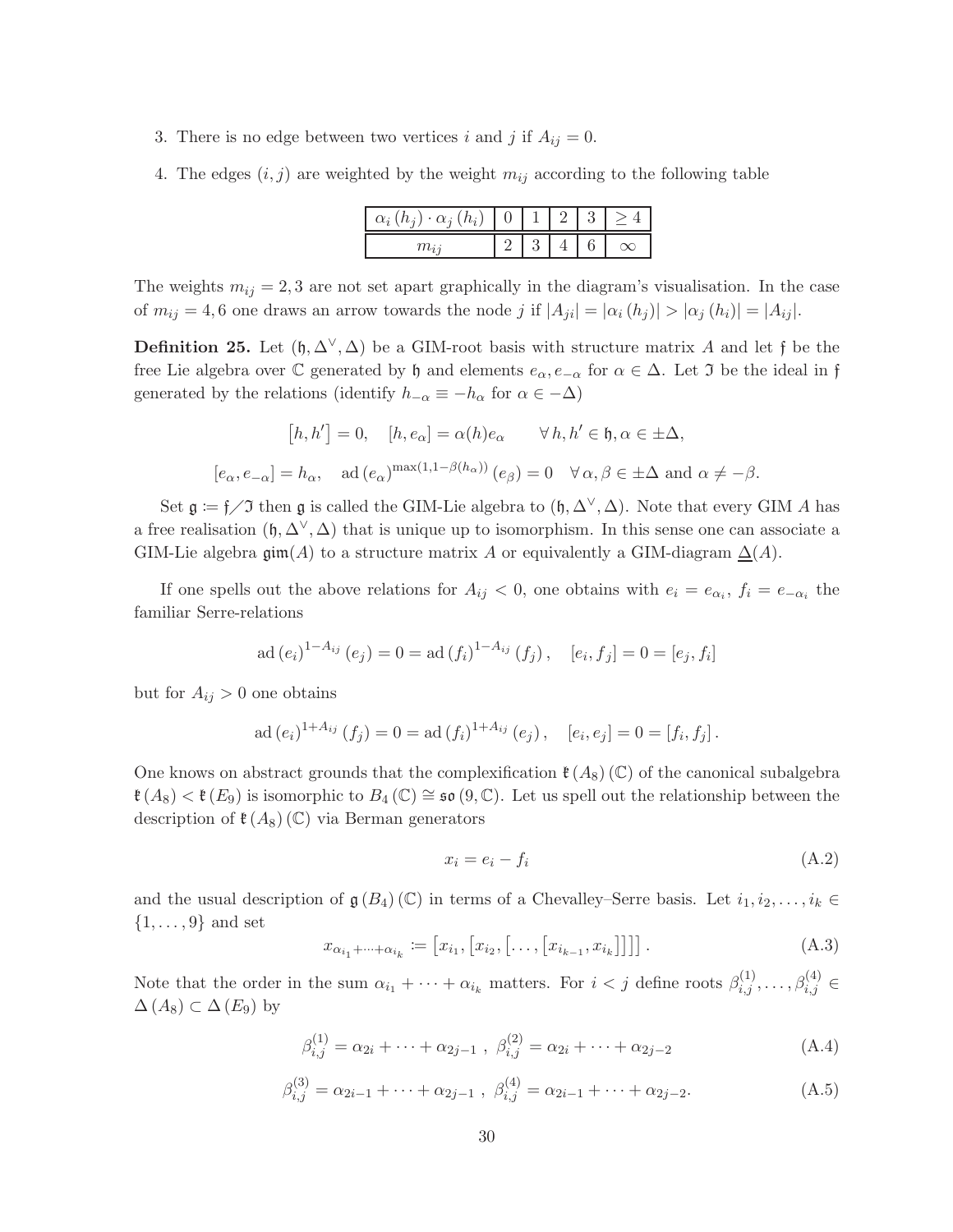Now set

<span id="page-31-1"></span>
$$
e_{\varepsilon_1 L_i + \varepsilon_2 L_j} := \frac{i}{2} \cdot \left( x_{\beta_{i,j}^{(1)}} - i\varepsilon_2 x_{\beta_{i,j}^{(2)}} - i\varepsilon_1 x_{\beta_{i,j}^{(3)}} - \varepsilon_1 \varepsilon_2 x_{\beta_{i,j}^{(4)}} \right) \ \forall \ i < j \in \{1, 2, 3, 4\},\tag{A.6}
$$

<span id="page-31-2"></span>
$$
H_j := -ix_{2j-1}, \text{ for } j = 1, \dots, 4,
$$
\n(A.7)

<span id="page-31-3"></span>
$$
e_{\pm L_j} := i \cdot \left( x_{\alpha_{2j} + \dots + \alpha_8} \mp i x_{\alpha_{2j-1} + \dots + \alpha_8} \right). \tag{A.8}
$$

**Proposition 26.** Consider the abelian subalgebra  $\mathfrak{h}_{B_4} \coloneqq span_{\mathbb{C}} \{H_1, \ldots, H_4\}$  together with the linear functionals  $L_i: \mathfrak{h}_{B_4}^* \to \mathbb{C}$  defined via  $L_i(H_j) = \delta_{ij}$ . Then with the above definitions  $(A.6)$ ,  $(A.7)$  and  $(A.8)$  one has

$$
[h, e_{\varepsilon_1 L_i + \varepsilon_2 L_j}] = (\varepsilon_1 L_i + \varepsilon_2 L_j) (h) e_{\varepsilon_1 L_i + \varepsilon_2 L_j}, [h, e_{\pm L_j}] = \pm L_j (h) e_{\pm L_j} \ \forall h \in \mathfrak{h}_{B_4}
$$

Thus, [\(A.6\)](#page-31-1) and [\(A.8\)](#page-31-3) provide a root space decomposition of  $\mathfrak{k}(A_8)(\mathbb{C}) \cong B_4(\mathbb{C})$  with respect to the Cartan subalgebra  $\mathfrak{h}_{B_4}$  spanned by  $(A.\gamma)$ . A corresponding Chevalley–Serre basis is given by

$$
e_i := e_{L_i - L_{i+1}}, \ f_i := e_{-L_i + L_{i+1}}, \ h_i := H_i - H_{i+1} \ \forall \ i = 1, 2, 3,
$$
  

$$
e_4 = e_{+L_4}, \ f_4 := e_{-L_4}, \ h_4 := 2H_4.
$$

*Proof.* One verifies that  $(A.6)$  and  $(A.8)$  are eigenvectors unde the adjoint action of  $\mathfrak{h}_{B_4}$  with the correct eigenvalues by direct computation. This suffices for a root space decomposition because one knows abstractly that this exhausts  $\mathfrak{k}(A_8)$  (C) as its isomorphism type is known. Checking the Chevalley–Serre basis is a matter of fixing suitable prefactors.  $\Box$ 

Now set

<span id="page-31-6"></span>
$$
x_{\pm} := i(x_9 \mp i[x_3, x_9])
$$
\n(A.9)

then one has

$$
[x_+, x_-] = 2H_2, [H_2, x_\pm] = \pm x_\pm, [H_i, x_\pm] = 0 \,\forall \, i \neq 2,
$$
\n(A.10)

and the Slodowy-type relations

<span id="page-31-4"></span>
$$
[x_+, y] = 0 \quad \forall y \in \{f_1, e_2\} \cup \{e_3, e_4, f_3, f_4\},\tag{A.11}
$$

$$
ad(x_{+})^{3}(y) = 0 = ad(y)^{2}(x_{+}) \quad \forall y \in \{e_{1}, f_{2}\} \cup \{e_{3}, e_{4}, f_{3}, f_{4}\}, \tag{A.12}
$$

<span id="page-31-5"></span>
$$
[x_-, y] = 0 \quad \forall y \in \{e_1, f_2\} \cup \{e_3, e_4, f_3, f_4\},\tag{A.13}
$$

$$
ad (x3)3 (y) = 0 = ad (y)2 (x3) \quad \forall y \in \{f_1, e_2\} \cup \{e_3, e_4, f_3, f_4\},
$$
 (A.14)

as well as additional relations that hold in  $\mathfrak{k}(\mathfrak{e}_9)$  (C)

<span id="page-31-0"></span>
$$
[x_+, e_{\varepsilon L_1 - L_2}] = x_{\alpha_2 + \alpha_3 + \alpha_9} - i\varepsilon x_{\alpha_1 + \alpha_2 + \alpha_3 + \alpha_9} = [x_-, e_{\varepsilon L_1 + L_2}]
$$
(A.15)

<span id="page-31-7"></span>
$$
ad (x_{+})^{2} (e_{\varepsilon L_{1} - L_{2}}) = 2e_{\varepsilon L_{1} + L_{2}}, \text{ ad} (x_{-})^{2} (e_{\varepsilon L_{1} + L_{2}}) = 2e_{\varepsilon L_{1} - L_{2}}
$$
(A.16)

$$
[x_{+}, e_{+L_2 + \varepsilon L_3}] = 0 = [x_{-}, e_{-L_2 + \varepsilon L_3}]
$$
\n(A.17)

$$
[x_+, e_{-L_2+\varepsilon L_3}] = -\varepsilon x_{\alpha_9+\alpha_3+\alpha_4} - ix_{\alpha_9+\alpha_3+\alpha_4+\alpha_5} = -[x_-, e_{L_2+\varepsilon L_3}] \tag{A.18}
$$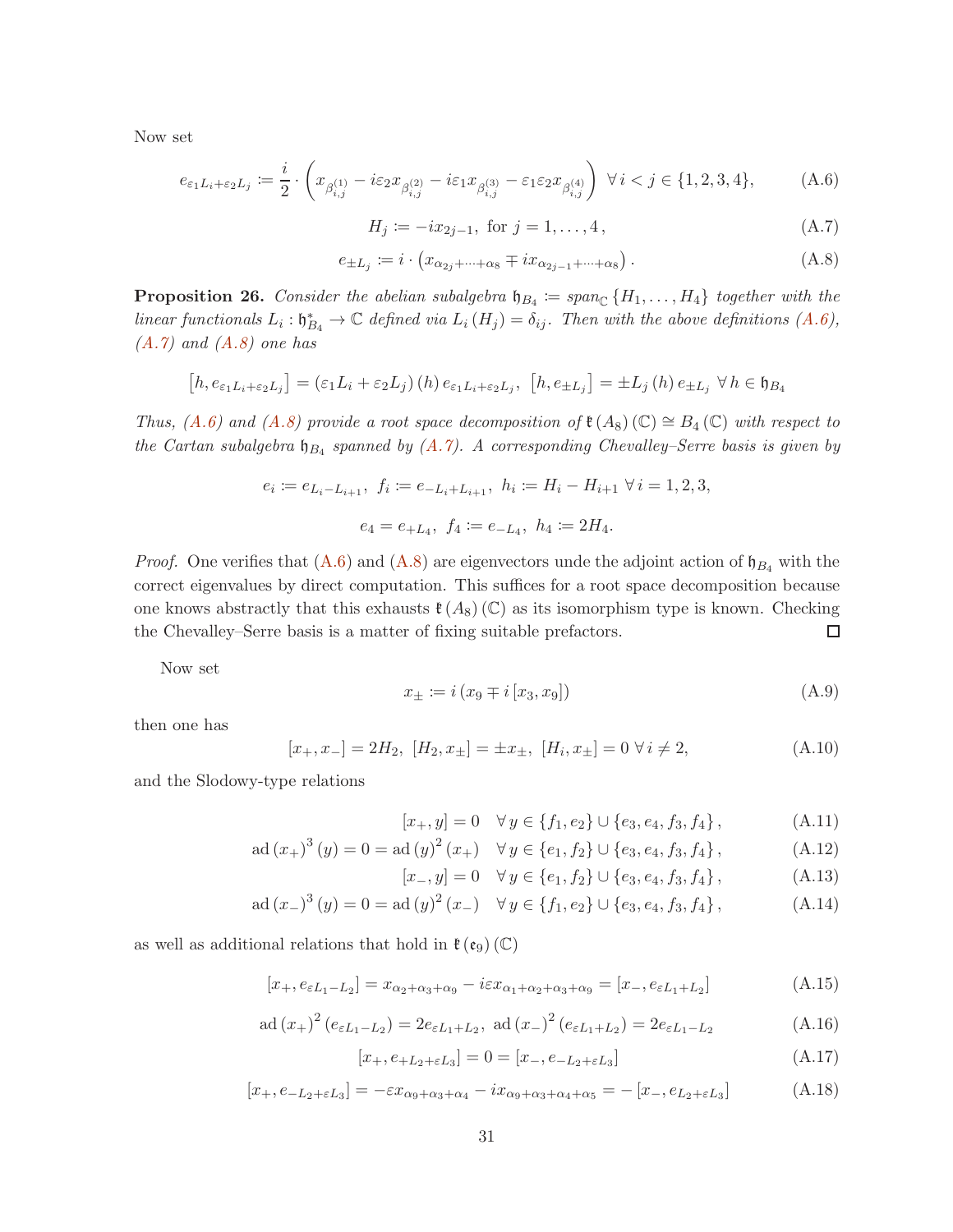

Figure 2: The diagrams associated to  $B_4$  and  $B_4^{\diamond}$  with labelling of nodes.

<span id="page-32-2"></span><span id="page-32-0"></span>
$$
ad(x_{+})^{2}(e_{-L_{2}+\varepsilon L_{3}}) = -2e_{L_{2}+\varepsilon L_{3}}, \ ad(x_{-})^{2}(e_{L_{2}+\varepsilon L_{3}}) = -2e_{-L_{2}+\varepsilon L_{3}}.
$$
 (A.19)

Consider the Cartan matrix of  $B_4$  and a GIM which we call  $B_4^{\diamond}$  that extends it:

$$
B_4=\begin{pmatrix}2&-1&0&0\\-1&2&-1&0\\0&-1&2&-1\\0&0&-2&2\end{pmatrix},\quad B_4^\diamond=\begin{pmatrix}2&-2&2&0&0\\-1&2&-1&0&0\\1&-1&2&-1&0\\0&0&-1&2&-1\\0&0&0&-2&2\end{pmatrix}
$$

The nontrivial Serre relations (for the  $e_i$  only) of  $B_4$  spell out to be

$$
ad(e_i)^2 (e_{i+1}) = 0 = ad(e_{i+1})^2 (e_i) \ \forall i = 1, 2
$$

$$
ad(e_3)^2 (e_4) = 0 = ad(e_4)^3 (e_3).
$$

Denote the associated GIM-algebra to  $B_4^{\diamond}$  over  $\mathbb C$  by  $\mathfrak{gim}(B_4^{\diamond}) (\mathbb C)$ . The diagrams of  $B_4$  and  $B_4^{\diamond}$  are given in figure [2.](#page-32-2)

<span id="page-32-1"></span>**Proposition 27.** Denote the Chevalley generators of  $\text{gim}(B_4^{\circ})$  (C) by  $E_0, \ldots, E_4, F_0, \ldots, F_4$ and  $H_{\gamma_0},\ldots,H_{\gamma_4}$ . There exists a surjective homomorphism of Lie algebras  $\phi$ : gim  $(B_4^{\circ})(\mathbb{C}) \to$  $\mathfrak{k}(E_9)$  (C) that is given on the Level of generators via

$$
\phi(E_0) = x_+, \ \phi(F_0) = x_-, \ \phi(H_{\gamma_0}) = 2H_2 = 2h_2 + 2h_3 + h_4
$$

$$
\phi(E_i) = e_i, \ \phi(F_i) = f_i, \ \phi(H_{\gamma_i}) = h_i \ \forall \ i = 1, 2, 3, 4.
$$

Proof. One verifies that the defining relations between the generators from definition [\(25\)](#page-30-0) are satisfied. The  $B_4$ -relations are unproblematic and towards the relations

$$
ad (E_0)^3 (E_1) = 0 = ad (E_1)^2 (E_0), ad (E_0)^3 (F_2) = 0 = ad (F_2)^2 (E_0)
$$

we refer to equations  $(A.11)$ – $(A.14)$ . One also has to check that  $H_{\gamma_0} \mapsto 2H_2$  satisfies all necessary identities which is the case. Thus,  $\phi$  is a homomorphism of Lie-algebras. Surjectivity follows from the fact that all Berman generators of  $\mathfrak{k}(E_9)(\mathbb{C})$  can be recovered from the image of the generators of  $\text{gim}(B_4^{\circ})(\mathbb{C})$ . For  $x_1,\ldots,x_8$  this is a basis transformation within  $B_4(\mathbb{C})$  and for  $x_9$  one notes that  $(A.9)$  implies

$$
x_+ + x_- = 2ix_9.
$$

 $\Box$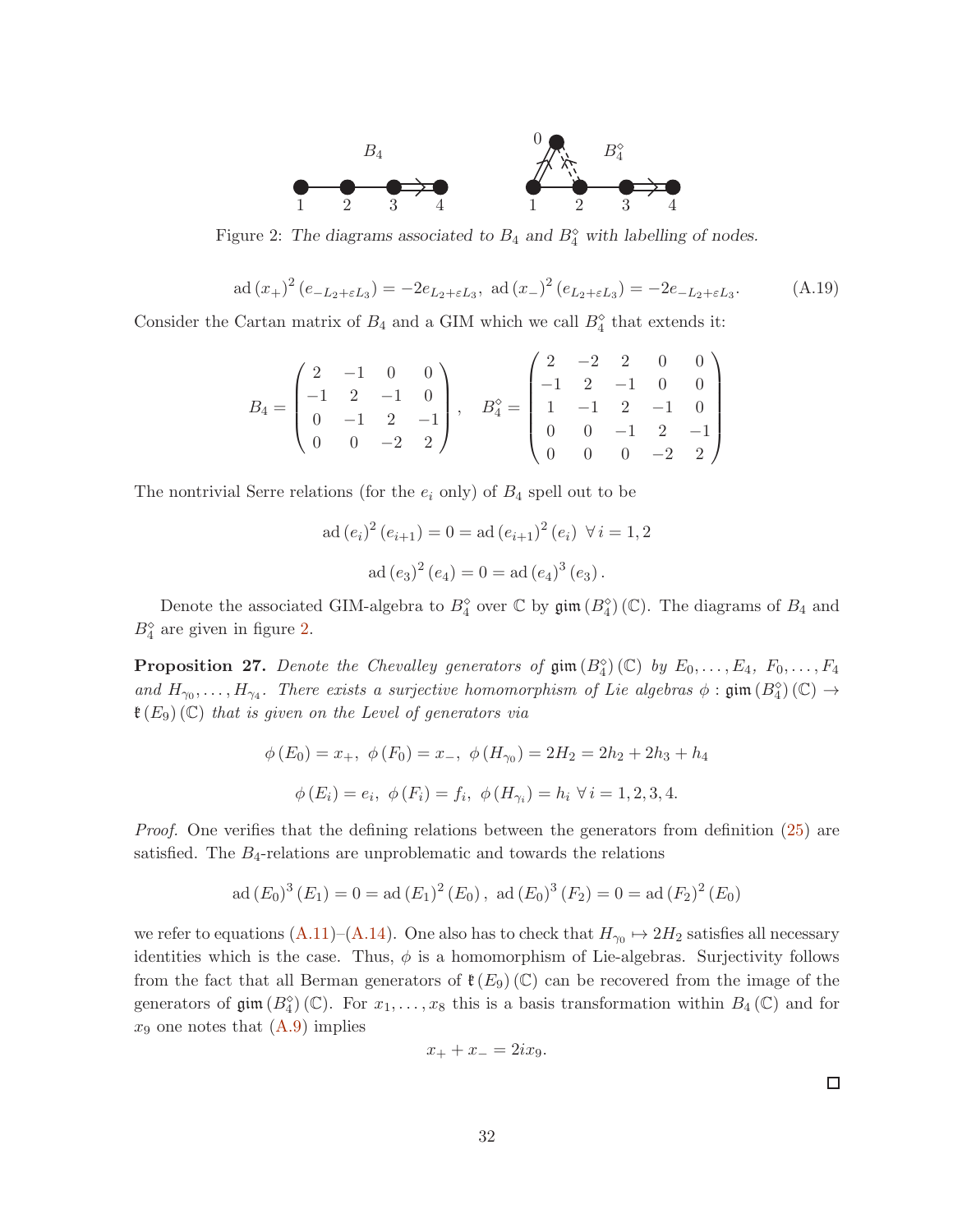GIM-algebras are graded with respect to their root system although their root system does not split into positive and negative roots. Now consider an element  $[E_0, [E_0, E_1]] - 2E_{L_1+L_2}$ with  $E_{L_1+L_2} \propto [E_1, [E_2, [E_4, [E_4, E_3]]]]$ . This element is nonzero because the two summands lie in different root spaces and are nonzero themselves. But because of  $(A.16)$  it is equal to 0 in the image. This implies that  $\mathfrak{k}(E_9)(\mathbb{C})$  is a (nontrivial) quotient of  $\mathfrak{gim}(B_4^{\diamond})(\mathbb{C})$ .

In conclusion, representations of  $\text{gim}(B_4^{\diamond})$  (C) could potentially be useful to find representations of  $\mathfrak{k}(E_9)$  (C) if it is possible to check whether or not a given representation factors through the projection of proposition [27.](#page-32-1) Conversely, our results from sections [3](#page-6-0) and [4](#page-15-0) provide representations of  $\mathfrak{gim}\left( B_4^{\diamond}\right) (\mathbb{C})$  both of finite and infinite dimension.

# <span id="page-33-0"></span>B The Hilbert space completion  $\hat{\mathfrak{k}}$  is not a Lie algebra

Because the restriction of the standard bilinear form is positive definite we can complete  $\mathfrak k$  to a Hilbert space  $\hat{\mathfrak{k}}$ . Here we show by means of a simple explicit example that this Hilbert space completion is not compatible with the Lie algebra structure. Define

$$
J_N(\omega) := \frac{1}{2} \omega^{IJ} \sum_{n=1}^N \frac{1}{n^{1/2 + \varepsilon}} \mathcal{X}_n^{IJ}
$$
(B.1)

The positive definite bilinear form can be normalised such that (for  $m, n \geq 0$ )

$$
\left\langle \mathcal{X}_{m}^{IJ} | \mathcal{X}_{n}^{KL} \right\rangle = \delta_{mn} \delta_{KL}^{IJ} \tag{B.2}
$$

The induced norm is distinguished by its invariance, which implies that the right-hand side is independent of  $m$  and  $n$ . Consequently,

$$
||J_N||^2 = C_0 \sum_{n=1}^{N} \frac{1}{n^{1+2\varepsilon}}
$$
(B.3)

where  $C_0 = C_0(\omega)$  is an irrelevant strictly positive constant. For  $\varepsilon > 0$  this sum converges, and therefore the limit  $J_{\infty}(\omega) \equiv \lim_{N \to \infty} J_N(\omega)$  belongs to the Hilbert space  $\mathfrak{k}$ . We next compute the commutator

<span id="page-33-1"></span>
$$
\[J_N(\omega_1), J_N(\omega_2)\] = \frac{1}{2} [\omega_1, \omega_2]^{IJ} \sum_{n=1}^N f_n \mathcal{X}_n^{IJ} \tag{B.4}
$$

with

$$
f_n = \sum_{m=1}^{n-1} \frac{1}{m^{1/2+\varepsilon}} \frac{1}{(n-m)^{1/2+\varepsilon}} + \sum_{m=1}^{N} \frac{1}{m^{1/2+\varepsilon}} \frac{1}{(n+m)^{1/2+\varepsilon}}
$$
(B.5)

Estimating the first sum on the right-hand side as  $(n > 1)$ 

$$
\sum_{m=1}^{n-1} \frac{1}{m^{1/2+\varepsilon}} \frac{1}{(n-m)^{1/2+\varepsilon}} > \frac{n-1}{n^{1+2\varepsilon}}
$$
(B.6)

it is easy to see that

$$
f_n > \frac{C_1}{n^{2\varepsilon}} \tag{B.7}
$$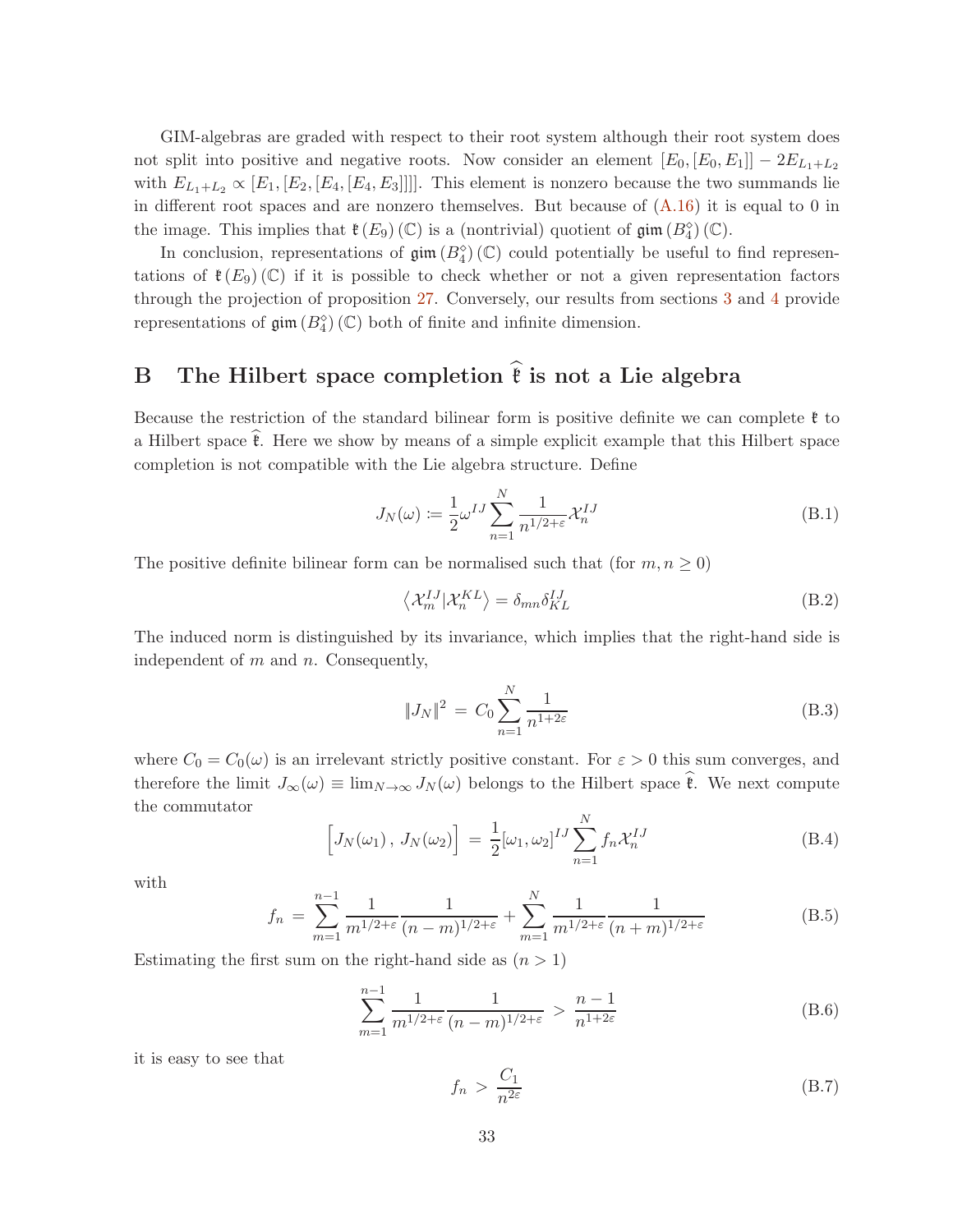with another irrelevant strictly positive constant  $C_1$ . For  $\varepsilon < \frac{1}{4}$  the sum  $\sum_{n=1}^{\infty} |f_n|^2$  diverges, whence [\(B.4\)](#page-33-1) does not converge in the limit  $N \to \infty$ . In other words, although  $J_{\infty}(\omega_1)$  and  $J_{\infty}(\omega_2)$  separately do belong to  $\hat{\mathfrak{k}}$ , their commutator does not exist as an element of  $\hat{\mathfrak{k}}$ . Hence  $\hat{\mathfrak{k}}$ is not even a Lie algebra, and a fortiori also not a Hilbert Lie algebra, which would in addition require  $\|[x,y]\| < C_2 \|x\| \|y\|$  for all  $x, y \in \mathfrak{k}$ .

We stress that the failure of  $\hat{\mathfrak{k}}$  to be a Lie algebra depends on the norm used for the completion which in the analysis above was the standard invariant bilinear form. Other norms are possible and the corresponding completions of  $\mathfrak k$  can be Lie algebras, and even Hilbert Lie algebras. However, in those cases the norm is not invariant.

Although  $\hat{\mathfrak{k}}$  is not a Lie algebra, an interesting open question is whether one can still make sense of the commutator as a distribution, by considering the commutator of two elements belonging to a dense subspace of  $\mathfrak{k}$ . This would fit with earlier observations in [\[KNP\]](#page-36-15).

# <span id="page-34-0"></span>C  $\mathfrak{so}(16)$  representations

The translation of dimensions of  $\mathfrak{so}(16)$  representations to the labels of the highest weight in the conventions of the LiE software [\[vLCL\]](#page-37-1) are

| $\mathbf{1}$ | $\leftrightarrow$ | [0,0,0,0,0,0,0,0] | $56320_s$   | $\leftrightarrow$ | [0,0,1,0,0,0,0,1] |
|--------------|-------------------|-------------------|-------------|-------------------|-------------------|
| 16           | $\leftrightarrow$ | [1,0,0,0,0,0,0,0] | 60060       | $\leftrightarrow$ | [1,0,0,0,1,0,0,0] |
| 120          | $\leftrightarrow$ | [0,1,0,0,0,0,0,0] | $91520_{+}$ | $\leftrightarrow$ | [1,0,0,0,0,0,0,2] |
| $128_s$      | $\leftrightarrow$ | [0,0,0,0,0,0,0,1] | 112320      | $\leftrightarrow$ | [1,0,0,0,0,1,0,0] |
| $128_c$      | $\leftrightarrow$ | [0,0,0,0,0,0,1,0] | 141372      | $\leftrightarrow$ | [0,1,0,1,0,0,0,0] |
| 560          | $\leftrightarrow$ | [0,0,1,0,0,0,0,0] | $141440_s$  | $\leftrightarrow$ | [1,1,0,0,0,0,0,1] |
| 1344         | $\leftrightarrow$ | [1,1,0,0,0,0,0,0] | $161280_s$  | $\leftrightarrow$ | [0,0,0,1,0,0,0,1] |
| 1820         | $\leftrightarrow$ | [0,0,0,1,0,0,0,0] | $161280_c$  | $\leftrightarrow$ | [0,0,0,1,0,0,1,0] |
| $1920_s$     | $\leftrightarrow$ | [1,0,0,0,0,0,0,1] | 162162      | $\leftrightarrow$ | [1,0,0,0,0,0,1,1] |
| 4368         | $\leftrightarrow$ | [0,0,0,0,1,0,0,0] | $183040_s$  | $\leftrightarrow$ | [0,0,0,0,0,0,0,3] |
| $6435_{+}$   | $\leftrightarrow$ | [0,0,0,0,0,0,0,2] | 326144,     | $\leftrightarrow$ | [0,0,0,0,1,0,0,1] |
| 7020         | $\leftrightarrow$ | [1,0,1,0,0,0,0,0] | $439296_c$  | $\leftrightarrow$ | [0,0,0,0,0,0,1,2] |
| 8008         | $\leftrightarrow$ | [0,0,0,0,0,1,0,0] | $465920_c$  | $\leftrightarrow$ | [0,0,0,0,0,1,1,0] |
| 11440        | $\leftrightarrow$ | [0,0,0,0,0,0,1,1] | $595595_+$  | $\leftrightarrow$ | [0,1,0,0,0,0,0,2] |
| $13312_s$    | $\leftrightarrow$ | [0,1,0,0,0,0,0,1] | 670208,     | $\leftrightarrow$ | [1,0,1,0,0,0,0,1] |
| $13312_c$    | $\leftrightarrow$ | [0,1,0,0,0,0,1,0] | $2036736_s$ | $\leftrightarrow$ | [1,0,0,1,0,0,0,1] |
| $15360_c$    | $\leftrightarrow$ | [2,0,0,0,0,0,1,0] | 2489344,    | $\leftrightarrow$ | [1,0,0,0,0,0,0,3] |
| 24192        | $\leftrightarrow$ | [1,0,0,1,0,0,0,0] | 6223360.    | $\leftrightarrow$ | [1,0,0,0,0,1,0,1] |

### References

<span id="page-34-1"></span>[AM] P. Abramenko and B. Mühlherr, Présentations de certaines BN-paires jumelées comme sommes amalgamées, C. R. Acad. Sci. Paris Sér. I Math., 325 (1997) 701–706.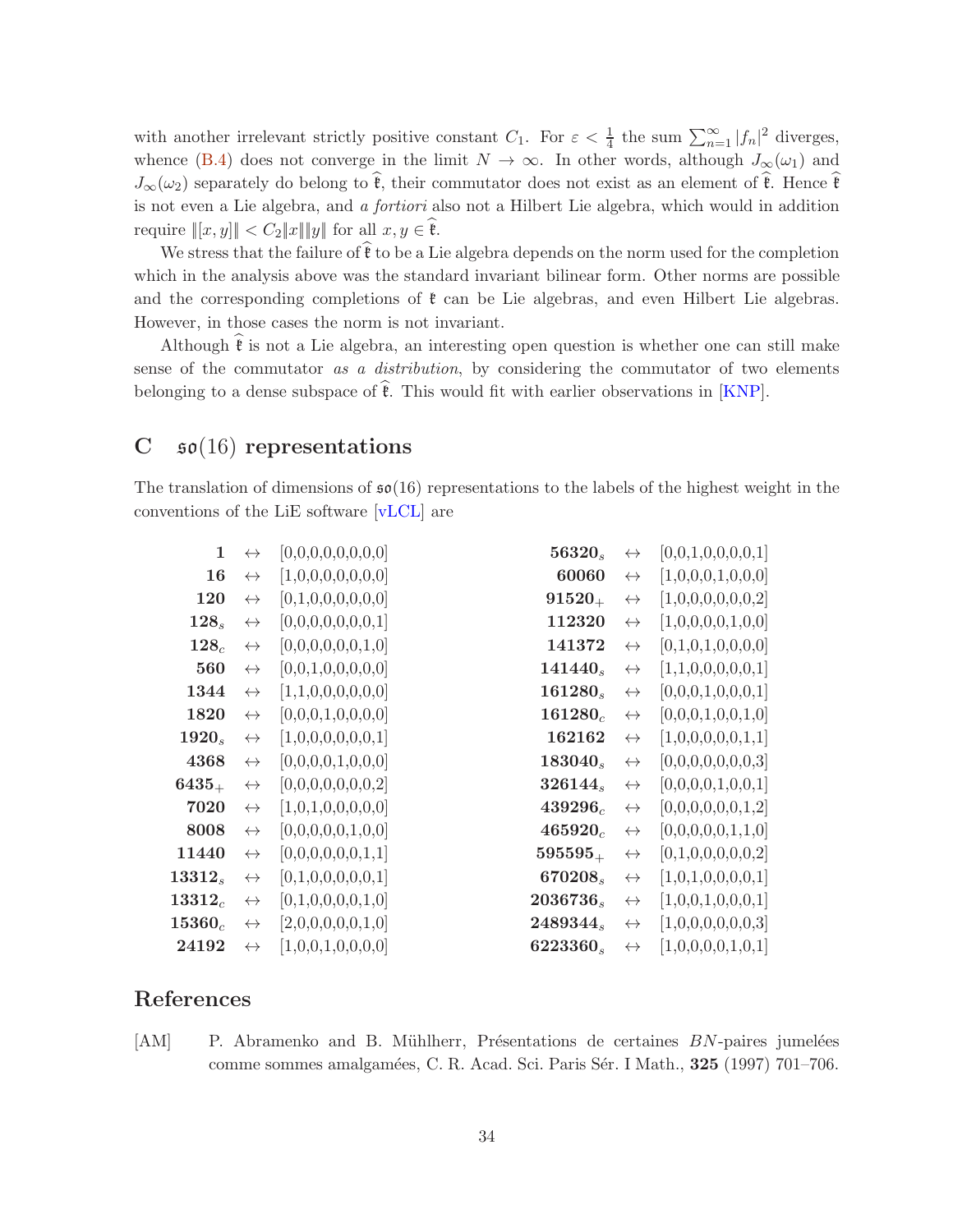- <span id="page-35-1"></span>[B] S. Berman, "On generators and relations for certain involutory subalgebras of Kac-Moody Lie algebras," Comm. Algebra 17 [\(1989\) 3165–3185.](http://dx.doi.org/https://doi.org/10.1080/00927878908823899)
- <span id="page-35-13"></span>[CFF] L. Carbone, A. J. Feingold and W. Freyn, Walter, "A lightcone embedding of the twin building of a hyperbolic Kac-Moody group", SIGMA 16 (2020) 045.
- <span id="page-35-6"></span>[DH] T. Damour and C. Hillmann, "Fermionic Kac-Moody Billiards and Supergravity," JHEP 08 [\(2009\) 100](http://dx.doi.org/doi:10.1088/1126-6708/2009/08/100) [[0906.3116 \[hep-th\]](http://arxiv.org/abs/0906.3116)].
- <span id="page-35-3"></span>[DKN1] T. Damour, A. Kleinschmidt and H. Nicolai, "Hidden symmetries and the fermionic sector of eleven-dimensional supergravity," Phys. Lett. B 634 [\(2006\) 319–324](http://dx.doi.org/doi:10.1016/j.physletb.2006.01.015) [[hep-th/0512163](http://arxiv.org/abs/hep-th/0512163)].
- <span id="page-35-5"></span>[DKN2] T. Damour, A. Kleinschmidt and H. Nicolai, " $K(E_{10})$ , Supergravity and Fermions," JHEP 08 [\(2006\) 046](http://dx.doi.org/doi:10.1088/1126-6708/2006/08/046) [[hep-th/0606105](http://arxiv.org/abs/hep-th/0606105)].
- <span id="page-35-2"></span>[dBHP1] S. de Buyl, M. Henneaux and L. Paulot, "Hidden symmetries and Dirac fermions," [Class. Quant. Grav.](http://dx.doi.org/doi:10.1088/0264-9381/22/17/018) 22 (2005) 3595–3622 [[hep-th/0506009](http://arxiv.org/abs/hep-th/0506009)].
- <span id="page-35-4"></span>[dBHP2] S. de Buyl, M. Henneaux and L. Paulot, "Extended  $E_8$  invariance of 11-dimensional supergravity," JHEP 02 [\(2006\) 056](http://dx.doi.org/doi:10.1088/1126-6708/2006/02/056) [[hep-th/0512292](http://arxiv.org/abs/hep-th/0512292)].
- <span id="page-35-8"></span>[DL] M. J. Duff and J. T. Liu, "Hidden space-time symmetries and generalized holonomy in M theory," Nucl. Phys. B 674 [\(2003\) 217–230](http://dx.doi.org/doi:10.1016/j.nuclphysb.2003.09.019) [[hep-th/0303140](http://arxiv.org/abs/hep-th/0303140)].
- <span id="page-35-7"></span>[DS] M. J. Duff and K. S. Stelle, "Multimembrane solutions of D=11 supergravity," Phys. Lett. B 253 [\(1991\) 113–118.](http://dx.doi.org/doi:10.1016/0370-2693(91)91371-2)
- <span id="page-35-11"></span>[GHKW] D. Ghatei, M. Horn, R. Köhl and S. Weiß, "Spin covers of maximal compact subgroups of Kac-Moody groups and spin-extended Weyl groups," [J. Group Theory 20 \(2017\) 401–504](http://dx.doi.org/https://doi.org/10.1515/jgth-2016-0034) [[1502.07294 \[math.GR\]](http://arxiv.org/abs/1502.07294)].
- <span id="page-35-14"></span>[GO] P. Goddard and D. I. Olive, "Kac-Moody and Virasoro Algebras in Relation to Quantum Physics," [Int. J. Mod. Phys. A](http://dx.doi.org/doi:10.1142/S0217751X86000149) 1 (1986) 303.
- <span id="page-35-10"></span>[HKL] G. Hainke, R. Köhl and P. Levy, "Generalized spin representations," with an appendix by M. Horn and R. Köhl, Münster J. of Math.  $8$  (2015) 181–210 [[1403.4463 \[math.RT\]](http://arxiv.org/abs/1403.4463)].
- <span id="page-35-12"></span>[HK] P. Harring and R. Köhl, "Fundamental groups of split real Kac-Moody groups and generalized real flag manifolds," with appendices by T. Hartnick and R. Köhl and by J. Grüning and R. Köhl, accepted for publication in Transf. Groups [[1905.13444 \[math.GR\]](http://arxiv.org/abs/1905.13444)].
- <span id="page-35-16"></span>[HN] J. Hilgert, K.-H. Neeb, *Structure and Geometry of Lie Groups*, [1st edition, Springer-Verlag New York \(2012\).](http://dx.doi.org/10.1007/978-0-387-84794-8)
- <span id="page-35-9"></span>[H] C. Hull, "Holonomy and symmetry in M theory," [[hep-th/0305039](http://arxiv.org/abs/hep-th/0305039)].
- <span id="page-35-15"></span>[JN] B. Julia and H. Nicolai, "Conformal internal symmetry of 2d sigma models coupled to gravity and a dilaton", [Nucl.Phys.](http://dx.doi.org/,) B482 (1996) 431 [[hep-th/9608082](http://arxiv.org/abs/hep-th/9608082)].
- <span id="page-35-0"></span>[K] V.G. Kac, *Infinite dimensional Lie algebras*, [3rd edition, Cambridge University Press \(1990\).](http://dx.doi.org/https://doi.org/10.1007/978-1-4757-1382-4)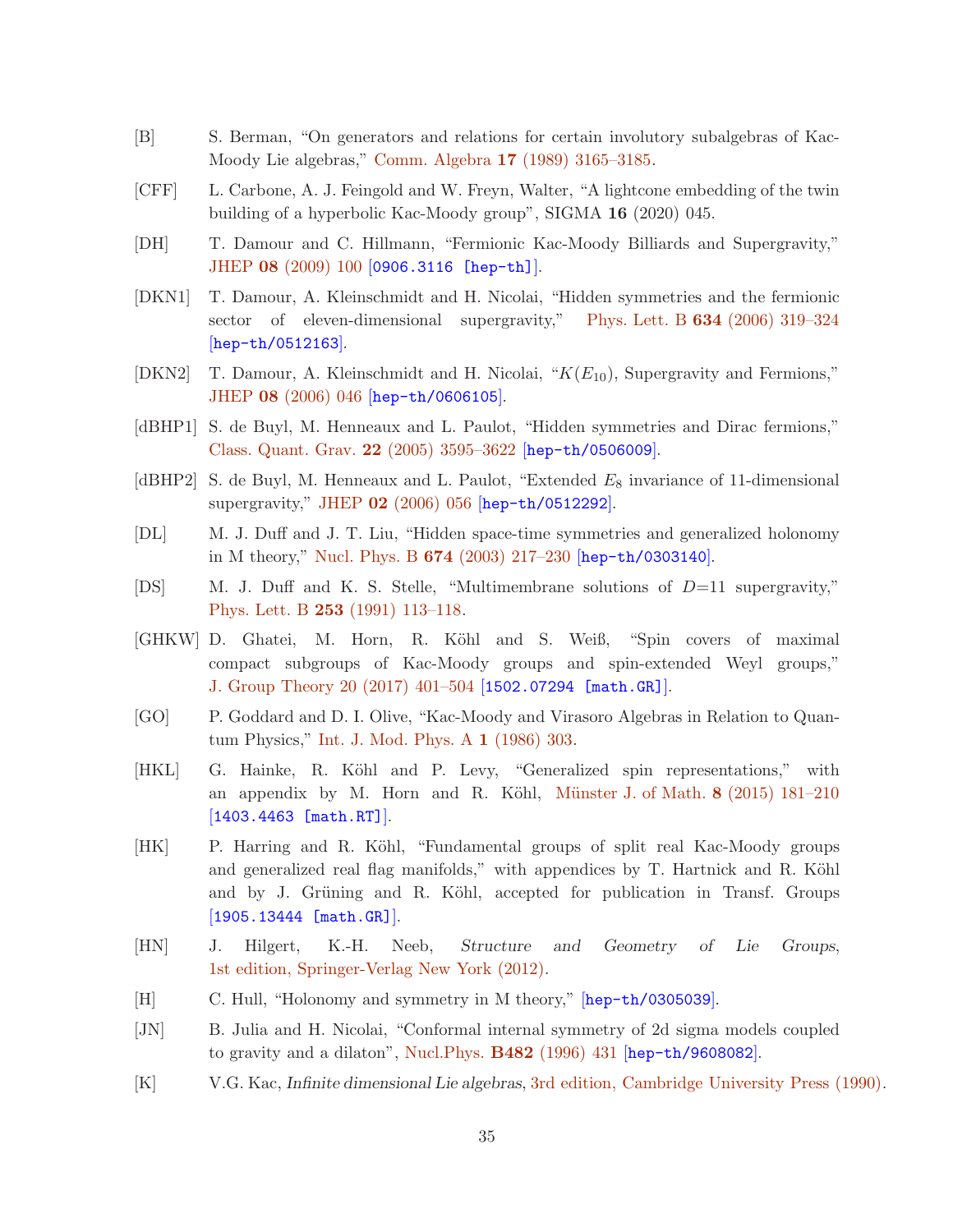- <span id="page-36-13"></span>[KP] V. G. Kac and D. H. Peterson, "Defining relations of certain infinite-dimensional groups", in: The mathematical heritage of Elie Cartan (Lyon, 1984). Astérisque, Numéro Hors Série (1985) 165–208.
- <span id="page-36-0"></span>[KN1] A. Kleinschmidt and H. Nicolai, "Gradient representations and affine structures in AE(n)," [Class. Quant. Grav.](http://dx.doi.org/doi:10.1088/0264-9381/22/21/004) 22 (2005), 4457-4488 [[hep-th/0506238](http://arxiv.org/abs/hep-th/0506238)].
- <span id="page-36-4"></span> $[KN2]$  A. Kleinschmidt and H. Nicolai, "IIA and IIB spinors from  $K(E_{10})$ ." Phys. Lett. B 637 [\(2006\) 107–112](http://dx.doi.org/doi:10.1016/j.physletb.2006.04.007) [[hep-th/0603205](http://arxiv.org/abs/hep-th/0603205)].
- <span id="page-36-5"></span>[KN3] A. Kleinschmidt and H. Nicolai, "On higher spin realizations of  $K(E_{10})$ ," JHEP 08 [\(2013\) 041](http://dx.doi.org/doi:10.1007/JHEP08(2013)041) [[1307.0413 \[hep-th\]](http://arxiv.org/abs/1307.0413)].
- <span id="page-36-10"></span>[KN4] A. Kleinschmidt and H. Nicolai, "Standard model fermions and  $K(E_{10})$ ," Phys. Lett. B 747 [\(2015\) 251–254](http://dx.doi.org/doi:10.1016/j.physletb.2015.06.005) [[1504.01586 \[hep-th\]](http://arxiv.org/abs/1504.01586)].
- <span id="page-36-6"></span>[KN5] A. Kleinschmidt and H. Nicolai, "Higher spin representations of  $K(E_{10})$ ," in: Higher spin gauge theories[, L. Brink, M. Henneaux, M. Vasiliev \(eds.\), World Scientific](http://dx.doi.org/doi:10.1142/9789813144101_0003) (2017) 2-[[1602.04116 \[hep-th\]](http://arxiv.org/abs/1602.04116)].
- <span id="page-36-15"></span>[KNP] A. Kleinschmidt, H. Nicolai and J. Palmkvist, " $K(E_9)$  from  $K(E_{10})$ "," JHEP 06 [\(2007\) 051](http://dx.doi.org/doi:10.1088/1126-6708/2007/06/051) [[hep-th/0611314](http://arxiv.org/abs/hep-th/0611314)].
- <span id="page-36-7"></span>[KNV] A. Kleinschmidt, H. Nicolai and A. Vigan`o, "On spinorial representations of involutory subalgebras of Kac-Moody algebras," In: V. Gritsenko, V. Spiridonov (eds.) [Partition Functions and Automorphic Forms. Moscow Lectures, vol 5. Springer, Cham \(2020\)](http://dx.doi.org/https://doi.org/10.1007/978-3-030-42400-8_4) [[1811.11659 \[hep-th\]](http://arxiv.org/abs/1811.11659)].
- <span id="page-36-8"></span>[LK] R. Lautenbacher and R. Köhl "Extending generalized spin representations," J. Lie Theory 28 [\(2018\) 915–940](http://dx.doi.org/https://www.heldermann.de/JLT/JLT28/JLT284/jlt28045.htm) [[1705.00118 \[math.RT\]](http://arxiv.org/abs/1705.00118)].
- <span id="page-36-14"></span>[M] T. Marquis, *[An introduction to Kac-Moody groups over fields](http://dx.doi.org/10.4171/187)*, EMS Textbooks in Mathematics (European Mathematical Society, 2018).
- <span id="page-36-9"></span>[MN1] K. A. Meissner and H. Nicolai, "Standard Model Fermions and N=8 supergravity," Phys. Rev. D 91 [\(2015\), 065029](http://dx.doi.org/doi:10.1103/PhysRevD.91.065029) [[1412.1715 \[hep-th\]](http://arxiv.org/abs/1412.1715)].
- <span id="page-36-11"></span>[MN2] K. A. Meissner and H. Nicolai, "Standard Model Fermions and Infinite-Dimensional R-Symmetries," [Phys. Rev. Lett.](http://dx.doi.org/doi:10.1103/PhysRevLett.121.091601) 121 (2018) 091601 [[1804.09606 \[hep-th\]](http://arxiv.org/abs/1804.09606)].
- <span id="page-36-2"></span>[N] H. Nicolai, "Two-dimensional gravities and supergravities as integrable system," [Lect. Notes Phys.](http://dx.doi.org/doi:10.1007/3-540-54978-1_12) 396 (1991) 231–273.
- <span id="page-36-3"></span>[NS] H. Nicolai and H. Samtleben, "On  $K(E_9)$ ," [Q. J. Pure Appl. Math.](http://dx.doi.org/doi:10.4310/PAMQ.2005.v1.n1.a8) 1 (2005) 180–204 [[hep-th/0407055](http://arxiv.org/abs/hep-th/0407055)].
- <span id="page-36-12"></span>[PS] A. Pressley and G. Segal, *Loop groups*, The Clarendon Press, Oxford University Press, New York (1986).
- <span id="page-36-16"></span>[R] J. J. Rotman, *An introduction to homological algebra*, [2nd edition, Springer \(2009\).](http://dx.doi.org/https://doi.org/10.1007/b98977)
- <span id="page-36-1"></span>[S] P. Slodowy, *Singularitäten: Kac-Moody-Liealgebren, assoziierte Gruppen und Verallgemeinerungen*, Habilitationsschrift Universität Bonn (1984).